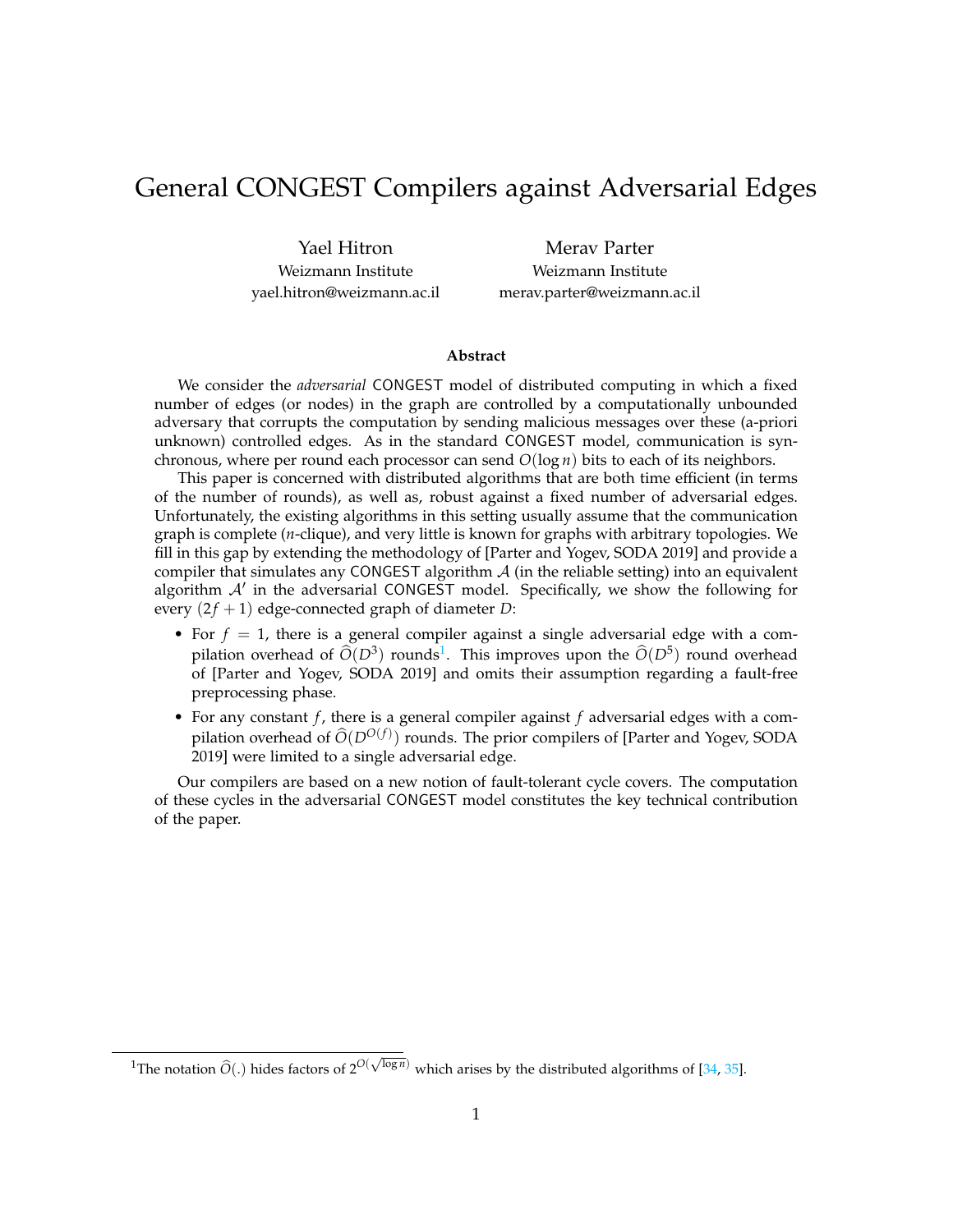# **Contents**

|   | Introduction                                                                                                                    | 3   |
|---|---------------------------------------------------------------------------------------------------------------------------------|-----|
|   | 1.1                                                                                                                             | 3   |
|   | Contributions and Key Results (1997) Contributions and Key Results (1997) Contributions and Key Results (1997)<br>$1.2^{\circ}$ |     |
|   | 1.2.1 Combinatorial Properties of Fault Tolerant Cycle Covers 5                                                                 |     |
|   | 1.2.2                                                                                                                           | 7   |
|   | Handling Multiple Adversarial Edges (Marshall Library Adversarial Edges)<br>1.2.3                                               | 7   |
|   | 1.3                                                                                                                             | -8  |
|   | 2 Compilers against a Single Adversarial Edge                                                                                   | 11  |
|   |                                                                                                                                 |     |
|   | General Compilers Given $(1,e')$ -FT Cycle Cover $\ldots \ldots \ldots \ldots \ldots \ldots$<br>2.2                             | -19 |
| 3 | <b>Compilers against Multiple Adversarial Edges</b>                                                                             | 20  |
|   |                                                                                                                                 | 20  |
|   | $3.2^{\circ}$                                                                                                                   |     |
|   | 3.3 <sub>1</sub>                                                                                                                |     |
|   | <b>A</b> Missing Proofs of Section 1                                                                                            | 32  |
|   | <b>B</b> Missing Details for Cycle Cover Constructions                                                                          | 32  |
|   | <b>C</b> Missing Proofs for Section 2                                                                                           | 33  |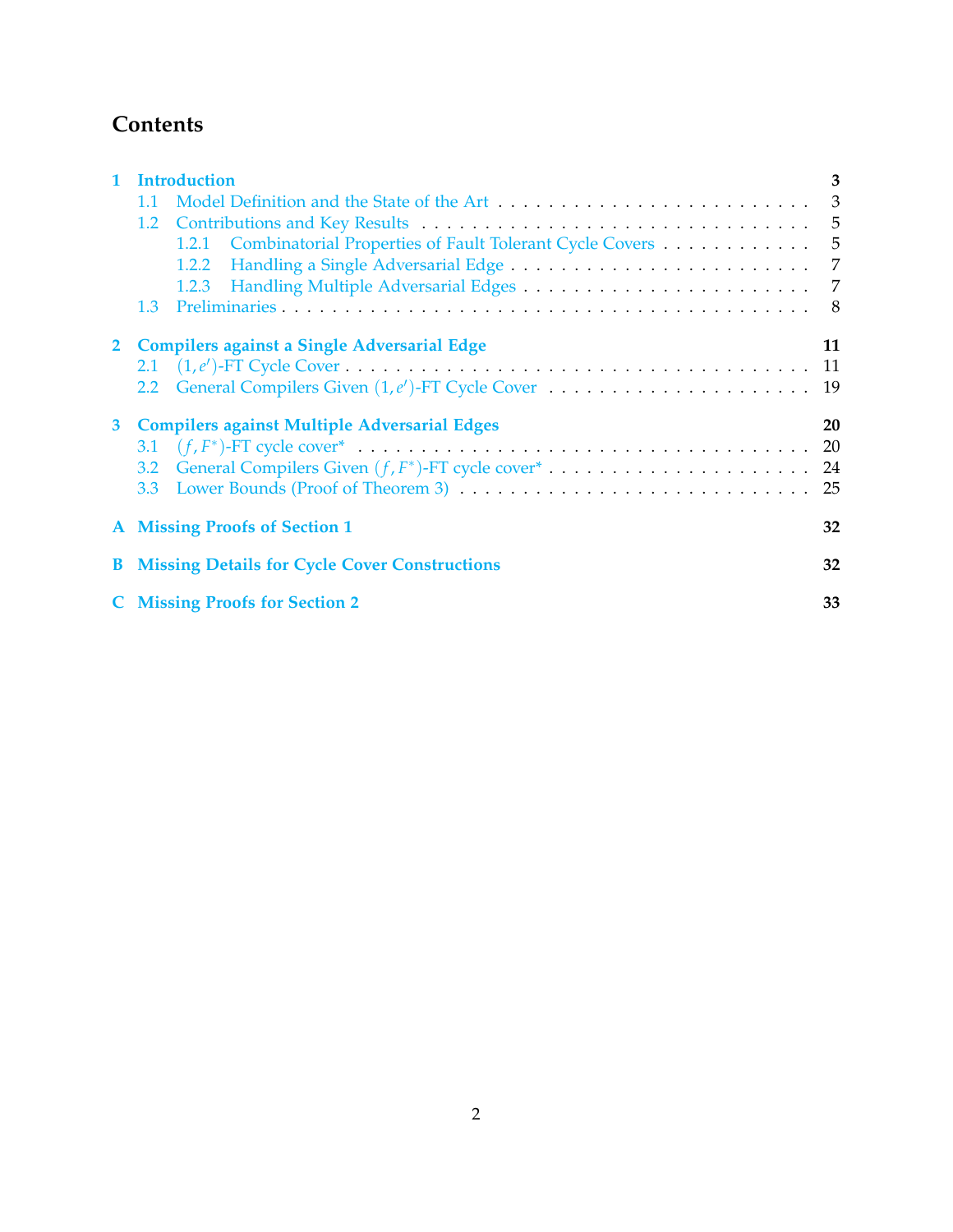### <span id="page-2-0"></span>**1 Introduction**

As communication networks grow in size, they become increasingly vulnerable to failures and byzantine attacks. It is therefore crucial to develop fault-tolerant distributed algorithms that work correctly despite the existence of such failures, without knowing their location. The area of faulttolerant distributed computation has attracted a lot of attention over the years, especially since the introduction of the byzantine agreement problem by [Pease, Shostak and Lamport, JACM'80] [\[37\]](#page-29-2). The vast majority of these algorithms, however, assume that the communication graph is the complete graph [\[12,](#page-27-0) [13,](#page-27-1) [16,](#page-28-0) [8,](#page-27-2) [43,](#page-30-0) [41,](#page-29-3) [6,](#page-27-3) [42,](#page-30-1) [5,](#page-27-4) [15,](#page-28-1) [18,](#page-28-2) [17,](#page-28-3) [27,](#page-28-4) [38,](#page-29-4) [25,](#page-28-5) [14,](#page-28-6) [29,](#page-29-5) [23,](#page-28-7) [10,](#page-27-5) [26\]](#page-28-8). For the latter, one can provide time efficient algorithms for various distributed tasks that can tolerate up to a *constant* fraction of corrupted edges and nodes [\[12,](#page-27-0) [4,](#page-27-6) [6,](#page-27-3) [14\]](#page-28-6). Very little is known on the complexity of fault-tolerant computation for general graph topologies. In a seminal work, Dolev [\[12\]](#page-27-0) showed that any given graph can tolerate up to f adversarial nodes iff it is  $(2f + 1)$  vertexconnected. Unfortunately, the existing distributed algorithms for general  $(2f + 1)$  connected graphs usually require a polynomial number of rounds in the CONGEST model of distributed computing [\[39\]](#page-29-6).

In this paper, we present a general compiler that translates any given distributed algorithm  $A$  (in the fault-free setting) into an equivalent algorithm  $A'$  that performs the same computation in the presence of *f* adversarial edges. Our primary objective is to minimize the **compilation overhead**, namely, the ratio between<sup>[2](#page-2-2)</sup> the round complexities of the algorithms  $A'$  and  $A$ . We take the gradual approach of fault-tolerant network design, and consider first the case of a single adversarial edge, and later on the case of multiple adversarial edges. We note that, in general, such compilers might not be obtained for adversarial nodes<sup>[3](#page-2-3)</sup> and thus, we focus on edges.

### <span id="page-2-1"></span>**1.1 Model Definition and the State of the Art**

Very recently, [\[21\]](#page-28-9) presented the first round-efficient broadcast algorithms against adversarial edges in the CONGEST model. [\[21\]](#page-28-9) also formalized the adversarial CONGEST model, which is the model that we consider in this work as well.

**The Adversarial** CONGEST **Model:** The network is abstracted as an *n*-node graph  $G = (V, E)$ , with one processor on each node. Each node has a unique identifier of *O*(log *n*) bits. Initially, the processors only know the identifiers of their incident edges<sup>[4](#page-2-4)</sup>, as well as a polynomial estimate on the number of nodes *n*.

There is a computationally unbounded adversary that controls a fixed set of edges *F*<sup>\*</sup> in the graph. The set of  $F^*$  edges are denoted as *adversarial*, and the remaining edges  $\overline{E} \setminus F^*$  are denoted as *reliable*. The nodes do not know the identity of the adversarial edges in *F* ∗ , but they do know the bound *f* on the cardinality of *F* ∗ . We consider the full information model where the adversary knows the graph, the messages sent through the graph edges in each round, and the internal randomness and the input of the nodes. On each round, the adversary can send  $O(\log n)$ bits along each of the edges in *F* ∗ . The adversary is adaptive as it can determine its behavior in

<span id="page-2-2"></span><sup>&</sup>lt;sup>2</sup>Note that we use the term compilation overhead to measure the time it takes to simulate a single fault-free round of algorithm  $A$  in the adversarial setting. This should not be confused with the time required to set up the compiler machinery (e.g., computing the cycle cover).

<span id="page-2-4"></span><span id="page-2-3"></span><sup>&</sup>lt;sup>3</sup>Such compilers might still be obtained under the stronger KT2 model where nodes know their two-hop neighbors. <sup>4</sup>This is known as the standard KT1 model  $[3]$ .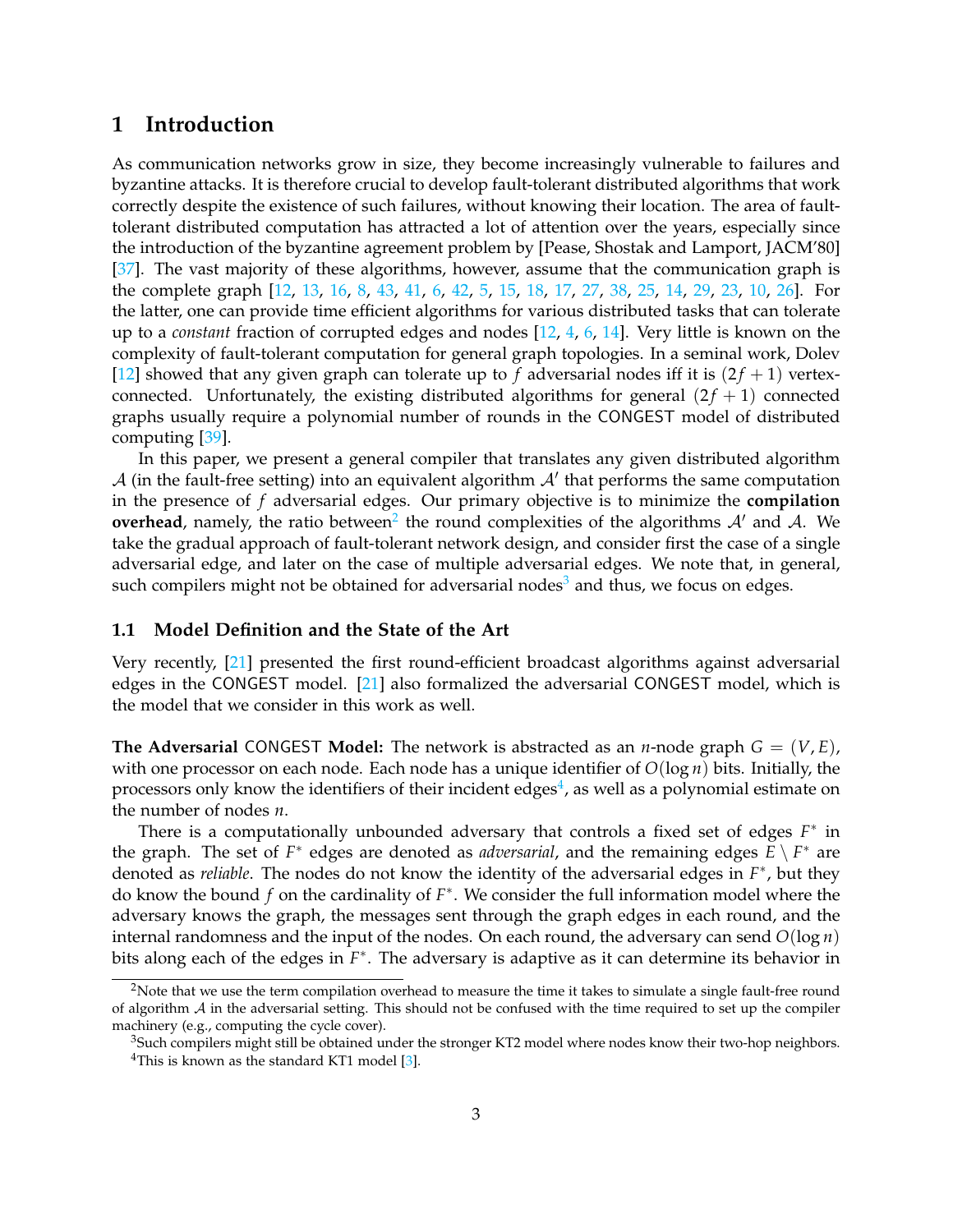round *r* based on the overall communication up to round *r*.

We focus on  $(2f + 1)$  edge-connected graphs, which can tolerate up to f adversarial edges. The problem of devising general round-by-round compilers in the adversarial CONGEST model boils down into the following distributed task:

**Single round compilation in the adversarial CONGEST model:** Given is a  $(2f + 1)$  edgeconnected graph  $G = (V, E)$  with a fixed set  $F^* \subseteq G$  of at most  $f$  adversarial edges. Let  $M = \{M_{u \to v} \mid (u, v) \in E\}$  be a collection of  $O(\log n)$ -bit messages that are required to be sent over (potentially) all graph edges. I.e., for each (directed) edge (*u*, *v*), the node *u* has a designated *O*(log *n*)-bit message for *v*.

The single round compilation algorithm is required to exchange these messages in the adversarial CONGEST model, such that at the end of the algorithm, each node *v* holds the correct message  $M_{u\to v}$  for each of its neighbors *u*, while ignoring all remaining (corrupted) messages.

The main complexity measure is the round complexity of the single-round compilation algorithm, which corresponds to the *compilation overhead* of the compiler. The compilation of CONGEST algorithms under various adversarial settings has been recently studied by [\[33\]](#page-29-7). We next explain their methodology and discuss our contribution with respect to the state-of-the-art.

**The simulation methodology of [\[33\]](#page-29-7).** Motivated by various applications for *resilient distributed computing*, Parter and Yogev [\[33\]](#page-29-7) introduced the notion of *low-congestion cycle covers* as a basic communication backbone for reliable communication. Formally, a (*c*, *d*)-cycle cover of a two edge-connected graph *G* is a collection of cycles in *G* in which each cycle is of length at most *d*, and each edge participates in at least one cycle and at most *c* cycles. The *quality* of the cycle cover is measured by  $c + d$ . Using the beautiful result of Leighton, Maggs and Rao [\[28\]](#page-28-10) and the follow-up by Ghaffari [\[19\]](#page-28-11), a  $(c, d)$ -cycle cover allows one to route  $O(\log n)$  bits of information on all cycles simultaneously in  $O(c + d)$  CONGEST rounds.

Low-congestion cycle covers with parameters *c*, *d* give raise to a *simulation* methodology that transforms any distributed algorithm A and compile it into a *resilient* one; the compilation overhead is  $g(c, d)$ , for some function *g*. The resilient simulation exploits the fact that a cycle covering an edge *e* = (*u*, *v*) provides *two*-edge-disjoint paths for exchanging messages from *u* to *v*. Parter and Yogev [\[33\]](#page-29-7) showed that any *n*-node two edge-connected graph with diameter *D* has a (*c*, *d*) cycle covers with  $c = O(1)$  and  $d = O(D)$ . These bounds are existentially tight. [\[34,](#page-29-0) [35\]](#page-29-1) also presented an *r*-round CONGEST algorithm for computing  $(c, d)$  cycles covers for  $r, d = O(D)$  and  $c = O(1)$ .

Our simulation methodology in the adversarial CONGEST model extends the work of [\[33\]](#page-29-7) in several aspects. First, the cycle covers of [\[33\]](#page-29-7) are limited to handle at most *one* edge corruption. To accommodate a large number of adversarial edges, we introduce the notion of *fault-tolerant (FT) cycle cover* which extends low-congestion cycle cover to handle multiple adversarial edges. Informally, a FT cycle cover with parameters  $c$ ,  $d$  is a cycle collection  $C$  that covers each edge  $e$ by multiple cycles (instead of one). For every sequence of at most *f* faults *F*, there is a cycle *C* in  $\cal C$  that covers $^5$  $^5$   $e$  without visiting any of the edges in  $F \setminus \{e\}$ . All cycles in  $\cal C$  are required to be

<span id="page-3-0"></span><sup>5</sup>A stricter requirement is to cover each edge by *f* edge-disjoint cycles. However, this definition leads to a larger compilation overhead compared to the one obtained with our definition.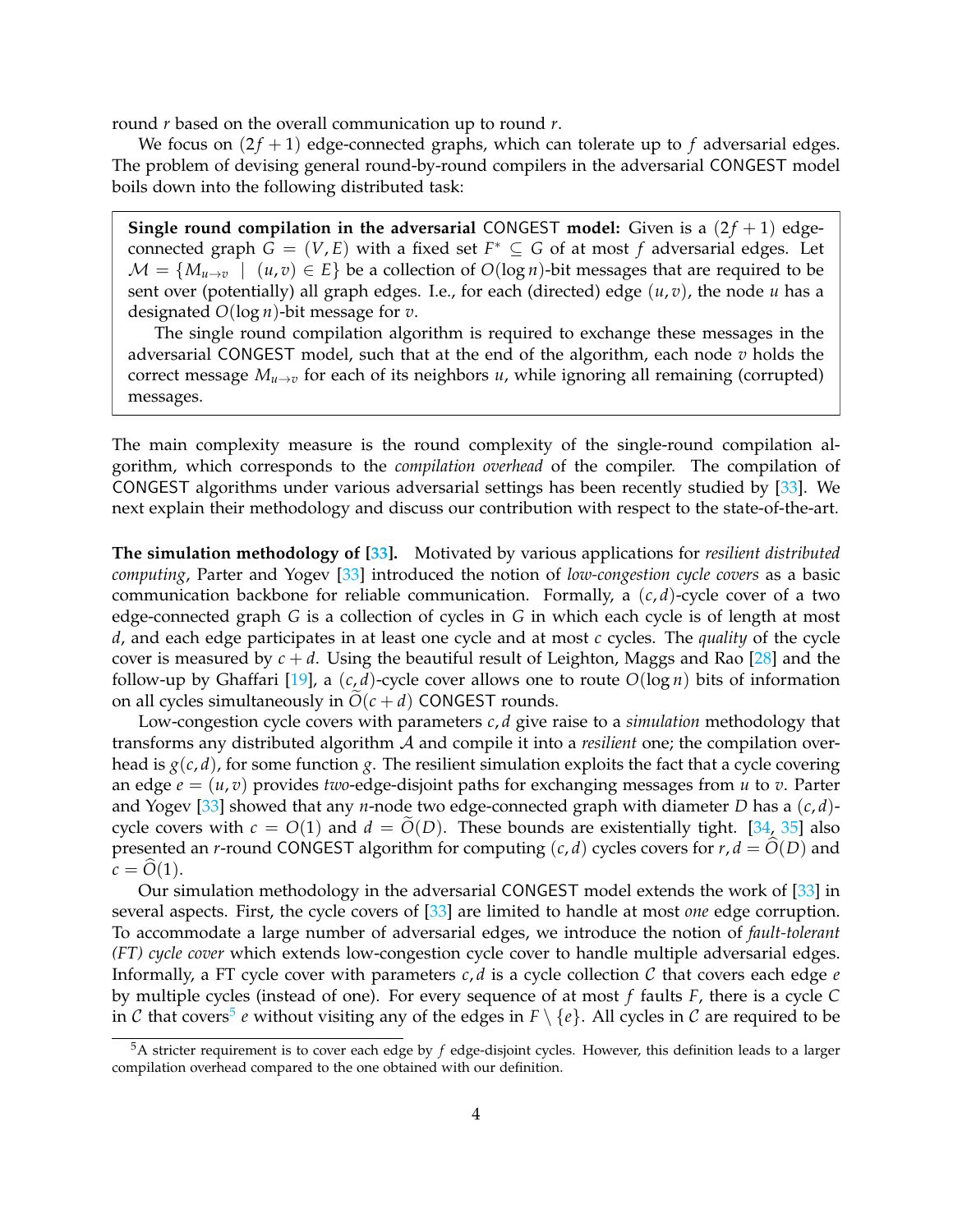of length at most *d*, and with an overlap of at most *c*, to allow an efficient information exchange over all these cycles in parallel.

A key limitation of the compilers provided by [\[33\]](#page-29-7) is that they assume the cycle covers themselves are computed in a (fault-free) preprocessing phase. These cycles are then used by the compilers in the adversarial CONGEST model. Our main goal in this paper is to omit this assumption and provide efficient algorithms for computing FT cycle covers in the adversarial CONGEST model. The computation of these cycles in the presence of the adversarial edges is quite intricate. The key challenge is in computing cycles for covering the adversarial edges themselves. The latter task requires some coordination between the endpoints of the adversarial edges, which seems to be quite hard to achieve. Note that the covering of the adversarial edges by cycles is crucial for the compilation task to reliably simulate the message exchange over these edges in the given fault-free algorithm  $A$ . Upon computing a FT cycle cover with parameters *c*, *d*, we then present a round-by-round compiler whose overhead depends on the *c*, *d* parameters. To optimize the round overhead, we exploit (our modified) FT cycle cover in a somewhat more delicate manner compared to that of [\[33\]](#page-29-7), leading to an improvement by a factor of  $O(D^2)$  rounds for a single adversarial edge.

#### <span id="page-4-0"></span>**1.2 Contributions and Key Results**

We consider the design of compilers that can simulate every given distributed algorithm in the adversarial CONGEST model. The compilers are based on a new notion of *FT cycle cover*, an extension of the low-congestion cycle cover [\[31\]](#page-29-8) to the adversarial setting. We also provide a new method to compile an algorithm given the FT cycle cover. We start by describing our contribution w.r.t the combinatorial characterization of FT cycle covers, and then consider the computational aspects in the adversarial CONGEST model.

#### <span id="page-4-1"></span>**1.2.1 Combinatorial Properties of Fault Tolerant Cycle Covers**

We provide first the standard definition of low congestion cycle covers of [\[33\]](#page-29-7), and then introduce their extension to the fault-tolerant setting. A (*c*, *d*) *low-congestion cycle cover* of a two edgeconnected graph *G* is a collection of cycles in *G* in which (i) each cycle is of length at most *d* (dilation), and (ii) each edge participates in at least *one* cycle (covering), and at most *c* cycles (congestion). The *quality* of the cycle cover is measured by  $c + d$ . In order to provide reliable computation in the presence of *f* adversarial edges *F* ∗ , it is desired to cover each edge by multiple short cycles of small overlap. This motivates the following definition.

<span id="page-4-2"></span>**Definition 1** (*f*-FT Cycle Cover)**.** *Given an* (*f* + 1) *edge-connected graph G an f -FT cycle cover with parameters* (*c*, *d*) *is a collection of cycles* C *such that for any set E*′ ⊆ *E of size* (*f* − 1) *and every edge e* ∈ *E*, there exists a cycle  $C \in C$  such that  $C \cap (E' \cup \{e\}) = \{e\}$ . The length of every cycle in C is at *most d, and each edge participates in at most c cycles.*

In other words, the *f*-FT cycle cover C provides for each edge  $e = (u, v)$  a subgraph  $G_e'$ (consisting of all cycles covering *e*), such that the minimum *u*-*v* cut in  $G'_{e}$  is at least  $f + 1$ . Using the FT sampling technique from [\[44,](#page-30-2) [11\]](#page-27-8), we show the following in Appendix [A.](#page-31-0)

<span id="page-4-3"></span>**Lemma 2** (Upper bound on FT Cycle-Covers)**.** *For every* (*f* + 1) *edge-connected graph G with diameter D, there is a randomized construction for computing f -FT cycle cover* C *with parameters* (*c*, *d*) *where*  $c = \widehat{O}(f(5fD)^f)$  and  $d = \widehat{O}(fD)$ *.*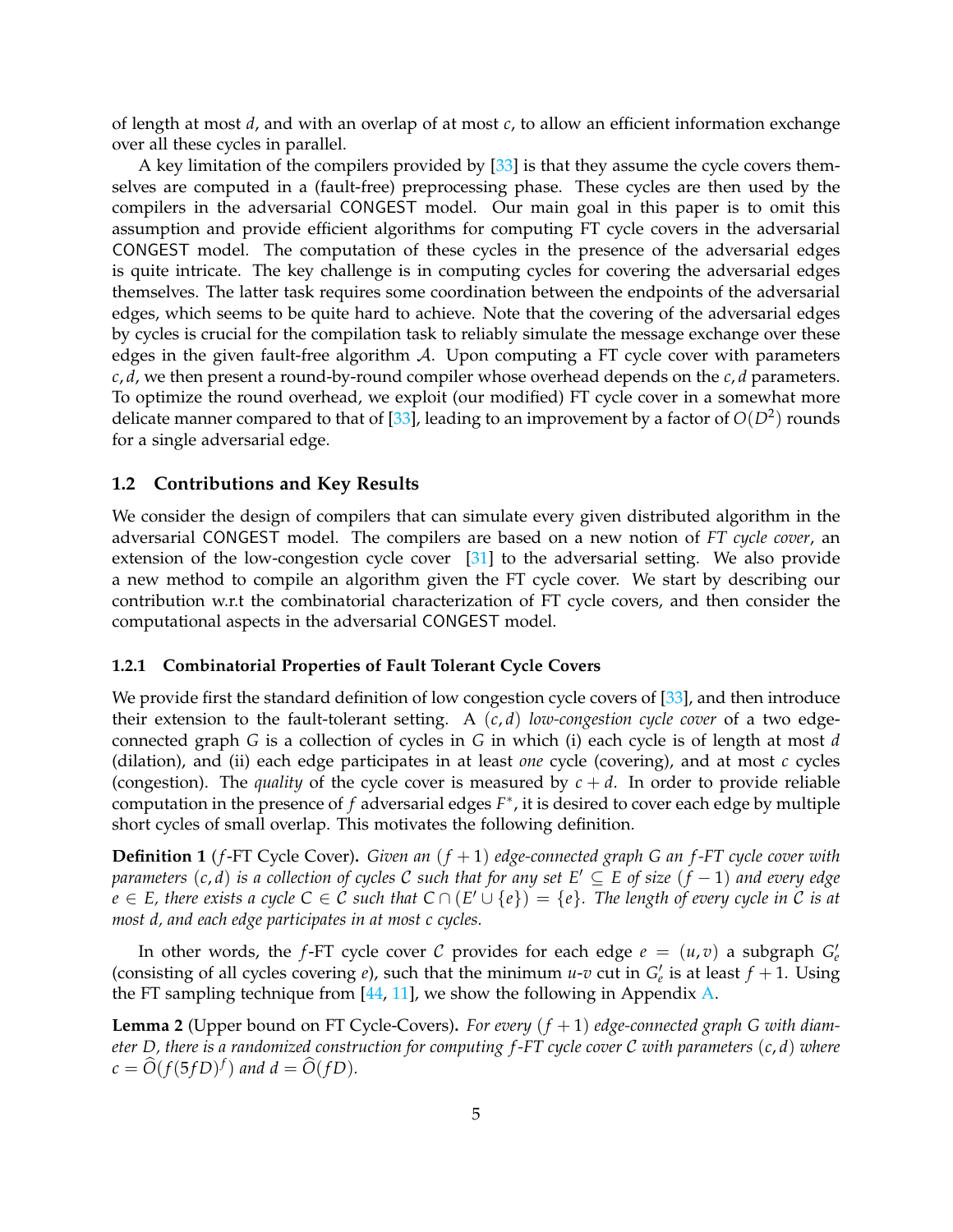One of our technical contributions is an almost *matching* lower bound for the quality of FT cycle covers. This is done by a careful analysis of the congestion and dilation parameters of replacement paths in faulty graphs. We believe that the following graph theoretical theorem should be of independent interest in the context of fault-tolerant network design and distributed minimum cut computation.

<span id="page-5-0"></span>**Theorem 3** (Lower Bound on the Quality of FT Cycle Covers). For every  $f \geq 1$ ,  $D \geq f$  and *n* = *ω*(*D<sup>f</sup>* )*, there exists an n-node* (*f* + 1) *edge-connected graph G*<sup>∗</sup> = (*V*, *E*) *with diameter D, such that any f-FT cycle cover with parameters c,*  $d$  *must satisfy that*  $c + d = (D/f)^{\Omega(f)}.$ 

This theorem provides an explanation for the compilation overhead of  $D^{\Omega(f)}$  of our compilers. It also provides an explanation for the natural barrier of *D*Ω(*f*) rounds for handling *f* adversarial edges in the distributed setting. Specifically, the lower bound implies that there exists at least one pair of nodes  $u, v$  in the graph  $G^*$  such that for any selection of  $(f + 1)$  edge-disjoint  $u$ - $v$ paths  $P$  in  $G^*$ , the longest path in  $P$  must have a length of  $(D/f)^{\Omega(f)}$  edges. Theorem [3](#page-5-0) also proves that the collection of all  $V \times V \times E^f$  replacement paths<sup>[6](#page-5-1)</sup> avoiding  $f$  faults, obtained by the  $FT$  sampling technique, are optimal in terms of their congestion  $+$  dilation bounds. It also shows that the analysis of the distributed minimum cut algorithm of [\[30\]](#page-29-9) is nearly *optimal*[7](#page-5-2) .

A relaxed notion of FT cycle covers. In a setting where a fixed set of edges  $F^*$  are adversarial for  $|F^*| = f$ , it might not be possible to compute a  $(2f)$ -FT cycle cover as defined by Definition [1.](#page-4-2) This is despite the fact that we require the edge connectivity of the graph to be at least  $(2f + 1)$ . To see this, consider the scenario where the adversarial edges *F* <sup>∗</sup> are completely idle throughout the distributed computation. In such a case, the communication graph becomes  $G \setminus F^*$ , which is no longer guaranteed to have an edge-connectivity of  $(2f + 1)$ . For this reason, we consider a more relaxed notion of FT cycle covers, that on the one hand, can be computed in the adversarial setting, and on the other hand, is strong enough for our compilers.

<span id="page-5-3"></span>**Definition 4** ((*f*, *F*<sup>\*</sup>)-FT Cycle Cover). *Given an* (2*f* + 1) edge-connected graph *G*, and a fixed set of *unknown adversarial edges F*<sup>∗</sup> ⊆ *E of size at most f , an* (*f* , *F* ∗ )*-FT cycle cover with parameters* (*c*, *d*) *is*  $a$  *collection of cycles*  $C$  *such that for every edge*  $e \in E$  *(possibly*  $e \in F^*$ *), and every set*  $E' \subseteq E$  *of size*  $|E'|$  ≤ *f* − 1, there exists a cycle C ∈ C such that C ∩ ( $E' \cup F^* \cup \{e\}$ ) = {*e*}. The length of each cycle is *bounded by d, and every edge appears on at most c cycles in* C*.*

Note that for every  $F \subseteq E$ ,  $|F| \leq f$ , an  $(f, F)$ -FT cycle cover contains an  $f$ -FT cycle cover, and therefore the lower bound of Theorem [3](#page-5-0) also holds for  $(f, F^*)$ -FT cycle covers. When  $F^* = \{e\}$ , we slightly abuse notation and simply write  $(f, e')$ -FT cycle cover. Our FT cycle covers should be useful for many other adversarial settings. Specifically, they provide an immediate extension of the compilers of [\[33\]](#page-29-7) to handle adversaries that corrupt multiple edges, such as eavesdroppers [\[33\]](#page-29-7) and semi-honest adversaries [\[32\]](#page-29-10).

We next turn to consider the computational aspects of FT cycle covers, and their applications. In the distributed setting, we assume throughout that the nodes of the graph obtain a linear

<span id="page-5-2"></span><span id="page-5-1"></span><sup>&</sup>lt;sup>6</sup>A replacement path is a shortest path in some graph  $G \setminus F$ .

<sup>7</sup>This algorithm computes the minimum cut by computing for each vertex *v* the collection of all replacement paths w.r.t a fixed source node *s*.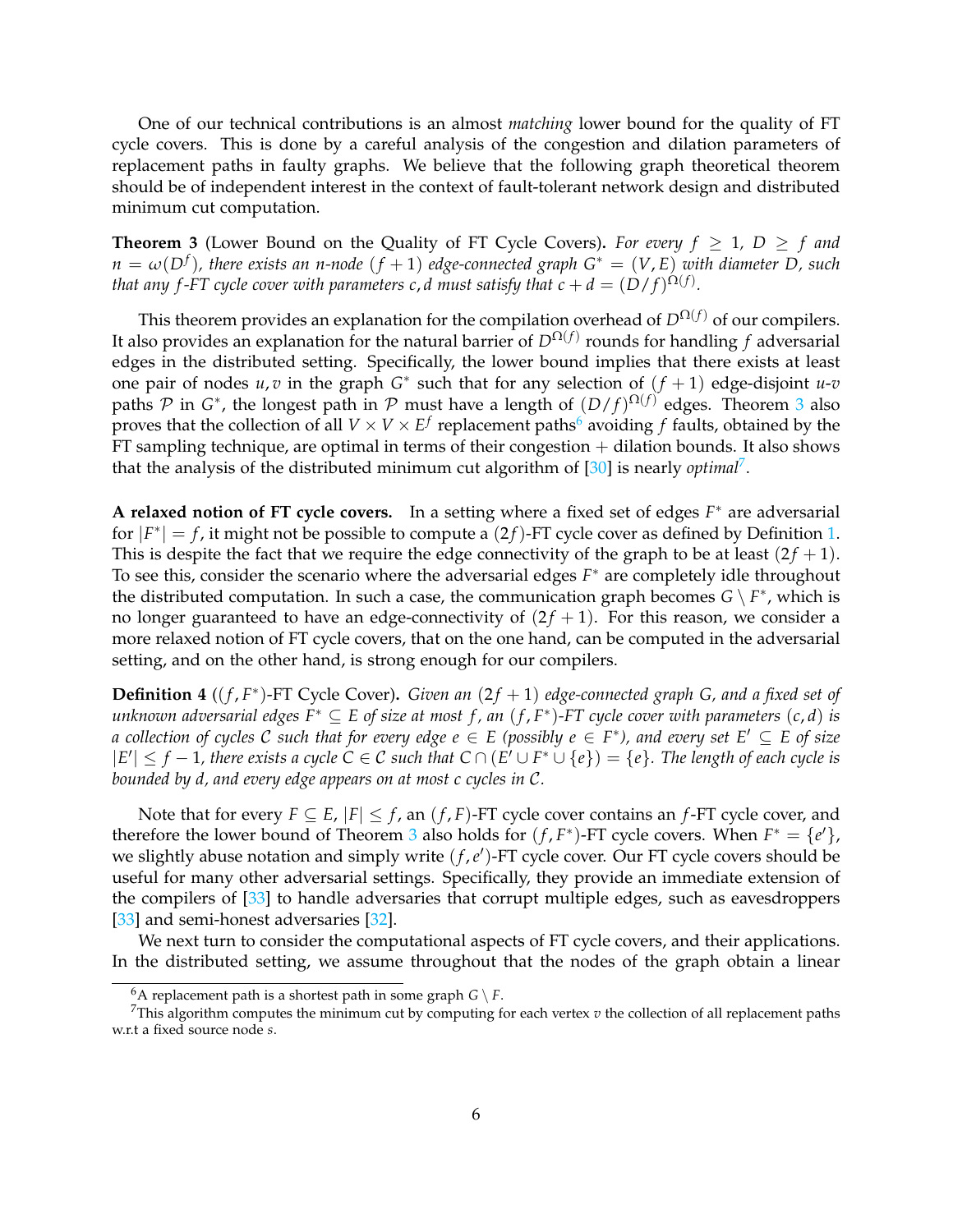estimate<sup>[8](#page-6-2)</sup> on the diameter of the graph *D*. This assumption (also applied in, e.g., [\[9\]](#page-27-9)) is needed as the compilation overhead is a function of *D*.

#### <span id="page-6-0"></span>**1.2.2 Handling a Single Adversarial Edge**

We start by considering an adversarial setting with a *single* fixed unknown adversarial edge *e* ′ . At the heart of the compiler lies an efficient construction of a  $(1,e')$ -FT cycle cover in the adversarial CONGEST model.

<span id="page-6-3"></span>**Theorem 5.** *[*(1,*e* ′ )*-FT Cycle Cover] Consider a* 3 *edge-connected n-node graph G of diameter D, and a fixed adversarial edge e*′ *.*

- *There is an r-round deterministic algorithm for computing a* (1,*e* ′ )*-FT cycle cover with congestion and dilation*  $c = \widehat{O}(D^2)$ ,  $d = \widehat{O}(D)$ , and  $r = \widehat{O}(D^4)$  in the adversarial CONGEST model.
- There is an r-round randomized algorithm for computing  $(1, e')$ -FT cycle cover, w.h.p., with conges*tion and dilation c,*  $d = \widehat{O}(D)$  *and*  $r = \widehat{O}(D^2)$  *in the adversarial* CONGEST *model.*

In the distributed output format of the  $(1, e')$ -FT cycle cover computation, the endpoints of every edge  $e = (u, v)$  hold the unique identifiers of all the cycles  $C_e$  covering  $e$ , as well as, a full description of these cycles. The key challenge in proving Theorem [5](#page-6-3) is in covering the adversarial edge e'. For that purpose, we provide a delicate cycle verification procedure that allows the endpoints of each edge  $e = (u, v)$  to correctly identify if  $e$  is currently covered by a (legal) cycle. This verification is robust to the behavior of the adversarial edge. Using these cycle covers, we obtain general compilers against *e* ′ .

<span id="page-6-4"></span>**Theorem 6.** *(Compiler against a Single Adversarial Edge) Given is a* 3 *edge-connected D–diameter graph G with a fixed adversarial edge e*′ *, and a* (1,*e* ′ )*-FT cycle cover* C *with parameters* (*d*, *c*) *for G (e.g., as obtained by Theorem [5\)](#page-6-3). Then any distributed algorithm* A *can be compiled into an equivalent algorithm*  $\mathcal{A}'$  against e' with an overhead of  $O(c \cdot d^2)$  rounds (in the adversarial CONGEST model).

This improves the compilation overhead of Parter and Yogev [\[33\]](#page-29-7) by a factor of  $\tilde{O}(D^2)$  rounds. The compilers of [\[33\]](#page-29-7) are based on exchanging the  $M_{u\to v}$  messages of Alg. A along 3 edgedisjoint *u*-*v* paths. In our compilation scheme, instead of insisting on edge-disjoint paths, the messages are exchanged over a collection *u*-*v* paths of a sufficiently large *flow*. This leads to improvement in the compilation overhead.

#### <span id="page-6-1"></span>**1.2.3 Handling Multiple Adversarial Edges**

We next consider  $(2f + 1)$  edge-connected graphs of diameter *D* with a fixed set  $F^* \subseteq E$  of adversarial edges,  $|F^*| \leq f$ . To handle *f* adversarial edges  $F^*$  in  $(2f + 1)$  edge-connected graphs, we use the notion of  $(f, F^*)$ -FT cycle covers. Our first contribution is the construction of  $(f, F^*)$ -FT cycle covers in the adversarial CONGEST model. Due to technicalities that arise in this adversarial setting, our final output contains the desired cycles required by  $(f, F^*)$ -FT cycle cover, but might include, in addition, also truncated paths which are quite "harmless" in the compilation process later on. Formally, our distributed construction computes a  $(f, F^*)$ -FT cycle cover\* where the asterisk indicates the possible existence of truncated paths in the distributed output.

<span id="page-6-2"></span> $8$ This assumption can be omitted using the broadcast algorithms of  $[21, 22]$  $[21, 22]$  $[21, 22]$ , in the case where the nodes have a designated marked leader.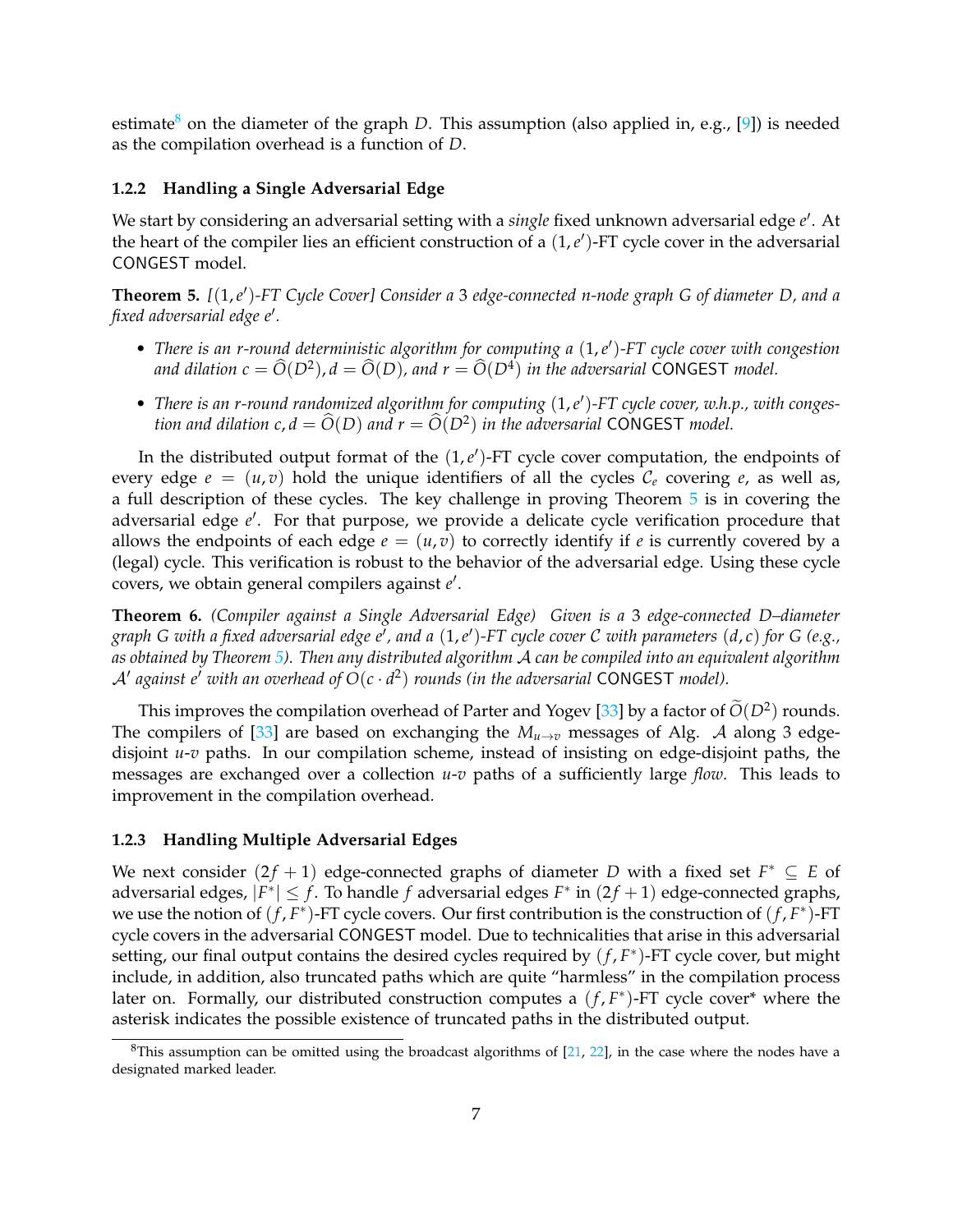**Definition 7** ((*f*, *F*<sup>\*</sup>)-FT Cycle Cover<sup>\*</sup>). *Given a* (2*f* + 1) *edge-connected graph G and a fixed set of*  $a$ dversarial edges F $^* \subseteq E$  where  $|F^*| \leq f$ , a  $(f, F^*)$ -FT cycle cover $^*$  with parameters  $(c, d)$ , is a collection *of cycles and paths* C *such that* C contains *a* (*f* , *F* ∗ )*-FT cycle cover for G. The length of each cycle and path in* C *is at most d and every edge*  $e \in E$  *appears in at most c cycles and paths.* 

<span id="page-7-2"></span>**Theorem 8** ( $(f, F^*)$ -FT Cycle Cover<sup>\*</sup>). Let G be a  $(2f + 1)$  edge-connected graph G of diameter D, and a *fixed set of f adversarial edges F*<sup>∗</sup> *. Then, there exists an r-round deterministic algorithm, in the adversarial* CONGEST model for computing a  $(f, F^*)$ -FT cycle cover<sup>\*</sup> for G, with parameters  $d = \widehat{O}(f \cdot D)$  and  $r, c = \hat{O}((Df \log n)^{O(f)}).$ 

Note that by the lower bound result of Theorem [3,](#page-5-0) the quality of the FT cycle covers must be  $(D/f)^{\Omega(f)}.$ 

Given a  $(f, F^*)$ -FT cycle cover<sup>\*</sup> for a graph *G*, we extend the general compiler of Theorem [6](#page-6-4) to handle *f* adversarial edges.

<span id="page-7-3"></span>**Theorem 9** (Compilers against *f* Adversarial Edges). *Given a* (2*f* + 1) *edge-connected D-diameter graph G with a fixed set of f adversarial edges F*<sup>∗</sup> *, and a* (*f* , *F* ∗ )*-FT cycle cover\* with parameters* (*d*, *c*) *for G. Then any distributed algorithm* A *can be compiled into an equivalent algorithm* A′ *against F*<sup>∗</sup> *, with a compilation overhead of*  $O(c \cdot d^3)$  *rounds.* 

The high level intuitive idea of our compiler is as follows. Fix a round *i* of algorithm A, and consider the message  $M_{u\to v}$  sent over the edge  $(u, v)$  in that round. Our compiler lets *u* send the message  $M_{u\to v}$  through all cycles covering *e* in the  $(f, F^*)$ -FT cycle cover<sup>\*</sup>. The node *v* can then recover  $M_{u\to v}$  by exploiting the following property. On the one hand, the  $(f, F^*)$ -FT cycle cover\* covers *e* by sufficiently many cycles that avoid *F* <sup>∗</sup> \ {*e*}. Consequently, the correct message  $M_{u\to v}$  is received by *v* over a path collection with a *u*-*v* flow<sup>[9](#page-7-1)</sup> of at least  $f + 1$ . On the other hand, any corrupted message  $M' \neq M_{u \to v}$  must be propagated along a walk that contains at least *one* adversarial edge. Consequently, a corrupted message *M*′ is propagated over a walk collection with a *u*-*v* flow of at most *f* .

**Technical comparison with [\[21\]](#page-28-9).** The recent work of [\[21\]](#page-28-9) provides broadcast algorithms in the adversarial CONGEST model. This paper is concerned with a general compiler that translates any CONGEST algorithm into an adversarial CONGEST algorithm provided that the adversary controls at most *f* edges in the graph. The common tool used by both of the works is the covering family obtained by the FT sampling, and its recent derandomization [\[24,](#page-28-13) [7\]](#page-27-10). Besides this, each paper handles different types of challenges. In the broadcast task, the goal is to send the broadcast message  $m_0$  through a collection of sufficiently many reliable paths. In contrast, in the compiler setting, given a (fault-free) algorithm  $A$ , the goal is to exchange messages of  $A$ over (potentially) *all* graph edges in a reliable manner. Specifically, unlike the broadcast setting, one cannot simply ignore the adversarial edges (e.g., by exchanging messages over a reliable subgraph  $G' \subseteq G$ ), as it is required to exchange messages in a reliable manner between the endpoints of the *adversarial* edges as well. The heart of this simulation is in the computation of fault-tolerant cycle covers.

#### <span id="page-7-0"></span>**1.3 Preliminaries**

**Notations.** Throughout, the diameter of the given graph *G* is denoted by *D*, and the number of nodes by *n*. For a graph  $G = (V, E)$ , a subgraph  $G' \subseteq G$ , and nodes  $u, v \in V(G')$ , let

<span id="page-7-1"></span><sup>9</sup>To formalize this argument, we provide a formal definition for the cut value of a *u*-*v* walk collection.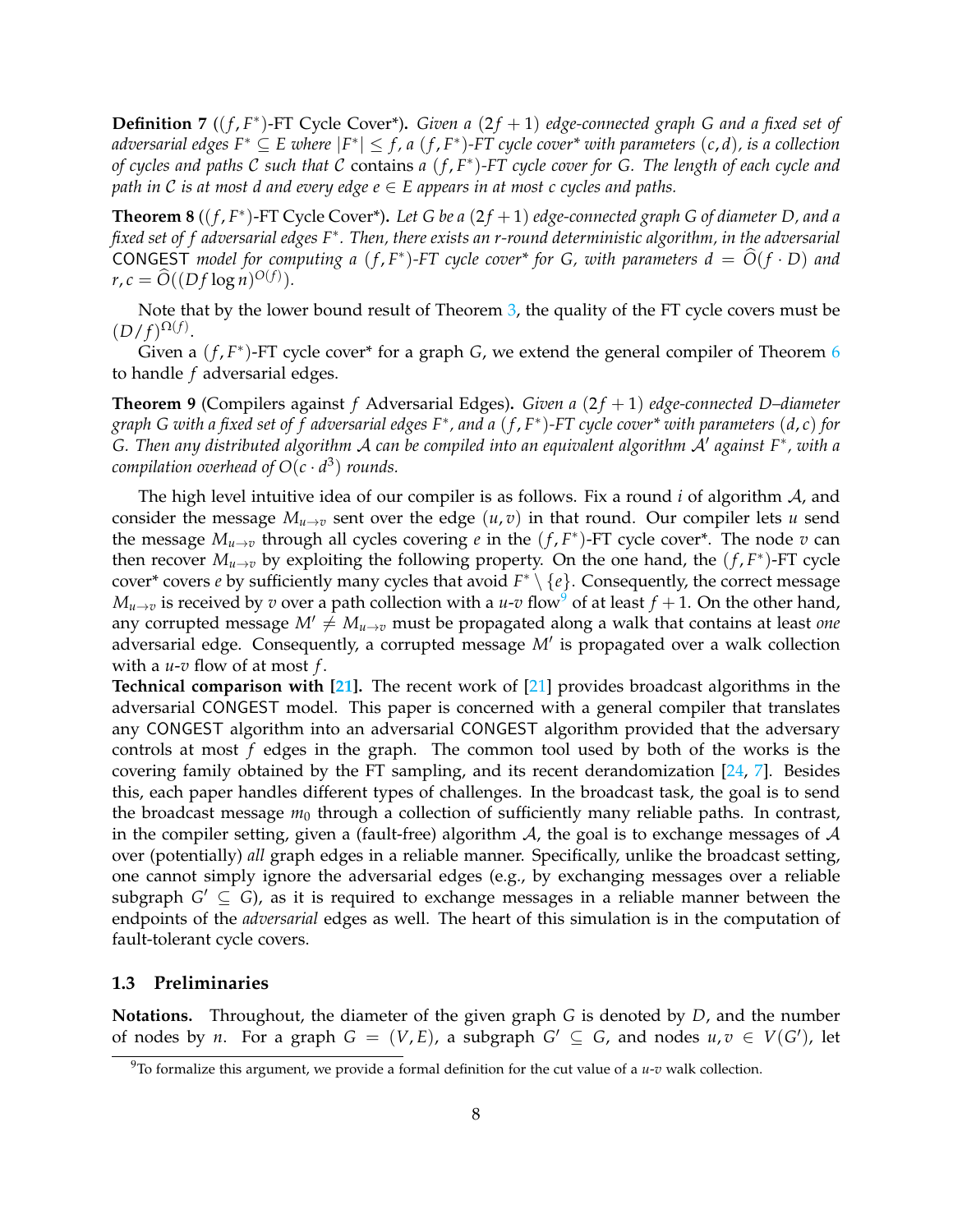$\pi(u, v, G')$  be the unique *u-v* shortest path in  $G'$  where shortest-path ties are decided arbitrarily in a consistent manner. Let  $N(u, G)$  be the neighbors of node  $u$  in the graph  $G$ . When the graph  $G$ is clear from the context we may omit it and write  $N(u)$ . For a path  $P = [u_1, \ldots, u_k]$  and an edge  $e = (u_k, v)$ , let  $P \circ e$  denote the path obtained by concatenating  $e$  to  $P$ . Similarly, for two paths  $P_1=[u_1,\ldots,u_k], P_2=[u_k,u_{k+1},\ldots,u_\ell]$  denote the concatenated path  $[u_1,\ldots,u_k,u_{k+1},\ldots,u_\ell]$  by  $P_1 \circ P_2$ . Given a path  $P = [u_1, \ldots, u_k]$  denote the sub-path from  $u_i$  to  $u_\ell$  by  $P[u_i, u_\ell]$ . The term  $\widetilde{O}(\cdot)$  hides poly(log *n*) factors, and the term  $\widehat{O}(\cdot)$  hides  $2^{O(\sqrt{\log n})}$  factors<sup>[10](#page-8-0)</sup>.

<span id="page-8-6"></span>**Definition 10** (Neighborhood Covers, [\[2\]](#page-27-11))**.** *The r-neighborhood cover of the graph G is a collection of vertex subsets, denoted as, clusters*  $\mathcal{N} = \{S_1, \ldots, S_\ell\}$  *where*  $S_i \subseteq V$  *such that: (i) every node v has a cluster that contains its entire r-radius neighborhood in G, (ii) the diameter of each*  $G[S_i]$  *is*  $O(r\log^c n)$ *for some constant c, and (iii) every node belongs to*  $\overline{O}(1)$  *clusters in*  $\mathcal{N}$ *.* 

We use the deterministic construction of neighborhood covers by Rohzon and Ghaffari [\[40\]](#page-29-11).

<span id="page-8-1"></span>**Theorem 11** (Corollary 3.5 [\[40\]](#page-29-11))**.** *There is a deterministic distributed algorithm that for any radius*  $r > 1$ , computes an *r*-neighborhood cover N within  $\tilde{O}(r)$  CONGEST rounds.

**Low-congestion cycle covers.** The construction of FT cycle covers is based on the distributed construction of  $(c, d)$  cycle covers in the standard CONGEST model. In particular, we use the construction from [\[34,](#page-29-0) [33\]](#page-29-7) that covers each edge  $e = (u, v)$  by a cycle  $C_e$  such that  $|C_e|$  =  $O(\text{dist}_{G \setminus \{e\}}(u,v)).$ 

<span id="page-8-2"></span>**Fact 12.** *[[\[34,](#page-29-0) [33\]](#page-29-7)] There is a randomized algorithm* ComputeCycCov(*G*, *D*′ ) *that for any n-node input graph G* = (*V*, *E*) *and an input parameter D*′ *, computes, w.h.p., a cycle collection* C *with the following properties: (1) every edge e* ∈ *E that lies on a cycle of length at most D*′ *in G is covered by a cycle in* C *of length*  $\widehat{O}(D')$ , and (2) each edge appears on  $\widehat{O}(1)$  *cycles. Alg.* ComputeCycCov(*G, D'*) *runs in*  $\widehat{O}(D')$ *rounds. In the output format, each node knows the edges of the cycles that cover each of its incident edges.*

Note that for Alg. ComputeCycCov does not require the graph *G* to be connected. This will be important in our context. This algorithm can also be made deterministic using the neighborhood covers of Theorem [11,](#page-8-1) see Appendix [B](#page-31-1) for the proof of the following.

<span id="page-8-4"></span>**Observation 13.** *The algorithm* ComputeCycCov(*G<sup>i</sup>* , *D*′ ) *of Fact [12](#page-8-2) can be made deterministic using the neighborhood covering algorithm of Theorem [11.](#page-8-1) Additionally, in the output format of the algorithm, each node u knows a*  $\widehat{O}(1)$ -bit unique identifier for each of the cycles it belongs to, as well as a full description *of the cycle, obtained from both directions.*

**Covering families.** Our distributed algorithms in the adversarial CONGEST model are based on communication over a collection of *G*-subgraphs that we denote as covering family. These families are used extensively in the context of fault-tolerant network design [\[1,](#page-27-12) [44,](#page-30-2) [11,](#page-27-8) [20,](#page-28-14) [30,](#page-29-9) [36,](#page-29-12) [9,](#page-27-9) [7,](#page-27-10) [24,](#page-28-13) [21\]](#page-28-9).

<span id="page-8-5"></span>**Definition 14** ((*L*, *t*) Covering Families). *For a given graph G, a family of G-subgraphs*  $G = \{G_1, \ldots, G_\ell\}$ *is a* (*L*, *t*) covering family, *if for every edge e* =  $(u, v) \in E$  *and every set*  $F \subseteq E$  *where*  $|F| \le t - 1$ *, such*  $that^{11}$  $that^{11}$  $that^{11}$  dist $_{G\setminus F\cup\{e\}}(u,v) \leq L$ , there exists a subgraph  $G_i$  satisfying that (P1)  $\text{dist}_{G_i\setminus (F\cup\{e\})}(u,v) \leq L$ , *and* (P2)  $(F \cup \{e\}) \cap G_i = \{e\}.$ 

<span id="page-8-3"></span><span id="page-8-0"></span><sup>&</sup>lt;sup>10</sup>The latter factors arise by the (fault-free) distributed computation of cycle covers by  $[34]$ .

<sup>&</sup>lt;sup>11</sup>We note that our definition slightly differs from that of [\[21\]](#page-28-9), in the sense that for a pair  $e = (u, v)$ , *F*, we require the graph *G<sup>i</sup>* (see below) to contain a cycle of length at most *L* covering *e*, rather than any *L*-length *u*-*v* path.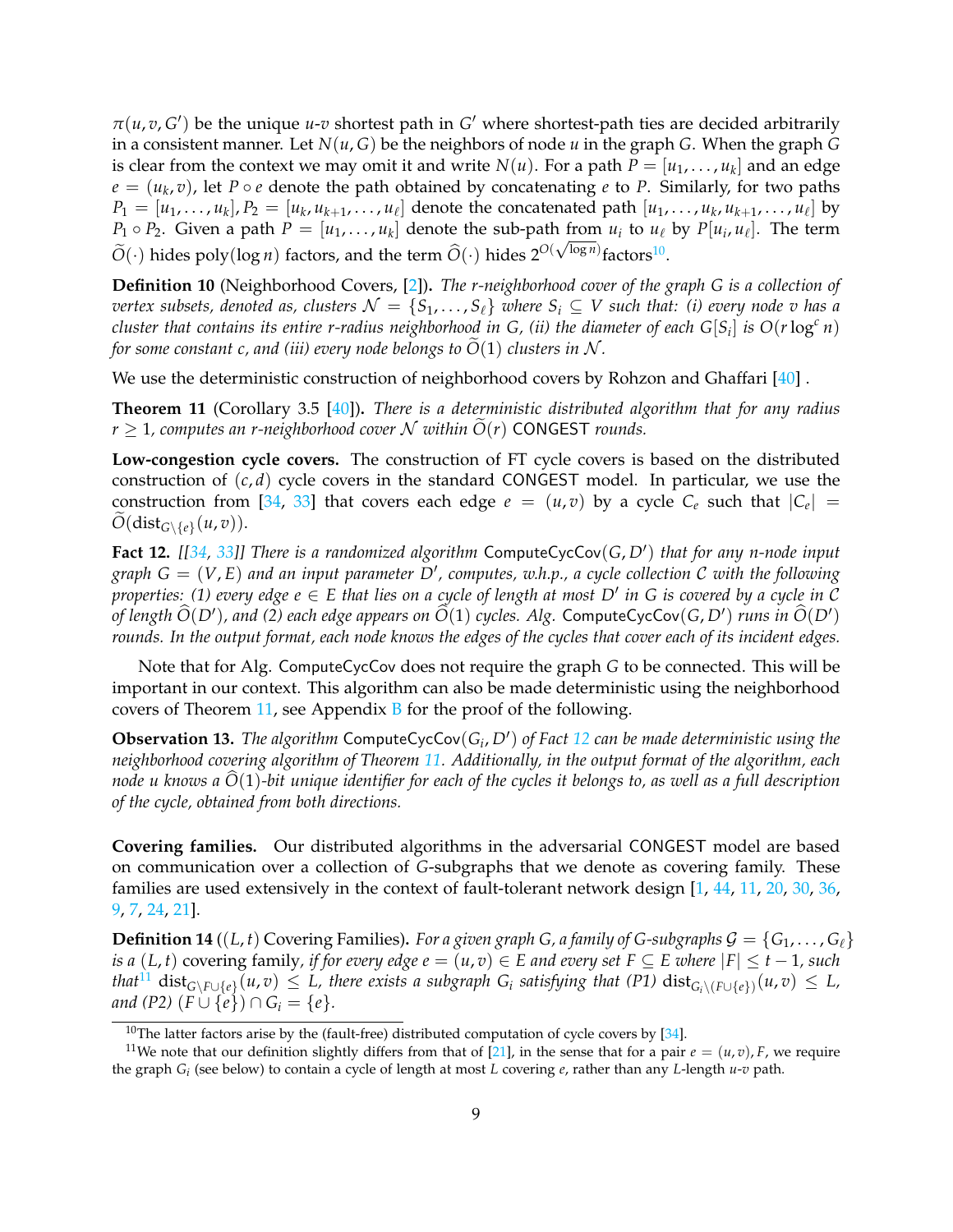Throughout, we use the following observation from [\[21\]](#page-28-9).

<span id="page-9-1"></span>**Observation 15** (Observation 8 from [\[21\]](#page-28-9))**.** *Consider a D-diameter graph G* = (*V*, *E*) *and assume that*  $u, v \in V$  are connected in  $G \setminus F$  for some  $F \subseteq G$ . It then holds that  $dist_{G \setminus F}(u, v) \leq 2(|F| + 1) \cdot D + |F|$ .

We note that by Observation [15,](#page-9-1) if *G* is  $(t + 1)$  edge-connected, then a  $(5tD, t)$  covering family satisfies (P1) and (P2) for any edge  $(u, v) \in E$ , and an edge set *F* of size at most  $(t - 1)$ . For our purposes, it is required for the nodes to know the covering family in the following sense.

**Definition 16** (Local Knowledge of a Subgraph Family). *A family of ordered subgraphs*  $G = \{G_1, \ldots, G_\ell\}$ *where each*  $G_i \subseteq G$ , is locally known if given the identifier of an edge  $e = (u, v)$  and an index i, u and v *can locally determine if*  $e \in G_i$ *.* 

<span id="page-9-3"></span>**Fact 17** ([\[24\]](#page-28-13))**.** *Given a graph G and an integer parameter L, the following holds.*

- 1. *Given that all nodes share a seed*  $S$  *of*  $O(1)$  *random bits, there exists a* 0-round randomized algorithm *for locally computing a* (*L*, 1)*-covering (ordered subgraph) family*  $G = \{G_1, \ldots, G_\ell\}$  *such that*  $\ell = \tilde{O}(L)$ , where the covering property holds w.h.p. Given the seed S, index  $i \in \{1, \ldots, \ell\}$  and an *edge identifier*  $(u,v)$ *, each node can locally determine if*  $(u,v) \in G_i.$
- 2. For every  $t \geq 1$ , there exists a 0-round deterministic algorithm for computing a  $(L, t)$  covering *family*  $\mathcal{G} = \{G_1, \ldots, G_\ell\}$  such that  $\ell = ((Lt\log n)^{t+1})$ . This covering family is locally known.

**Broadcast against adversarial edges.** Our algorithms for constructing FT-cycle covers make use of the broadcast algorithms of Hitron and Parter [\[21\]](#page-28-9), which are resilient to adversarial edges. We will use the following facts.

<span id="page-9-2"></span>**Theorem 18** ([\[21\]](#page-28-9) Broadcast against a Single Adversarial Edge)**.** *Given a D–diameter,* 3 *edgeconnected graph G and an unknown adversarial edge e*′ *, the following holds.*

- *1. There exists a deterministic broadcast algorithm which delivers a message m*<sup>0</sup> *from a designated node s to all nodes in V within*  $\tilde{O}(D^2)$  *rounds. In addition, at the end of the algorithm, all nodes obtain a*<br>. *linear estimate for the* diameter *of the graph.*
- *2. There exists a randomized broadcast algorithm which delivers a message m*<sup>0</sup> *from a designated node s* to all nodes in V within  $\tilde{O}(D)$  *rounds, provided that all nodes share*  $\tilde{O}(1)$  *random bits.*

*In addition, the same bounds hold in the case where there are multiple sources holding the same broadcast* message m<sub>0</sub>.

<span id="page-9-5"></span>**Theorem 19** ([\[21\]](#page-28-9) Broadcast against *f* Adversarial Edges)**.** *There exists a deterministic broadcast* algorithm against f adversarial edges, for D-diameter,  $(2f + 1)$  edge-connected graphs, with round com*plexity of* (*tD* log *n*) *O*(*t*) *. In addition, the same bound holds in the case where there are multiple sources holding the same broadcast message m*<sub>0</sub>.

The broadcast algorithm of Theorem [18](#page-9-2) also implies a leader election algorithm. For completeness the proof of the following claim is given in Appendix [A.](#page-31-0)

<span id="page-9-4"></span><span id="page-9-0"></span>**Claim 20.** *[Byzantine Leader Election] Given a D–diameter,* 3 *edge-connected graph G and an adversarial edge e*′ *, assuming a linear upper bound D*′ = *cD on the diameter (for some constant c* ≥ 1*), there exists a randomized algorithm* AdvBroadcast *that w.h.p elects a single leader known to all nodes in the graph*  $within\ O(D^2)$  *rounds.*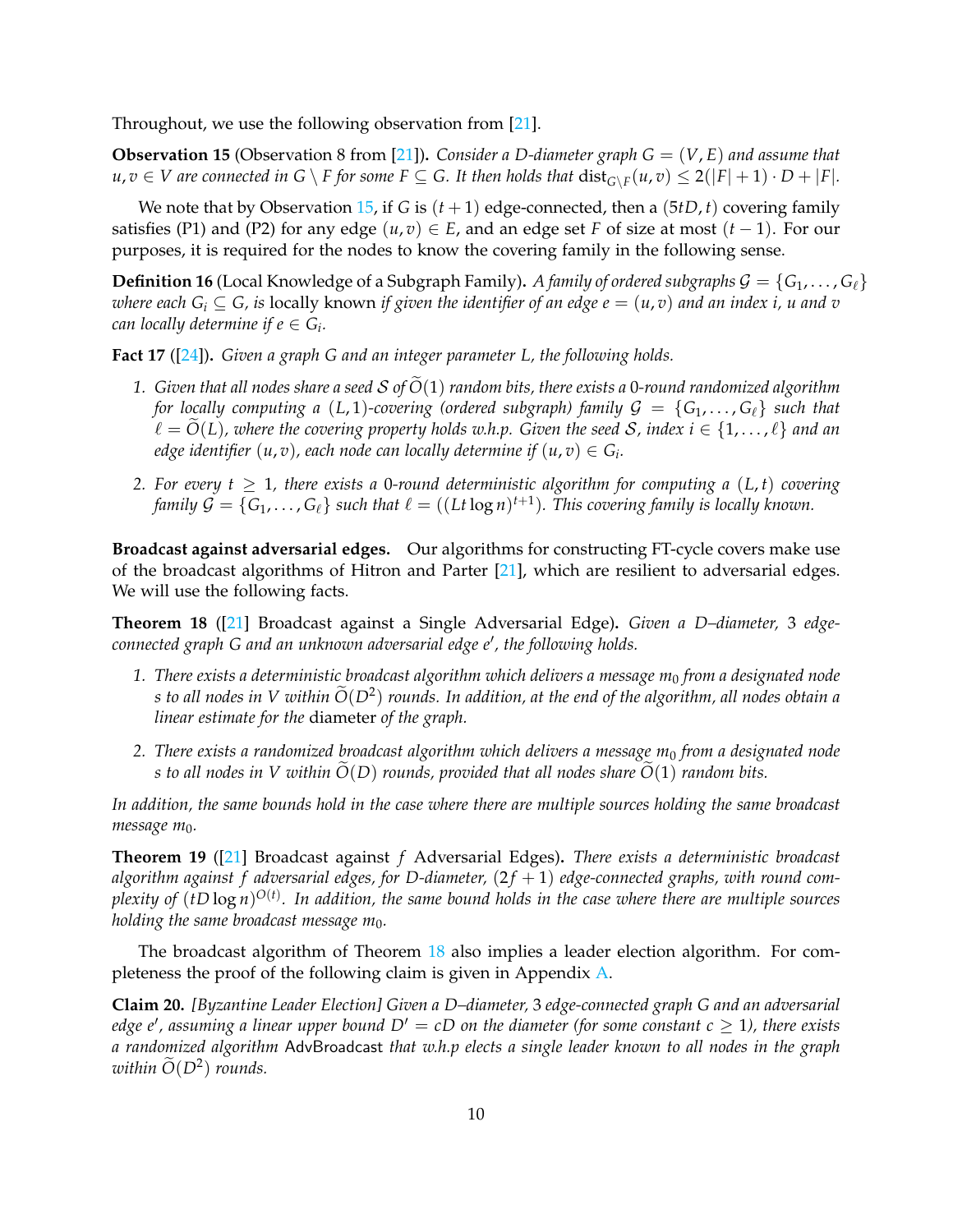# **2 Compilers against a Single Adversarial Edge**

We first describe the construction of  $(1, e')$ -FT cycle covers where  $e'$  is the adversarial edge in the graph. Then, we describe how to compile a single round using these cycles.

# <span id="page-10-0"></span>**2.1** (1,*e* ′ )**-FT Cycle Cover**

This section is mainly devoted to showing the following key lemma that computes a  $(1, e')$ -FT cycle cover, given a locally known covering family.

<span id="page-10-1"></span>**Lemma 21.** *Given is a* 3 *edge-connected graph G, with a fixed unknown adversarial edge e*′ *. Let L be an integer satisfying that for every edge*  $e = (u,v)$  *it holds that*  $\mathrm{dist}_{G \setminus \{e,e'\}}(u,v) \leq L$ *. Assuming that all nodes locally know a* (*L*, 1) *covering family* G *of size* ℓ*, there exists a deterministic algorithm* ComputeOneFTCycCov *for computing a*  $(1,e^t)$  *FT-cycle cover C with parameters*  $c = \widehat{O}(\ell), d = \widehat{O}(L)$ *within*  $\widehat{O}(L^2 \cdot \ell)$  *rounds.* 

Since the computation of the (*L*, 1) covering family is straightforward using known tools, we focus on proving Lemma [21.](#page-10-1) As a warm-up, we describe the construction assuming a reliable setting (with no adversarial edges). Then, we handle the real challenge of the  $(1,e')$ -FT cycle cover computation in the presence of an adversarial edge.

Warm-up:  $(1,e')$ -FT cycle covers in a reliable communication graph. The construction is based on applying the cycle cover algorithm of  $[34]$  on every subgraph  $G_i$  in the covering family  $G$ . Specifically, given a locally known covering family  $\mathcal{G} = \{G_1, \ldots, G_\ell\}$ , the algorithm proceeds in  $\ell$  iterations. In each iteration  $i$  it applies the cycle cover algorithm ComputeCycCov( $G_i$ , L) from Observation [13](#page-8-4) on the graph  $G_i$  with a diameter estimation  $L$ , resulting in a cycle collection  $C_i$ . The final cycle collection is given by  $C = \bigcup_{i=1}^{\ell} C_i$ , that is, the union of all cycles computed in the  $\ell$  iterations. We next analyze the construction.

**Correctness.** The round complexity, the cycle length, and the edge congestion bounds follow immediately by the construction. It remains to show that the cycle collection  $\mathcal C$  is indeed a  $(1,e')$ -FT cycle cover. To see this, consider a fixed pair of edges  $e = (u, v)$ , e'. We will show that C contains a cycle *Ce*,*<sup>e</sup>* ′ that contains *e* and does not contain *e* ′ . An iteration *i* is defined to be *good* for the edge pair  $e, e'$  if

$$
e' \notin G_i
$$
,  $e \in G_i$  and  $dist_{G_i \setminus \{e\}}(u, v) \leq L$ .

Since, dist<sub>G</sub>\{*e*,*e'*}</sub> (*u*, *v*)  $\leq L$ , due to the covering property of *G*, there exists a good iteration *i*<sup>\*</sup> for every pair *e*, *e*<sup>*'*</sup>. We next show that *e* is successfully covered in iteration *i*<sup>∗</sup> by some cycle *C*<sub>*e*</sub>.

By the properties of Alg. ComputeCycCov, in iteration *i* ∗ the edge *e* is covered by a cycle *C* of length  $\widehat{O}(L)$ . In addition, as  $e' \notin G_{i^*}$  this cycle does not contain  $e'$  as required.

**Algorithm** ComputeOneFTCycCov **(Proof of Lemma [21\)](#page-10-1).** Given is a locally known covering family  $\mathcal{G} = \{G_1, \ldots, G_\ell\}$ . The algorithm works in  $\ell$  iterations, where in iteration *i* it performs the computation over the subgraph  $G_i$ . Since  $\mathcal G$  is locally known, every node knows its incident edges in *G<sup>i</sup>* , and ignores messages from other edges in that iteration. Every iteration *i* consists of two steps. In the first step, the nodes apply Alg. ComputeCycCov(*G<sup>i</sup>* , *L*) of Observation [13](#page-8-4) over the graph  $G_i$  with diameter estimate L. This results in a cycle collection  $C_i'(u)$  for every node  $u$ . In the output format of Alg. ComputeCycCov, every cycle in  $C'_i(u)$  is presented by a tuple  $(ID(C), C)$ ,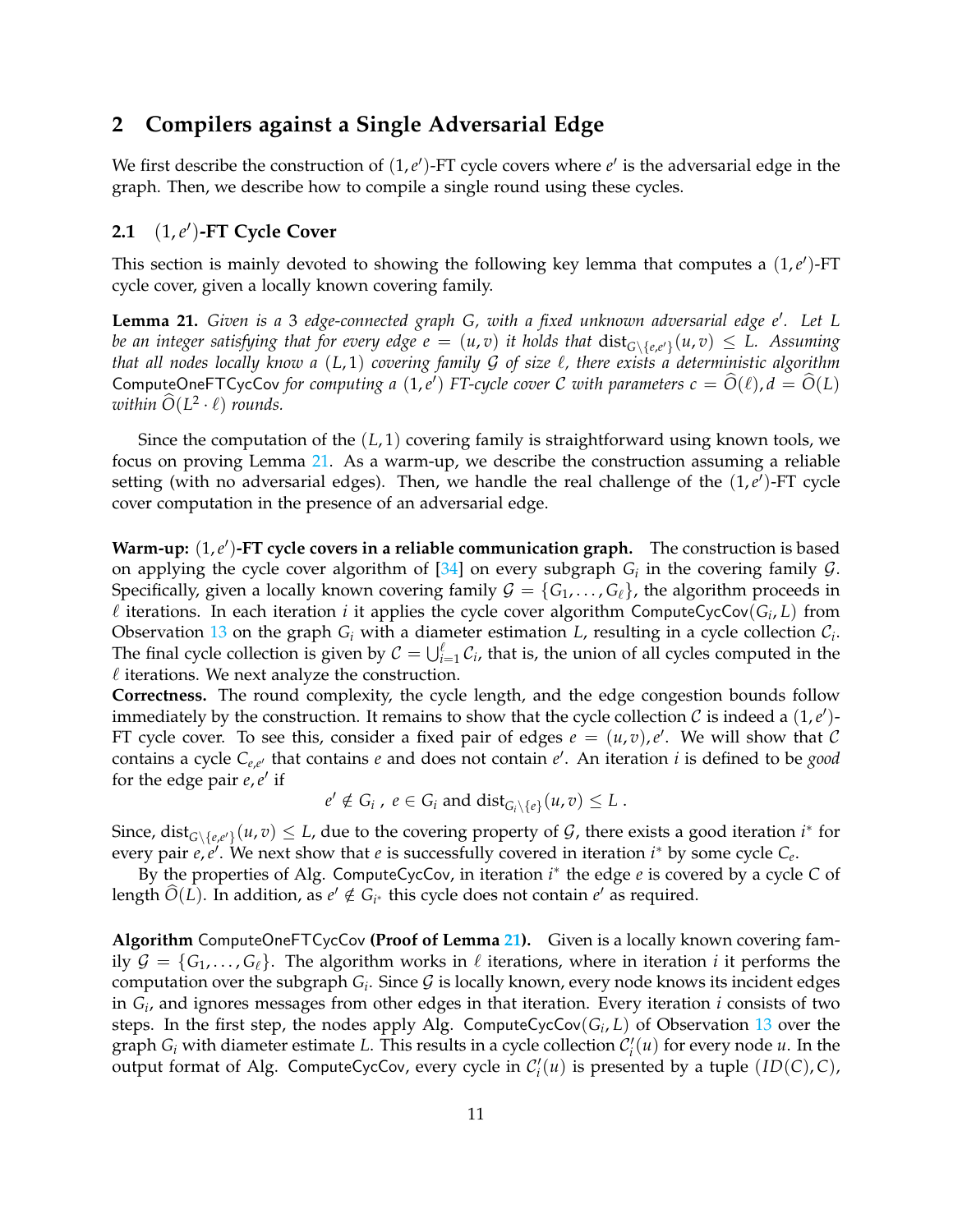where *ID*(*C*) is the unique identifier of the cycle of size  $\hat{O}(1)$  bits, and *C* is the collection of the cycle edges<sup>[12](#page-11-0)</sup>. Since  $e'$  might be in  $G_i$ , the cycles of  $C'_i(u)$  can be totally corrupted.

In the second step of iteration *i*, the nodes apply a verification procedure for their cycles in  $\mathcal{C}'_i(u)$ . Only verified cycles will then be added to the set of cycles  $\mathcal{C}_i(u)$ . In the analysis section, we show that for every reliable edge  $e = (u, v) \neq e'$ , there exists at least one cycle in  $C(u) = \bigcup_i^{\ell} C_i(u)$ that covers *e* and does not contain *e* ′ . The third step of the algorithm handles the remaining adversarial edge, in case needed. We next elaborate on these steps in more detail. We focus on iteration *i* where the nodes communicate over the graph  $G_i \in \mathcal{G}$ .

#### **Step (1) of iteration** *i***: Cycle cover computation.** The (fault-free) cycle cover algorithm

ComputeCycCov of Observation [13](#page-8-4) is applied over the subgraph  $G_i \in \mathcal{G}$ , with parameter *L*. Since the graph  $G_i$  is locally known, each node can verify which of its incident edges lie on  $G_i$  and ignore the messages from the remaining edges. During the execution of Alg. ComputeCycCov(*G<sup>i</sup>* , *L*), if a node *u* receives an illegal message, or different cycle descriptions with the same cycle ID, these messages are ignored, as well as future messages in that iteration. At the end of the execution of ComputeCycCov(*G<sup>i</sup>* , *L*), each node *u* performs the following verification step on its output cycle set  $C_i'(u)$ . The goal of this verification is to ensure each cycle in  $C_i'(u)$  corresponds to a legal cycle.

**Step (2) of iteration** *i***: Cycle verification.** First, each node *u* performs a *local* inspection of its cycles in  $C'_i(u)$ , and declares the iteration to be *faulty* if  $C'_i(u)$  contains at *least* one of the following:

- 1. A cycle of length  $\widehat{\omega}(D)$ ;
- 2. An edge appearing in  $\widehat{\omega}(1)$  cycles in  $\mathcal{C}'_i(u)$ ;
- 3. A partial cycle (i.e., a walk rather than a cycle);
- 4. Inconsistency in a cycle description  $(ID(C), C) \in C'_{i}(u)$  as obtained through the two neighbors of *u* on *C*.

In the case where  $C_i'(u)$  is found to be faulty, *u* sets  $C_i(u) = \emptyset$ , and will remain silent throughout this verification step. We will call such a node an *inactive* node. A node whose local inspection is successful is called *active*.

We now describe the global verification procedure for an active node *u*. The verification step is performed in *super-rounds* in the following manner. Each super-round consists of  $c = O(1)$ rounds, which sets the upper bound on the number of cycles that an edge (*u*, *v*) participates in. A single super-round has sufficient bandwidth to exchange a single message through an edge  $(u, v)$  for each of the cycles on which  $(u, v)$  lies. We then explicitly enforce that in each superround, each node *u* sends over an edge  $(u, v)$  at most *one* message per cycle  $(ID(C), C) \in C'_i(u)$ for which  $(u, v) \in C$ .

For a cycle  $(ID(C), C) \in C'_{i}(u)$ , let  $v_{C}$  be the node with largest ID in the cycle description *C* obtained by *u* during Alg. ComputeCycCov(*G<sup>i</sup>* , *L*). We note that the cycle description *C* is not necessarily correct, and in particular, it could be that  $(ID(C), C) \notin C_i^{\prime}(v_C)$ . For each cycle  $(ID(C), C) \in C'_i(u)$  such that  $u = v_C$  (the cycle's leader), it initiates the following verification steps.

<span id="page-11-0"></span><sup>&</sup>lt;sup>12</sup>Recall that in Alg. ComputeCycCov $(G_i, L)$ , each node receives the cycle description *C* from both directions, i.e., from its two neighbors on *C*. In case a node *u* obtained distinct cycle descriptions from its two neighbors, it omits the cycle from its cycle collection  $C_i'(u)$ .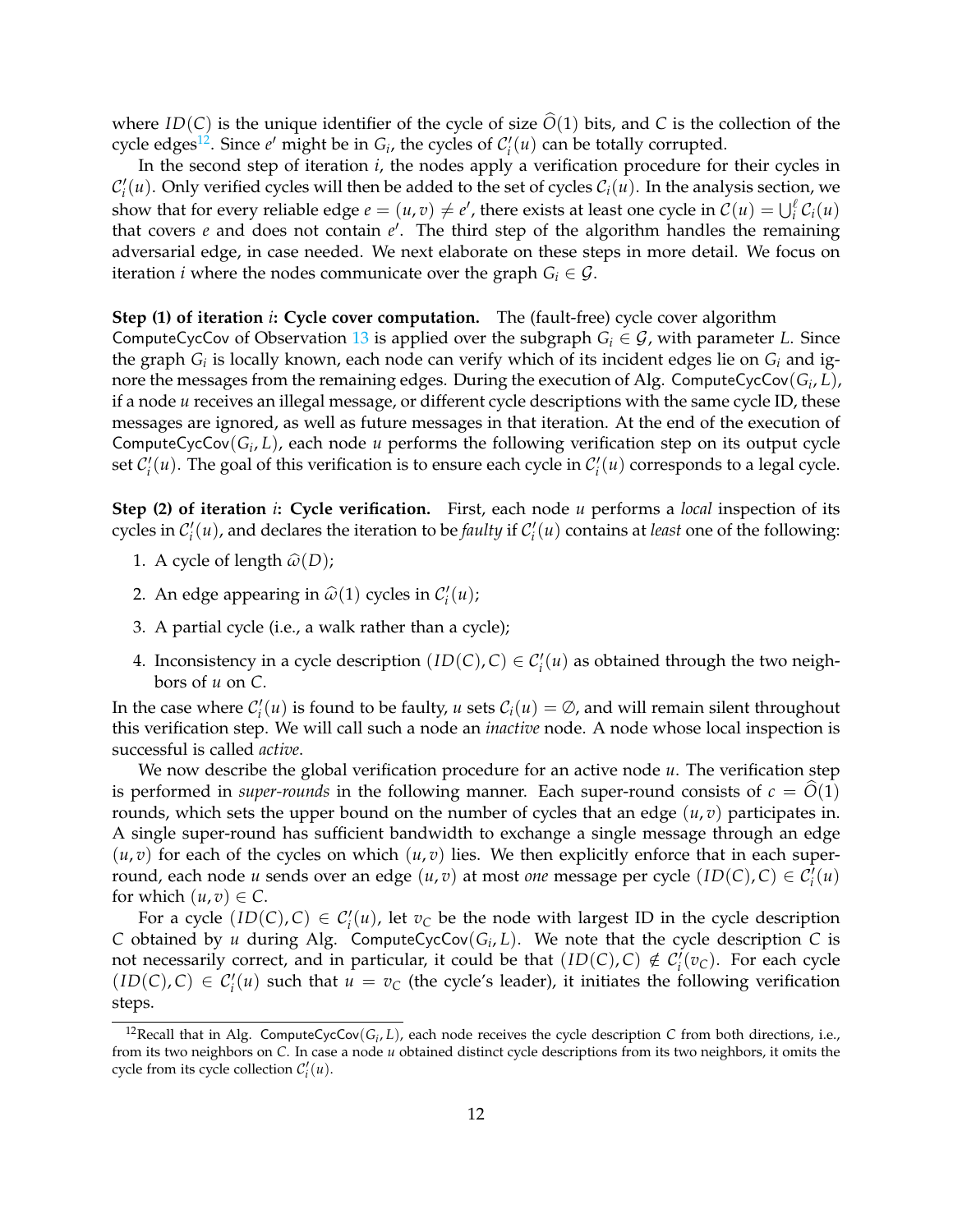- (2.1) A leader  $v_C$  of a cycle  $(ID(C), C) \in C'_i(v_C)$  sends the verification message  $ver(C)$  =  $(ID(C), ID(v<sub>C</sub>), ver)$  along its two incident edges on this cycle (i.e., in the clockwise and counter-clockwise directions).
- (2.2) The verification messages are then propagated over the cycles for  $R = \hat{O}(L)$  super-rounds, where  $O(L)$  is the upper bound on the maximal cycle length. Upon receiving a verification message  $ver(C) = (ID(C), ID(v_C), ver)$ , an active node *u* sends  $ver(C)$  to a neighbor  $w \in$ *N*(*u*) if the following conditions hold: (1) (*ID*(*C*),  $C_u$ )  $\in C'_i(u)$  for some cycle  $C_u$ , (2)  $v_C$  is the node with the highest ID in  $C_u$ , (3) *w* is a neighbor of *u* in  $C_u$ , and (4) *u* received the message  $ver(C)$  from its second neighbor in the cycle  $C_u$ .
- (2.3) A leader  $v_C$  of a cycle *C* such that  $(ID(C), C) \in C_i(v_C)$ , which did not receive the verification message *ver*(*C*) from both its neighbors on *C* within *R* super-rounds, initiates a *cancellation message, cancel*(*C*) = (*ID*(*C*), *ID*( $v<sub>C</sub>$ ), *cancel*), and sends it to both its neighbors in *C*. This indicates to the nodes on this cycle that the cycle should be omitted from their cycle collection.
- (2.4) The cancellation messages *cancel*( $C$ ) are propagated over the cycle  $C$  for  $R$  super-rounds in the following manner. Let  $\tau_i$  be the first super-round of Step (2.3). In this super-round,  $v_C$  may start propagating the message *cancel*(*C*) (if the conditions of (2.3) hold). Note, however, that the cancellation messages might also originate at the adversarial edge e'. Step (2.4) handles the latter scenario by augmenting the cancellation messages *cancel*(*C*) with distance information. For every node *u* let  $d_{\mu}^1$ ,  $d_{\mu}^2$  be the *u*-*v*<sub>*C*</sub> distance on *C* along the first (second)  $u-v_C$  path in *C*. Note that *u* can locally compute  $d_u^1$ ,  $d_u^2$  using the cycle description of *C*. A vertex *u* upon receiving a *cancel*(*C*) message from its neighbor *v* on *C* acts as follows. Let  $d_u^j$  be the length of the  $v_C$ - $u$  path on  $C$  that passed through  $v$ . Then, if the message *cancel*(*C*) is received at *u* from *v* in super-round  $r_j = \tau_i + d^j_u$ , *u* accepts the cancellation message and sends it to its other neighbor on *C*. All other cancellation messages received by *u* in later or prior super-rounds are dropped.
- (2.5) A leader  $v_C$  of a cycle  $(ID(C), C) \in C_i(v_C)$  that received a cancellation message *cancel*(*C*) that it did not initiate from only *one* direction (i.e., from exactly one of its neighbors on *C*), broadcasts a cancellation message *cancel*(*i*), i.e., canceling iteration *i*, to all the nodes in the graph by using the broadcast algorithm of Theorem [18\(](#page-9-2)1) over the graph *G*. Since there is only one broadcast message *cancel* $(i)$  to be sent on that iteration, possibly by many cycle leaders, this can be done in the same time as a single broadcast operation (i.e., within  $\tilde{O}(D^2)$  rounds).
- (2.6) A node that *accepts* a cancellation message *cancel*(*i*) via the broadcast algorithm, omits all cycles obtained in this iteration *i*.

At the end of the *i*'th iteration, every node *u* defines a verified cycle set  $C_i(u)$ . A cycle  $(ID(C), C) \in$  $\mathcal{C}'_i(u)$  is defined as *verified* by *u* if the following conditions hold (i) it received a verification message  $ver(C)$  from both neighbors in *C*, (ii) any cancellation message *cancel*(*C*) received by *u* has been dropped, and (iii) *u* did not accept a cancellation message *cancel*(*i*) via the broadcast algorithm in Step (2.5). Every verified cycle  $(ID(C), C) \in C'_i(u)$  is added to the set  $C_i(u)$ . Thus,  $C_i(u)$  consists of all verified cycles passing through *u* computed in iteration *i*. This concludes the description of the *i*'th iteration. The output of each node *u* is  $C(u) = \bigcup_{i=1}^{\ell} C_i(u)$ .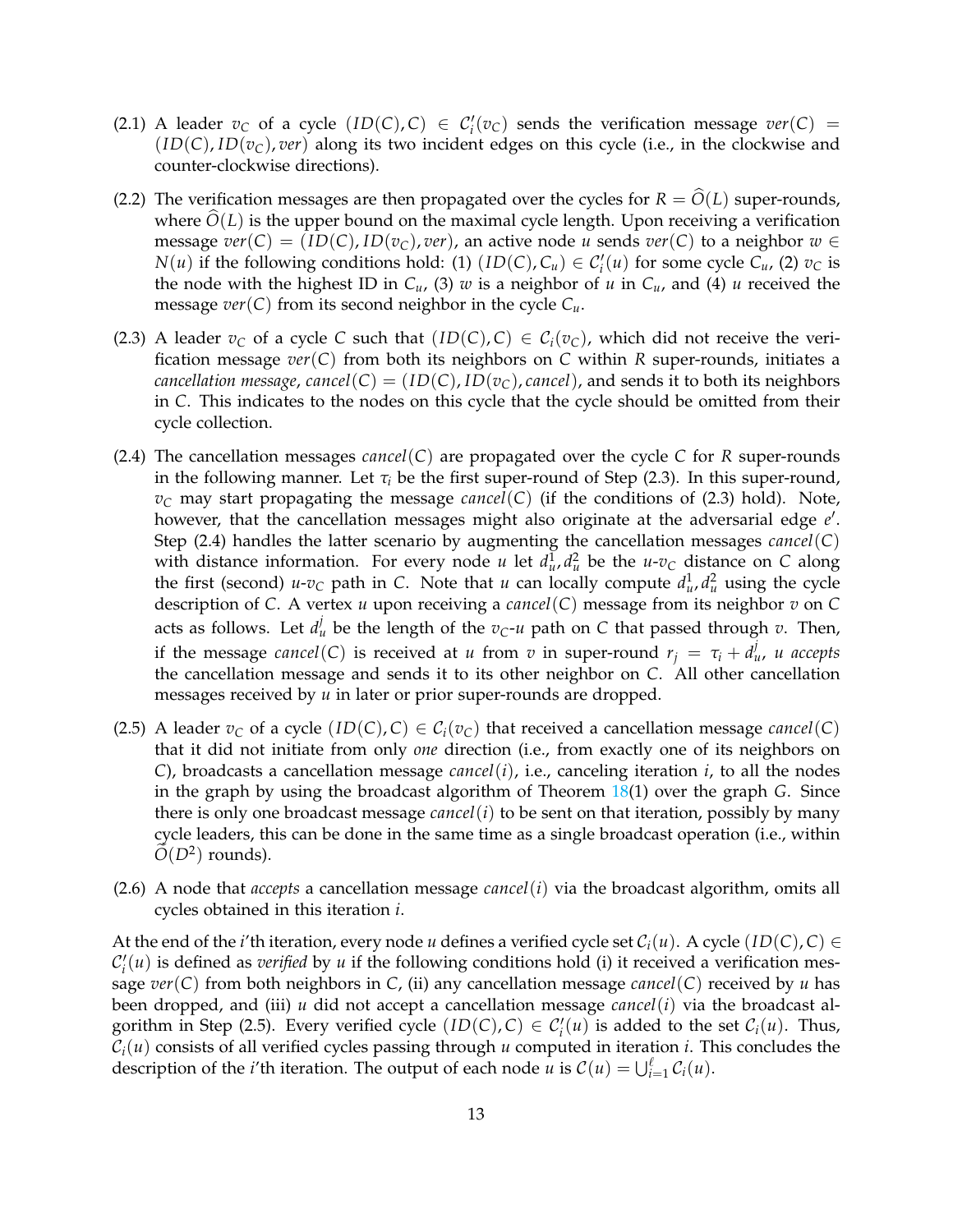**Step (3): Covering the adversarial edge.** For a node  $u$ , an incident edge  $(u, v)$  is considered by *u* as *handled* if there exists a tuple  $(ID(C), C) \in C(u)$  such that  $(u, v) \in C$ . The goal of the third and final step is to cover the remaining unhandled edges. Every node *u* and an unhandled edge  $(u, v)$ , broadcasts the edge  $(u, v)$  using the deterministic broadcast algorithm of Theorem [18\(](#page-9-2)1). In the analysis section, we show that if there is an unhandled edge, then it must be the adversarial edge. The reason for broadcasting the edge  $(u, v)$  by its endpoints is to prevent the adversarial edge from initiating this step (despite the fact that all edges are covered). To cover  $(u, v)$ , the endpoint with the larger identifier, say *u*, initiates a construction of a BFS tree *T* rooted at *u* in  $G \setminus \{(u, v)\}\$ . Within  $O(L)$  rounds, *u* and *v* learn the *u*-*v* tree path *P*. Then the cycle covering  $(u, v)$  is given by  $C = (v, u) \circ P$ . The cycle  $(ID(C), C)$  is then<sup>[13](#page-13-0)</sup> added to the cycle collection  $C(w)$ of every  $w \in C$ .

**Correctness.** We begin with showing that the tuples  $\{C(u)\}_{u\in V}$  computed in Step (2) induce legal cycles in *G*. That is, for every iteration *i*, a node  $u \in V$ , and every tuple  $(ID(C), C) \in C<sub>i</sub>(u)$ , we show that *C* is a cycle in *G* and  $(ID(C), C) \in C_i(w)$  for every  $w \in C$ . As we will see, the fact that the output of the algorithm induces (real) cycles will play a critical role in showing the adversarial edge is covered by a short cycle. We start with the following observation.

<span id="page-13-1"></span>**Observation 22.** Any maximal walk along which a message  $ver(C') = (ID(C'), ID(v_{C'}), ver)$  is prop*agated towards some node w, either starts at vC*′ *or at the adversarial edge e*′ *. In addition, the walk must be a simple path.*

*Proof of Observation* [22.](#page-13-1) Since the message  $ver(C')$  contains the identifier of the node  $v_{C'}$ , by Step (2.1) of the verification step, no other node but  $v_{C'}$  initiates the verification message  $ver(C')$ . Hence, we can conclude that if the walk is not initiated by  $v_{\gamma}$ , it is initiated by the adversarial edge *e* ′ . Let *P* be the maximal walk along a message *ver*(*C* ′ ) is propagated towards *w*. We next show *P* is a simple path. Assume by contraction there exists a node  $v \in P$  with degree at least three in *P*. This contradicts Step (2.2), as for every node *v*, the number of neighbors in  $N(v)$ which communicate the message  $ver(C')$  with  $v$  is at most two.  $\Box$ 

**Simple cycles.** Recall that the adversarial edge is denoted by  $e' = (v_1, v_2)$ . A path P is denoted as *reliable* if it consists of only reliable edges (i.e.,  $e' \notin P$ ). For an  $a \leadsto b$  directed path P, we denote the inverse path i.e., going from *b* to *a*, by  $\overline{P}$ . Fix an iteration *i*, and consider a node *u*<sup>∗</sup> ∈ *V*, and a tuple  $(ID(C), C)$  ∈  $C_i(u^*)$ . Since  $(ID(C), C)$  ∈  $C_i(u^*)$ , in Step (2) the node  $u^*$  received the verification message  $ver(C) = (ID(C), ID(v_C), ver)$  from both neighbors on *C* denoted as  $w_1$  and  $w_2$ , where  $v_C$  is the node with the highest ID in *C*. Let  $P_1 = [u'_1, \ldots, u'_{k'} = u^*]$ and  $P_2 = [u_1, \ldots, u_k = u^*]$  be the maximal directed walks on which the message  $ver(C)$  $(ID(C), ID(v<sub>C</sub>), ver)$  arrived to  $u^*$ . Let  $\hat{C} = P_1 \circ \overline{P'_2}$ , where  $P'_2 = P_2$  if  $u_1 \neq v_1, v_2$ , and  $P'_2 =$  $[u_1, \ldots, u_k]$  otherwise. That is, if both  $P_1$  and  $P_2$  start with the adversarial edge *e'*, then  $e^{\overline{t}}$  in included in  $\hat{C}$  only once.

Our proof structure is as follows. We first show that  $\hat{C}$  is a simple cycle. Then we show that  $\hat{C} = C$  and that in addition, every vertex  $w \in C$ , includes (*ID*(*C*), *C*) in the collection of its verified cycles  $C_i(w)$ . The proof of the next claim is quite technical, and is deferred to Appendix [C.](#page-32-0)

<span id="page-13-2"></span><span id="page-13-0"></span><sup>13</sup>The ID of the cycle *C* can be obtained by appending the maximum ID vertex on *C* with a special tag indicating that the cycle is added in Step (3).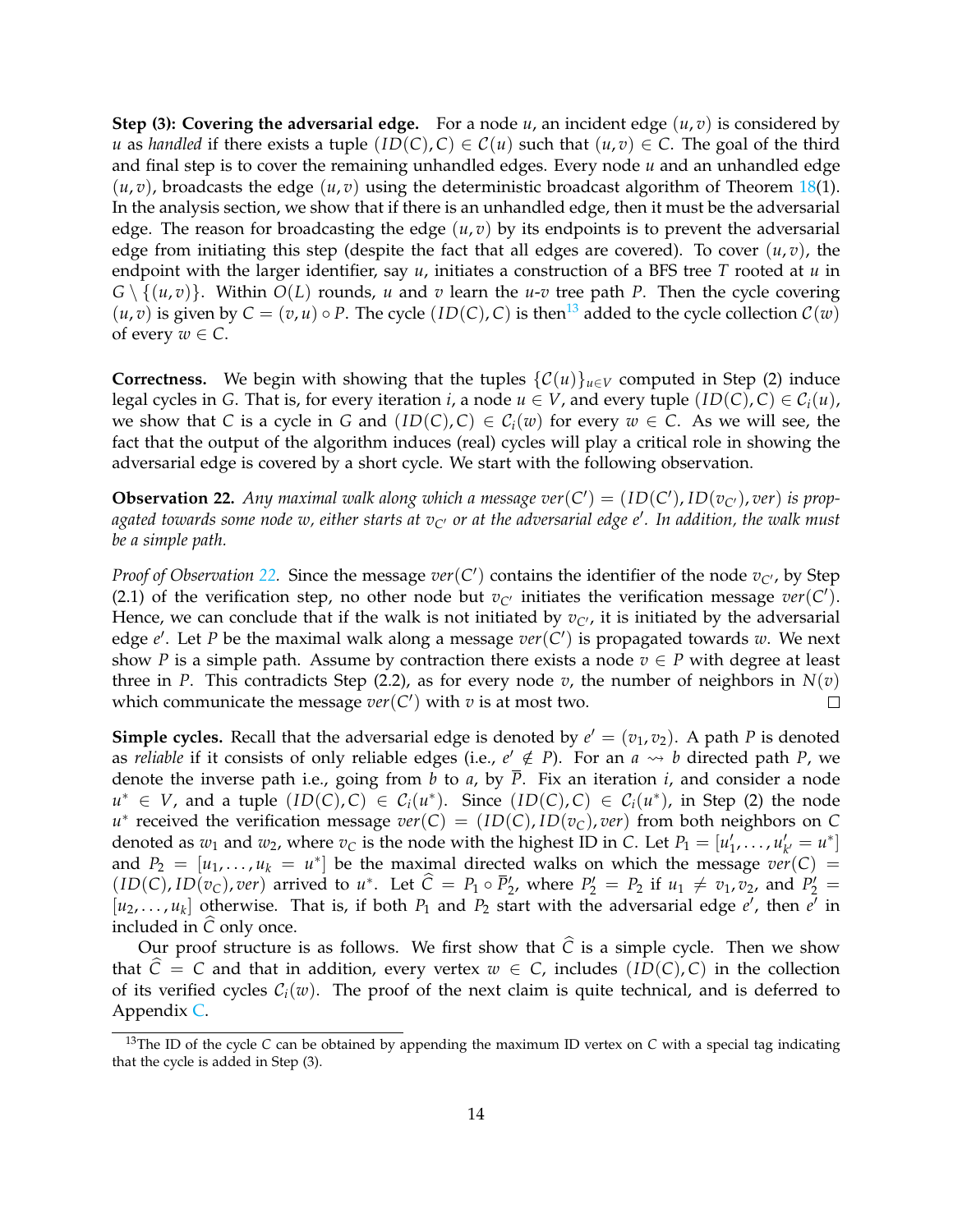**Claim 23.**  $\widehat{C}$  *is a simple cycle.* 

<span id="page-14-0"></span>**Claim 24.** At the end of the first step, it holds that  $(ID(C), \hat{C}) \in C'_{i}(w)$  for every  $w \in \hat{C}$ . In particular, *it holds that*  $\hat{C} = C$ .

*Proof.* By Claim [23,](#page-13-2)  $\hat{C}$  is a simple cycle. If  $e' \notin \hat{C}$  all nodes obtain the correct cycle description, and the claim follows. Next assume  $e' \in \widehat{C}$ , and let  $w \in \widehat{C}$ . Recall that in Alg. ComputeCycCov the cycle description is obtained in both directions. As all nodes in  $\hat{C}$  are active at the beginning of the verification step, *<sup>w</sup>* received the same cycle description from both its neighbors on *<sup>C</sup>*b.

Denote *C* by  $C = C_1 \circ (v_1, v_2) \circ C_2$  where  $C_1$  is a reliable *w*- $v_1$  path, and  $C_2$  is a reliable  $v_2$ -*w* path. Hence, when obtaining the cycle description during Alg. ComputeCycCov(*G<sup>i</sup>* , *L*), *w* received  $Q_1 \circ (v_1, v_2) \circ C_1$  over  $C_1$ , and  $Q_2 \circ (v_2, v_1) \circ C_2$  over  $C_2$ , for some paths  $Q_1, Q_2$ . Since *w* is active at the beginning of the verification step, *w* received *the same* cycle description in both directions, concluding that  $Q_1 = C_2$  and  $Q_2 = C_1$ . It follows that  $(ID(C), \hat{C}) \in C'_i(w)$ .

In particular, for the node  $u^*$  it holds that  $(ID(C), \hat{C}) \in C'_i(u^*)$ . Since  $u^*$  is active at the beginning of the verification step, it obtained a single cycle with identifier *ID*(*C*), and therefore  $C = \overline{C}$ . П

We now show that every node  $w \in C$  adds the tuple  $(ID(C), C)$  to its *verified* cycle collection  $C_i(w)$ . Towards that goal, we start with the following auxiliary claim.

#### <span id="page-14-1"></span>**Claim 25.** *Any cancellation message cancel*(*C*) *received in Step* (2.4) *by some node*  $w \in C$  *is dropped.*

*Proof.* Assume towards contradiction a node  $w \in C$  received a *cancel*(*C*) message during Step (2.4) that it did not drop. Consider the following cases:

- The message *cancel*(*C*) received by *w* was initiated by *vC*. In this case, we will show that also  $u^*$  (namely, the vertex that included  $(ID(C), C)$  in its verified cycle set) received (and sent) the cancellation message as well, in contradiction to the assumption that the cycle is included in the output of  $u^*$ . In this case, the paths  $P_1$  and  $P_2$  start at  $v_C$ , that is,  $P_1 = C[v_C, u^*]$  and  $P_2 = C[u^*, v_C]$ . Since *C* is simple, at least one of them, say  $P_2$ , does not contain the adversarial edge *e* ′ . According to Step (2.3), *v<sup>C</sup>* sent the message *cancel*(*C*) in both directions in the super-round *τ<sup>i</sup>* . By Claim [24,](#page-14-0) all nodes in *P*<sup>2</sup> hold the correct cycle description of *C*, and the correct distances from  $v<sub>C</sub>$ . As  $P<sub>2</sub>$  does not contain the adversarial edge, using an inductive argument it follows that every  $v \in P_2$  at distance *d*<sup>2</sup><sub>*v*</sub> from *v<sub>C</sub>* on *P*<sub>2</sub>, receives the message *cancel*(*C*) in super-round *τ<sub>i</sub>* + *d*<sup>2</sup><sub>*v*</sub>. According to Step (2.4), *v* also sends the message in super-round  $\tau_i + d_v^2 + 1$ . It follows that  $u^*$  received the cancellation message *cancel*(*C*) from the second direction on *C* (namely, along  $P_2$ ), in super-round  $\tau_i + d_{u^*}^2$ , leading to a contradiction.
- The message *cancel*(*C*) received by *w* was initiated by the adversarial edge  $e' \in C$ . We first show that  $v_C$  also received the message *cancel*(*C*) by the end of Step (2.4). W.l.o.g assume that *w* received the message in direction 1 (clockwise). Since *w* did not drop the message, it follows that *w* received the message in super-round  $\tau_i + d_w^1$ , where  $d_w^1$  is the distance between  $v_c$  and  $w$  in direction 1. As all nodes in C hold the correct distances from  $v_c$ (Claim [24\)](#page-14-0), using an inductive argument on the reliable  $w$ - $v<sub>C</sub>$  path  $C[w, v<sub>C</sub>]$ , we conclude that  $v_C$  received the message *cancel*(*C*) in super-round  $\tau_i + |C| \leq \tau_i + R$  from direction 1.

It remains to consider two cases.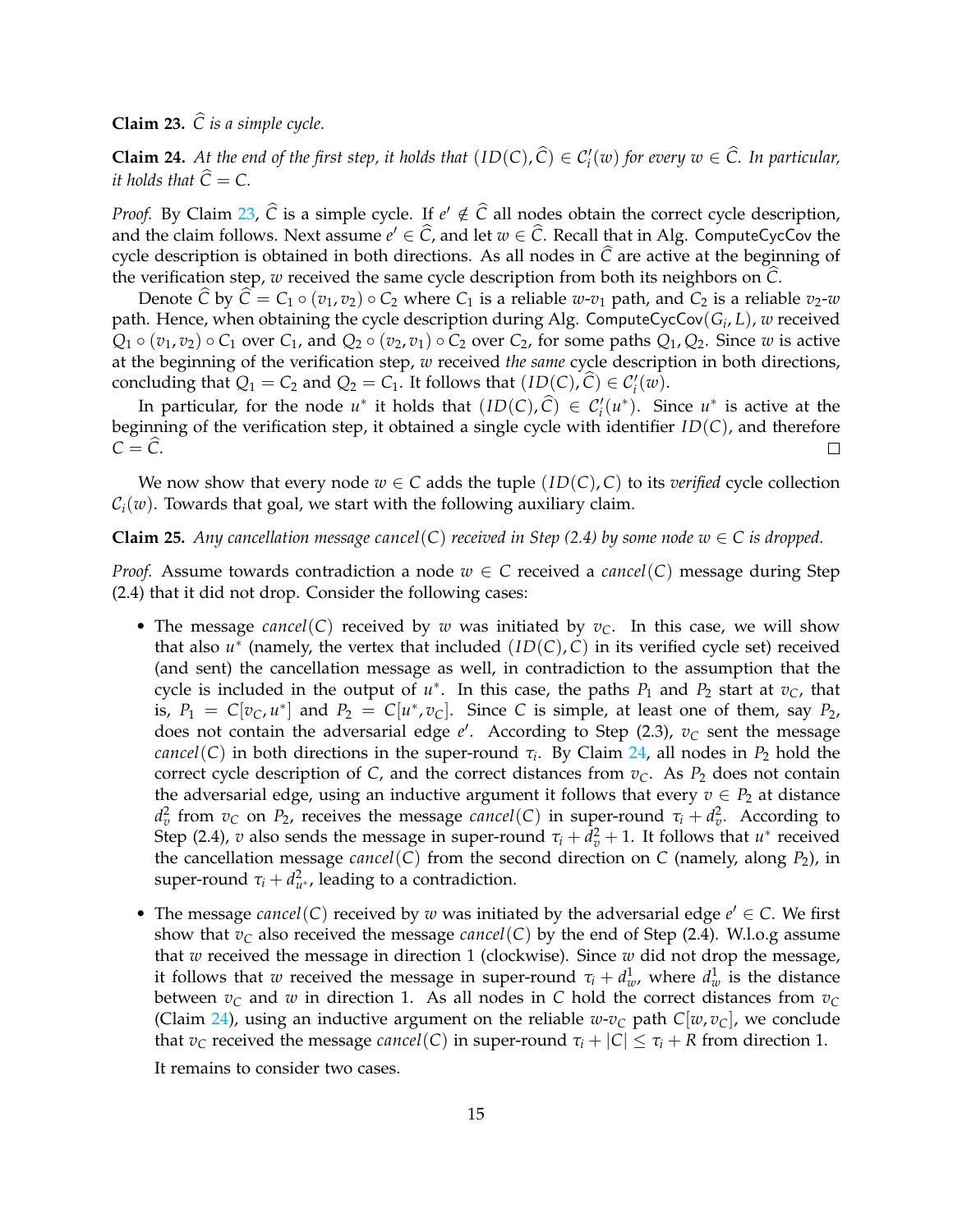**Case 1**: *v<sup>C</sup>* received the message *cancel*(*C*) also from the second direction. In such a case, *u* <sup>∗</sup> also received the cancellation message, did not drop it, and sent it along the cycle. This contradicts the assumption that the cycle is included in the verified cycle set of *u* ∗ .

**Case 2:**  $v_C$  received the cancellation message *cancel*(*C*) only from a single direction (i.e., from one of its neighbors on *C*). According to Step (2.5), in this case  $v_C$  broadcasts a cancellation message *cancel*(*i*) to all nodes. By the correctness of the broadcast algorithm, in Step  $(2.6)$ , the node  $u^*$  cancels all its cycles defined in this iteration, leading to a contradiction.

 $\Box$ 

<span id="page-15-1"></span>**Claim 26.** For every  $w \in C$  it holds that  $(ID(C), C) \in C_i(w)$ .

*Proof.* Recall that a node  $w \in C$  adds a tuple  $(ID(C), C)$  to its cycle collection  $C_i(w)$ , only if (i) it received the verification message *ver*(*C*) from both its neighbors on *C*, (ii) any cancellation message *cancel*(*C*) received has been dropped, and (iii) it did not accept a cancellation message *cancel*(*i*) via the broadcast algorithm in Step (2.5). We will show that all these conditions hold for *w* and *C*. Condition (ii) holds by Claim [25.](#page-14-1) As for condition (iii), as shown by [\[21\]](#page-28-9) (Corollary 14), no node accepts a false message initiated by the adversarial edge. Hence, if *w* accepts a message *cancel*(*i*), it is initiated by some node in the graph. Since *u* <sup>∗</sup> did not accept such a message, by the correctness of the broadcast algorithm, *w* did not accept such a message as well. We are left to show condition (i) holds, and *w* received the verification message from both neighbors on *C*.

By Claim [24,](#page-14-0) it holds that  $v_C \in C$ . Let  $P' = C[v_C, w]$  and  $P'' = C[w, v_C]$  be the two  $v_C$ -*w* paths on *C*. Since *C* is simple, at least one of them say  $P'' = C[w, v_C]$ , does not contain the adversarial edge *e* ′ . By Step (2.1), at the beginning of Step (2), *v<sup>C</sup>* sent *ver*(*C*) to both neighbors on *C*. As a result, *w* received the message *ver*(*C*) over the reliable path  $\overline{P}$ <sup>*n*</sup>. Additionally, as  $v_C$  did not send a cancellation message,  $v_C$  also received the message  $\mathit{ver}(\mathcal{C})$  back over the path  $P''$ . Thus, it holds that *w* sent the message to its neighbor in  $P''$ , and therefore *w* also received the message from its other neighbor in  $P'$ .  $\Box$ 

**Coverage.** We begin by noting that in case the adversarial edge e' is not contained in a subgraph  $G_i$ , the cycles  $C'_i$  obtained by Alg. ComputeCycCov( $G_i$ , L) are legal cycles in *G*, with valid cycle descriptions. That is, for every node *u* and a cycle identifier  $ID(C)$  such that  $(ID(C), C) \in C'_{i}(u)$ , for every  $w \in C$  it holds that  $(ID(C), C) \in C'_{i}(w)$ . Additionally, we observe that all cycles in  $C'_{i}$ pass the verification step, and therefore for every node  $u \in V$  and a cycle  $(ID(C), C) \in C'_{i}(u)$ , it holds that  $(ID(C), C) \in C_i(u)$ .

<span id="page-15-0"></span>**Observation 27.** For a subgraph  $G_i$  such that  $e' \notin G_i$ , for every node  $u \in V$  and a tuple  $(ID(C), C) \in$  $\mathcal{C}'_i(u)$ , it holds that  $(ID(C), C) \in \mathcal{C}_i(u)$ .

*Proof.* As  $e' \notin G_i$ , by the properties of Alg. ComputeCycCov, the cycle collection  $C'_i$  admits the desired length and edge congestion. Therefore, all nodes in *G* are active at the beginning of the verification step. In consequence, by Step (2.1), the node with the highest ID in *C* denoted as *v<sup>C</sup>* initiates the verification step and sends  $ver(C)$  to both neighbors on *C*. Next, according to Step (2.2), all nodes on *C* send the verification messages in both directions. As a result, all nodes in *C* receive the verification message  $ver(C)$  from both neighbors. As  $v<sub>C</sub>$  also receives the message *ver*(*C*) back from both neighbors on *C*, no cancellation message is sent and *u* adds the tuple  $(ID(C), C)$  to its cycle collection  $C<sub>i</sub>(u)$ .  $\Box$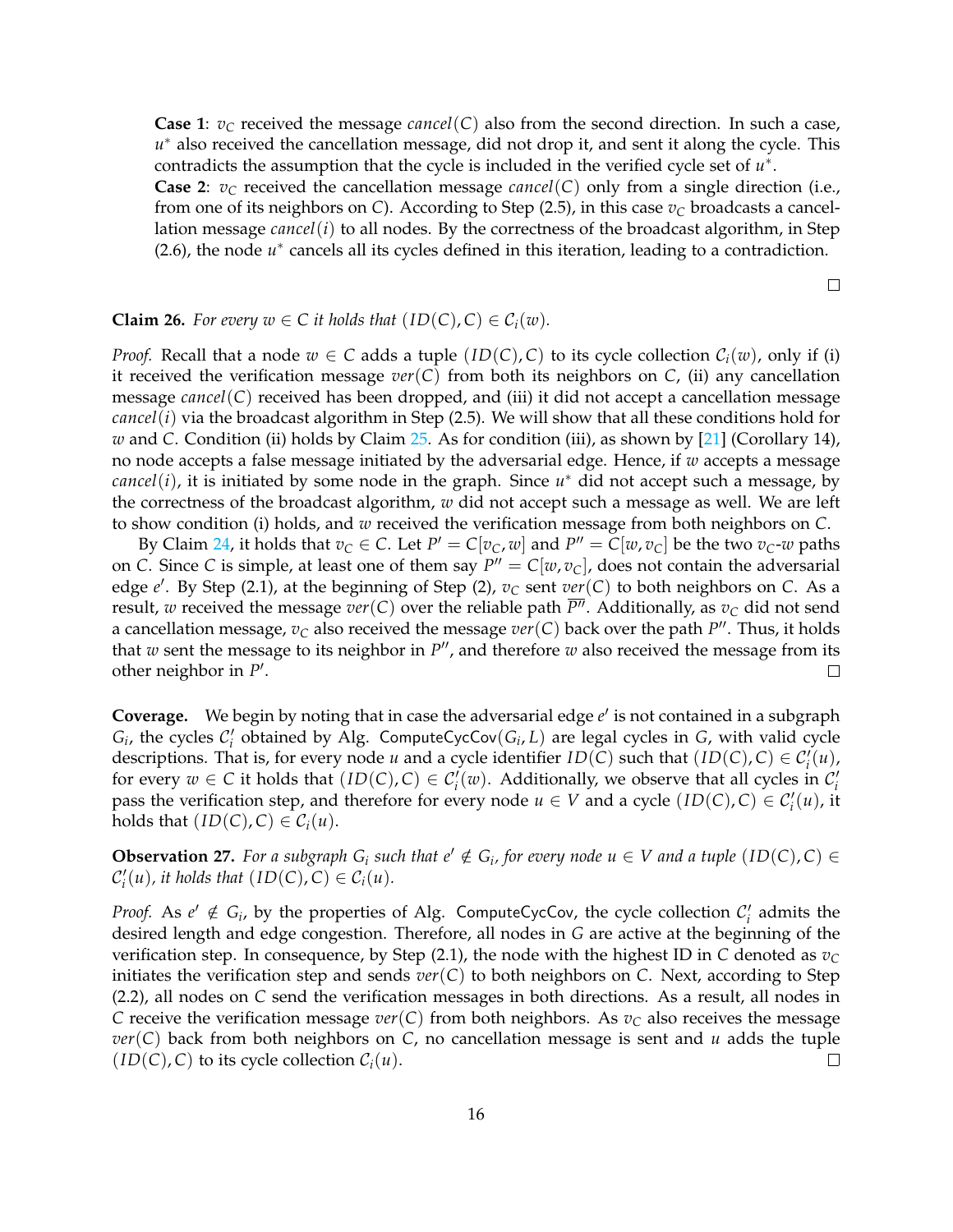An edge  $(u, v) \in E$  is said to be covered by the algorithm, if there exist a cycle C with ID *ID*(*C*) such that *C* ∩ {*e*,*e*'} = {*e*}, and (*ID*(*C*), *C*) ∈  $\overline{\mathcal{C}}_i(w)$  for every  $w \in C$ . By the covering property of the graph family  $G$ , we can now conclude that all reliable edges are covered.

<span id="page-16-0"></span>**Claim 28.** Every reliable edge  $e \neq e'$  is covered by a cycle of length  $\widehat{O}(L)$ .

*Proof of Claim [28.](#page-16-0)* By the promise of Lemma [21,](#page-10-1) for every reliable edge  $e = (u, v)$ , dist $_{G \setminus \{e, e'\}}(u, v) \le$ *L*. Hence, due to the covering property of  $G$ , there exists a subgraph  $G_i$  containing all the edges of an *L*-length *u*-*v* path  $P \subseteq G \setminus \{e,e'\}$ , and in addition  $G_i \cap \{e',e\} = \{e\}$ . Thus, by the properties of ComputeCycCov( $G_i, L$ ), there exists a cycle  $C \subseteq G_i$  of length  $\widehat{O}(L)$ , such that  $(ID(C), C) \in C'_i(u)$ , and  $e \in C$ . Moreover, as ComputeCycCov $(G_i, L)$  is executed correctly on  $G_i$ , for every  $w \in C$  it holds that  $(ID(C), C) \in C'_{i}(w)$ . By Observation [27](#page-15-0) it then follows that every node  $w \in C$  adds the tuple  $(ID(C), C)$  to  $C_i(w)$ . Hence, *e* is covered by the end of the *i*'th iteration.  $\Box$ 

<span id="page-16-1"></span>**Claim 29.** *The adversarial edge*  $e' = (v_1, v_2)$  *is covered by a cycle of length*  $\tilde{O}(L)$ *.* 

*Proof of Claim* [29.](#page-16-1) First assume that at the beginning of Step (3) at least one of the nodes  $v_1$  or  $v_2$ , say  $v_1$  considered the edge  $(v_1, v_2)$  as handled. That is, at the beginning of Step (3)  $(ID(C), C) \in$  $C(v_1)$  for some cycle C for which  $(v_1, v_2) \in C$ . By Claim [23,](#page-13-2) Claim [24](#page-14-0) and Claim [26,](#page-15-1) it follows that *e'* is indeed covered.

Next, assume that at the beginning of Step (3) both  $v_1$  and  $v_2$  consider the edge  $e'$  as unhandled, and assume  $v_1$  has a higher ID than  $v_2$ . According to Step (3),  $v_1$  and  $v_2$  broadcast the identifier of the edge *e* ′ using the broadcast algorithm of [\[21\]](#page-28-9). By Claim [28](#page-16-0) all reliable edges are covered during Step (2) of the algorithm. Hence, e' is the only uncovered edge, and the only message that is broadcast. By the properties of the broadcast algorithm, it must be initiated by a node and cannot be initiated by the adversarial edge. Therefore, all nodes in *V* accept a single message containing the identifier of  $e'$ .

Next,  $v_1$  initiates a construction of a BFS tree *T* rooted at  $v_1$  in  $G \setminus \{e'\}$ . Because we assumed that for every edge  $e = (u, v)$  it holds that  $dist_{G \setminus \{e\}}(u, v) \leq L$ , the tree *T* is of depth  $O(L)$ , and contains a  $v_1$ - $v_2$  path *P* of size  $O(L)$ . Additionally, since all edges participating in the tree construction are reliable, the cycle  $C = P \circ (v_1, v_2)$  covering  $e'$ , is added to the cycle collection of all nodes in *C*.  $\Box$ 

**Congestion.** For an iteration  $i$ , let  $C_i$  be the cycle collection obtained during the  $i'$ th iteration. We show the congestion of the cycles in  $C = \bigcup_i C_i$  is at most  $\tilde{O}(\ell)$ .

<span id="page-16-2"></span>**Claim 30** (Congestion). For an iteration *i* each edge appears on  $\tilde{O}(1)$  cycles in  $\mathcal{C}_i$ . Consequently, each *edge appears on*  $\widehat{O}(\ell)$  *cycles in*  $C = \bigcup_{i=1}^{\ell} C_i$ *.* 

*Proof of Claim* [30.](#page-16-2) For an iteration *i*. First note that if  $e' \notin G_i$ , all edges participating in the *i*<sup>th</sup> iteration are reliable. Hence, due to the properties of Alg. ComputeCycCov, all cycles constructed during the execution of ComputeCycCov $(G_i, L)$  are legal, and the congestion of each edge is  $O(1)$ . For an iteration *i* such that  $e' \in G_i$ , if an endpoint of an edge *e* detects high congestion in the cycles constructed by ComputeCycCov(*G<sup>i</sup>* , *L*), it omits all cycles and becomes inactive. Hence, for each node *u* and an incident edge *e*, after the *i*'th iteration *u* outputs at most  $\overline{O}(1)$  cycles covering *e*. Because we have  $\ell$  iterations, the total congestion of each edge is  $\widehat{O}(\ell)$ . *e*. Because we have  $\ell$  iterations, the total congestion of each edge is  $\tilde{O}(\ell)$ .

We are now ready to prove Lemma [21.](#page-10-1)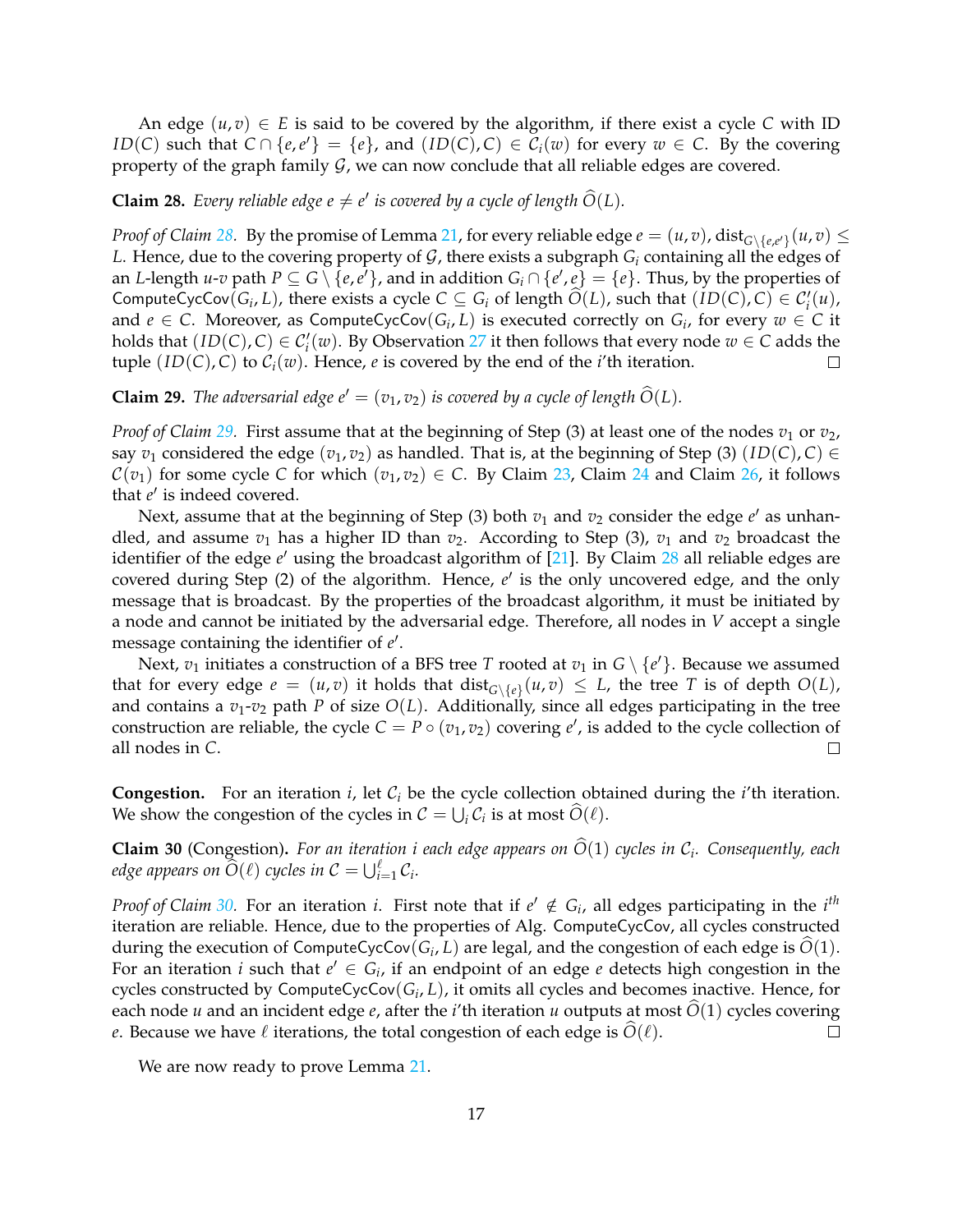*Proof of Lemma [21.](#page-10-1)* The covering property holds by Claim [28](#page-16-0) and Claim [29.](#page-16-1) The congestion argu-ments hold by Claim [30.](#page-16-2) The length bound holds immediately, as all long cycles defined in bad iterations are omitted. It remains to bound the round complexity.

For each iteration *i*, performing Alg. ComputeCycCov( $G_i$ , *L*) required  $\hat{O}(L)$  rounds. During the verification step, the congestion on each edge is kept bound by  $\hat{O}(1)$ . In addition, since the length of each cycle is  $O(L)$ , steps (2.1)-(2.5) can be performed in  $O(L)$  rounds. As for Step (2.6), in case some leaders broadcast a cancellation message *cancel*(*i*) during iteration *i*, as all nodes broadcast the same message, we can view this step as performing a single execution of the broadcast algorithm of [\[21\]](#page-28-9) in  $\tilde{O}(D^2) = \tilde{O}(L^2)$  rounds.

Regarding the third step, the broadcast algorithm requires  $\tilde{O}(L^2)$  rounds. Constructing a BFS tree and performing the upcast and downcast steps requires *O*(*L*) rounds. We conclude that the total round complexity of the algorithm is  $\widehat{O}(L^2 \cdot \ell)$ .  $\Box$ 

We also show that if our graph *G* is not 3 edge-connected or with bounded diameter, our cycle cover algorithm has the guarantee to cover every reliable edge that lies on a reliable short cycle in *G*. That is, we achieve the following.

<span id="page-17-1"></span>**Corollary 31.** *There exists a deterministic algorithm* DetComputeOneFTCycCov(*G*, *L*) *that given a graph G containing a single adversarial edge e*′ *and a parameter L, returns a collection of cycles and*  $p$ aths  $C$  with the following property. Every reliable edge  $(u,v)\neq e'$  for which  ${\rm dist}_{G\setminus\{e', (u,v)\}}(u,v)\leq L$ , is *covered by a reliable*  $\widehat{O}(L)$ *-length cycle*  $C \in \mathcal{C}$ *, such that e'*  $\notin C$  *and*  $(u, v) \in C$ *.* 

**Proof of Theorem [5.](#page-6-3)** Combining Lemma [21](#page-10-1) with the deterministic construction of Fact [17](#page-9-3) with  $L = 7D$ , results in a deterministic  $(1, e')$ -FT cycle cover algorithm, with the following parameters.

**Corollary 32.** *There exists an r-round* deterministic *algorithm* DetComputeOneFTCycCov *for computing a*  $(1, e')$ -FT cycle cover with parameters  $d = \widehat{O}(D)$ ,  $c = \widehat{O}(D^2)$  and  $r = \widehat{O}(D^4)$ .

As for the randomized algorithm, we begin with construction a (*L*, 1) covering family using the following lemma that follows by [\[21\]](#page-28-9) and [\[24\]](#page-28-13), see Appendix  $C$  for the proof.

<span id="page-17-0"></span>**Lemma 33.** *Given a* 3 *edge-connected graph G of diameter D with a fixed unknown adversarial edge e*′ *, one can compute in*  $\widetilde{O}(D^2)$  *rounds a*  $(L = 7D, 1)$  *covering family*  $\mathcal G$  *of size*  $\ell = O(D \log n)$ *. The family* G *satisfies the covering properties w.h.p.*

To reduce the round complexity of Alg. ComputeOneFTCycCov, in Step (2.6) of the verification step, we use the nearly optimal randomized broadcast algorithms of [\[21\]](#page-28-9) that work given that all nodes share a random seed of size  $\tilde{O}(1)$ . In particular, we use the broadcast algorithm of Theorem [18\(](#page-9-2)2). To share this random seed, the algorithm begins with applying the randomized leader election algorithm of Claim [20](#page-9-4) which takes  $\tilde{O}(D^2)$  rounds. Given a leader *s*, it shares a random seed *r* of  $\tilde{O}(1)$  bits by using the *deterministic* broadcast algorithm of Theorem [18\(](#page-9-2)1) within  $\tilde{O}(D^2)$  rounds. From that point, the nodes have a shared seed and the future broadcast procedures will be based on that. We note that since the shared seed is only used to define the covering family, we can re-use the same shared seed in all future applications of the broadcast algorithm.

From now on, the randomized algorithm is exactly the same as Alg. ComputeOneFTCycCov, only that thanks to the shared seed, it uses the randomized broadcast algorithm of Theorem [18\(](#page-9-2)2). This broadcast algorithm works in  $O(D)$  rounds. As it is applied  $\ell$  many times, the round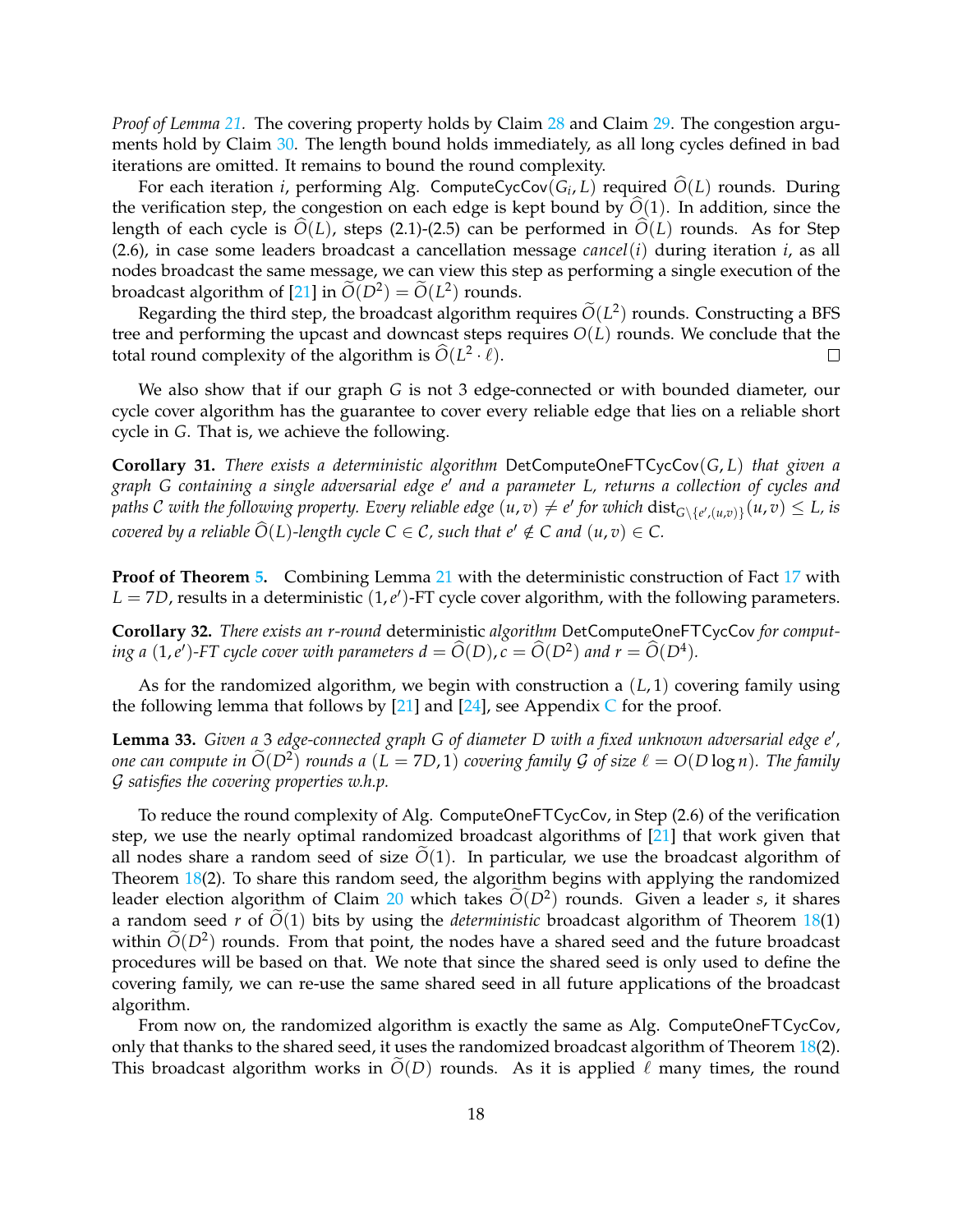<span id="page-18-0"></span>complexity is bounded by  $\widehat{O}(\ell \cdot L + \ell \cdot D + L^2)$ . The proof of Theorem [5](#page-6-3) is completed by  $\ell = \widehat{O}(D)$ (see Lemma  $33$ ) and  $L = 7D$ .

# **2.2 General Compilers Given** (1,*e* ′ )**-FT Cycle Cover**

We next show that our  $(1, e')$ -FT cycle cover with parameters  $(c, d)$  yields a general compiler that translates any *r*-round distributed algorithm A into an equivalent algorithm A' that works in the presence *e* ′ .

**Compiler against a single adversarial edge (Proof of Theorem [6\)](#page-6-4).** The compiler works in a round-by-round fashion, where every round of A is implemented in A' using a phase of  $O(c \cdot d^2)$ rounds. At the end of the *i*'th phase, all nodes will be able to recover the original messages sent to them in round *i* of algorithm A.

**Compilation of round** *i*. Let  $C$  be the cycle collection of the  $(1, e')$ -FT cycle cover. Fix a round *i* of algorithm A and let  $M_{u\to v}$  be the message sent from u to v for every pair of neighbors  $e = (u, v) \in E$  during the *i*'th round. In the *i*'th phase of A', the node *u* sends *v* the message *M*<sub>*u*→*v*</sub> through *e* and *all u-v* paths  $\mathcal{P}_{u,v} = \{C \setminus \{e\} \mid C \in \mathcal{C}, e \in C\}$ . When sending the messages, each node on a path  $P \in \mathcal{P}_{u,v}$  sends at most one message targeted from *u* to *v*. If a node *w* is requires to send at least two different messages from *u* to *v*, it omits both messages and sends a null message Φ over the cycle.

At the end of phase *i*, each node *v* sets the message  $\tilde{M}_{u,v}$  as its estimate for the message  $M_{u\rightarrow v}$ sent by *u* in round *i* of A. The estimate  $M_{u,v}$  is defined by applying the following protocol. In the case that *v* receives an identical message  $M \neq \Phi$  from *u* through all the paths in  $\mathcal{P}_{u,v}$ , then  $\widetilde{M}_{u,v} \leftarrow M$ . Otherwise,  $\widetilde{M}_{u,v} \leftarrow M'$  where  $M'$  is the message  $v$  received over the direct edge  $(u, v)$ .

**Correctness.** We show that at the end of phase *i* for every edge  $(u, v) \in E$  it holds that  $M_{u,v} =$  $M_{u\rightarrow v}$ . Consider the following two cases.

**Case**  $e = e'$  is the adversarial edge. Since all *u-v* paths in  $\mathcal{P}_{u,v}$  are reliable, all messages received by *v* over these paths must be identical. Thus, all the messages that *v* receives through the paths are identical, and equal to  $M_{u\to v}$ . By the definition of the  $(1,e')$ -FT cycle cover,  $\mathcal{P}_{u,v}\neq\emptyset$ . Hence, *v* accepts the correct message.

**Case**  $e \neq e'$  is reliable. The message that *u* receives from *v* through the direct edge *e* is  $M' =$  $M_{u\to v}$ . By the definition of the  $(1,e')$ -FT cycle cover, there exists a cycle  $C \in \mathcal{C}$  covering *e* that does not contain *e* ′ . Hence, if all edges on *C* deliver the same message from *u* to *v*, it must be the message sent by *u*. Thus, if all messages *v* received through the paths  $P_{u,v}$  are identical and differ from  $\Phi$ , they are equal to  $M_{u\to v}$ . Otherwise, *v* accepts the correct message  $M' = M_{u\to v}$ delivered through the reliable edge (*u*, *v*).

<span id="page-18-1"></span>**Round complexity.** Since each edge belongs to at most  $c$  cycles in the  $(1, e')$ -FT cycle cover  $C$ , and as all cycles are of length at most *d*, the number of messages sent over an edge in a given phase is bounded by  $c \cdot d$ . Hence, each phase is implemented in  $O(c \cdot d^2)$  rounds.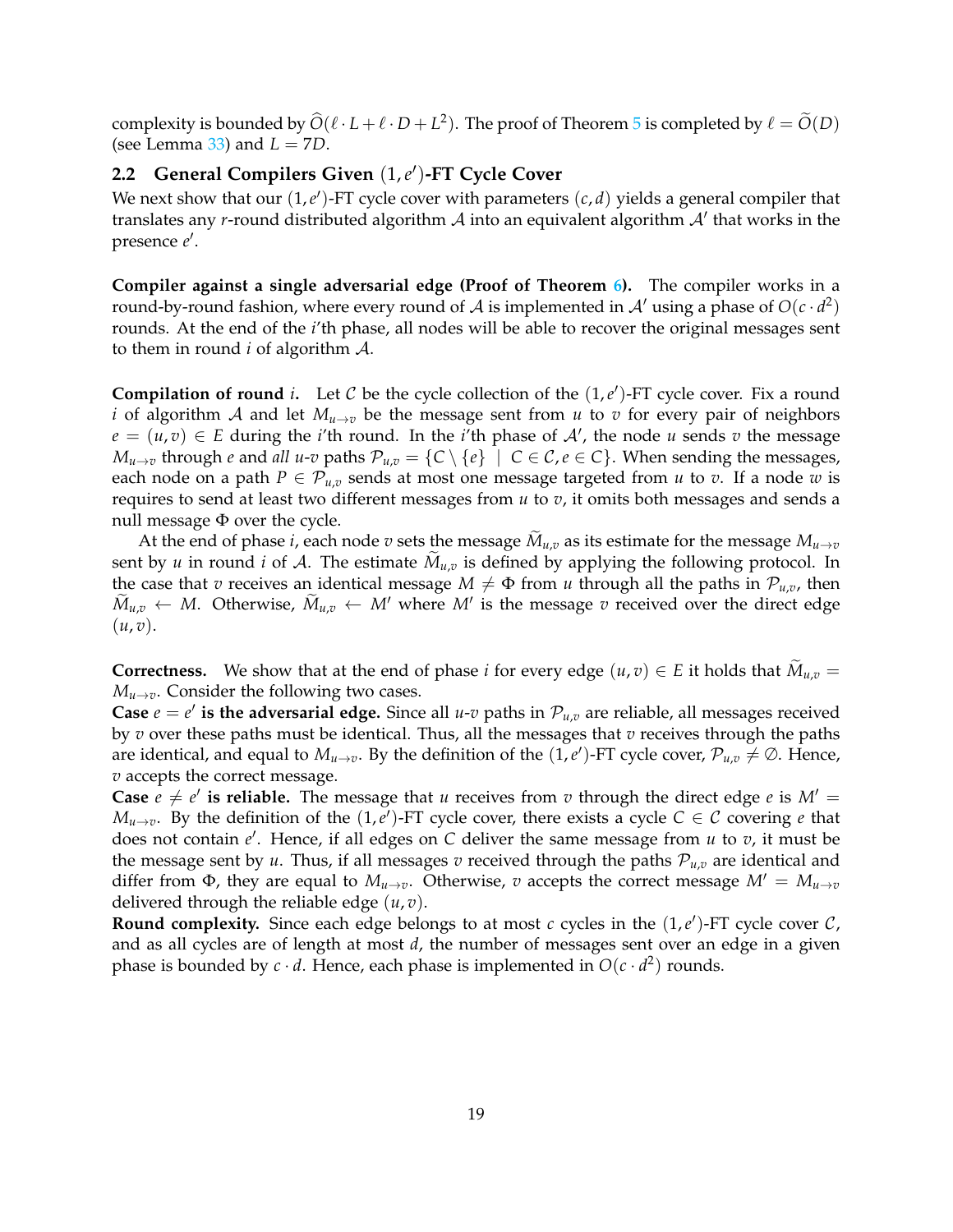# **3 Compilers against Multiple Adversarial Edges**

# <span id="page-19-0"></span>**3.1** (*f* , *F* ∗ )**-FT cycle cover\***

At the heart of the compilers lies the construction of a  $(f, F^*)$ -FT cycle cover\* in the adversarial CONGEST model that we describe in this section. Our main result is a deterministic construction of  $(f, F^*)$ -FT cycle covers<sup>\*</sup> in the adversarial CONGEST model.

<span id="page-19-1"></span>**Lemma 34.** *Given is an*  $(2f + 1)$  *edge-connected graph G with a fixed subset of unknown adversarial edges F*<sup>∗</sup> *of size f . Assuming all nodes locally know an* (*L* = 7 *f D*, 2 *f*)*-covering family* G *of size* ℓ*, there exists an r-round algorithm* ComputeFTCycCov *for computing an* (*f* , *F* ∗ )*-FT cycle cover\* with parameters*  $d = \widehat{O}(L)$ ,  $c = \widehat{O}(\ell \cdot L^2)$ , and  $r = \widehat{O}(\ell \cdot (fD \log n)^{O(f)})$  *in the adversarial* CONGEST *model*.

The proof of Theorem [8](#page-7-2) follows by combining Lemma [34](#page-19-1) and Fact [17.](#page-9-3) Alg. ComputeFTCycCov uses an  $(L, 1)$  covering family G with slightly different properties than those provided in Definition [14.](#page-8-5) Specifically, we use the following fact from [\[24\]](#page-28-13).

<span id="page-19-2"></span>**Claim 35** ([\[24\]](#page-28-13))**.** *Given a graph G and an integer parameter L, there exists a (deterministic) 0-round algorithm that allows all nodes to locally know a family of subgraphs*  $\mathcal{G} = \{G_1, \ldots, G_\ell\}$  of size  $\ell = \widetilde{O}(L^2)$  $\omega$ here for every edge  $e = (u, v) \in G$  such that  $\text{dist}_{G \setminus \{e\}}(u, v) \leq L$  there exists a subgraph  $G_i$  satisfying *that* (P1)  $dist_{G_i \setminus \{e\}}(u, v) \le L$ , and (P2')  $e \notin G_i$ .

**Our Approach.** Before presenting the algorithm, we provide the high-level approach. Consider the following natural algorithm for computing an  $(f, F^*)$ -FT cycle cover<sup>\*</sup>. Let G be an  $(L, 2f)$ covering family for  $L = O(fD)$ . By applying the (fault-free) Alg. ComputeCycCov from Fact [12](#page-8-2) on each subgraph  $G_i \in \mathcal{G}$ , we have the guarantee that all the reliable edges  $E \setminus F^*$  are covered successfully as required by Definition [4.](#page-5-3) The key challenge is in determining whether the adversarial edges are covered as well. In particular, it might be the case that an edge  $e \in F^*$  mistakenly deduces that it is covered, leading eventually to an illegal compilation of the messages sent through this edge. Note that unlike (1,*e'*)-FT cycle covers, here an edge is covered only if it is covered by cycles of sufficiently large "flow".

Our approach is based on reducing the problem of computing an  $(f, F^*)$ -FT cycle cover\* into the problem of computing  $(1,e')$ -FT cycle covers in *multiple* subgraphs for every  $e' \in F^*$ . Specifically, we define a covering family  $\mathcal G$  with the following guarantee for each adversarial edge  $e^{\overline{f}} \in F^*$ : for every  $F \subseteq G$ ,  $|F| \leq f$ , there exists a subgraph  $G_i$  containing a short cycle covering  $e^{\overline{f}}$ such that  $G_i \cap (F^* \setminus \{e'\} \cup F) = \emptyset$ . Since the covering guarantees for every  $e' \in F^*$  are based on such "good" subgraphs *G<sup>i</sup>* , it is safe to apply Alg. DetComputeOneFTCycCov (from Corollary [31\)](#page-17-1) on these subgraphs (as they contain at most one adversarial edge). This approach also has a major caveat which has to do with the fact that the subgraph  $G_i$  is not necessarily 3 edge-connected and might not even be connected. In the single edge case, Alg. DetComputeOneFTCycCov is indeed applied on the input graph that is 3 edge-connected.

Recall that Alg. DetComputeOneFTCycCov is based on performing a verification step of the cycles, at the end of which we have the guarantee that at most one edge, corresponding to the adversarial edge, might not be covered. The third step of that algorithm then covers this edge, in case needed, using its fundamental cycle in the BFS tree. When applying Alg. DetComputeOneFTCycCov on the subgraph  $G_i$ , the situation is quite different. Since  $G_i$  is not necessarily connected, there might be potentially a large number of edges in  $G_i$  that are uncovered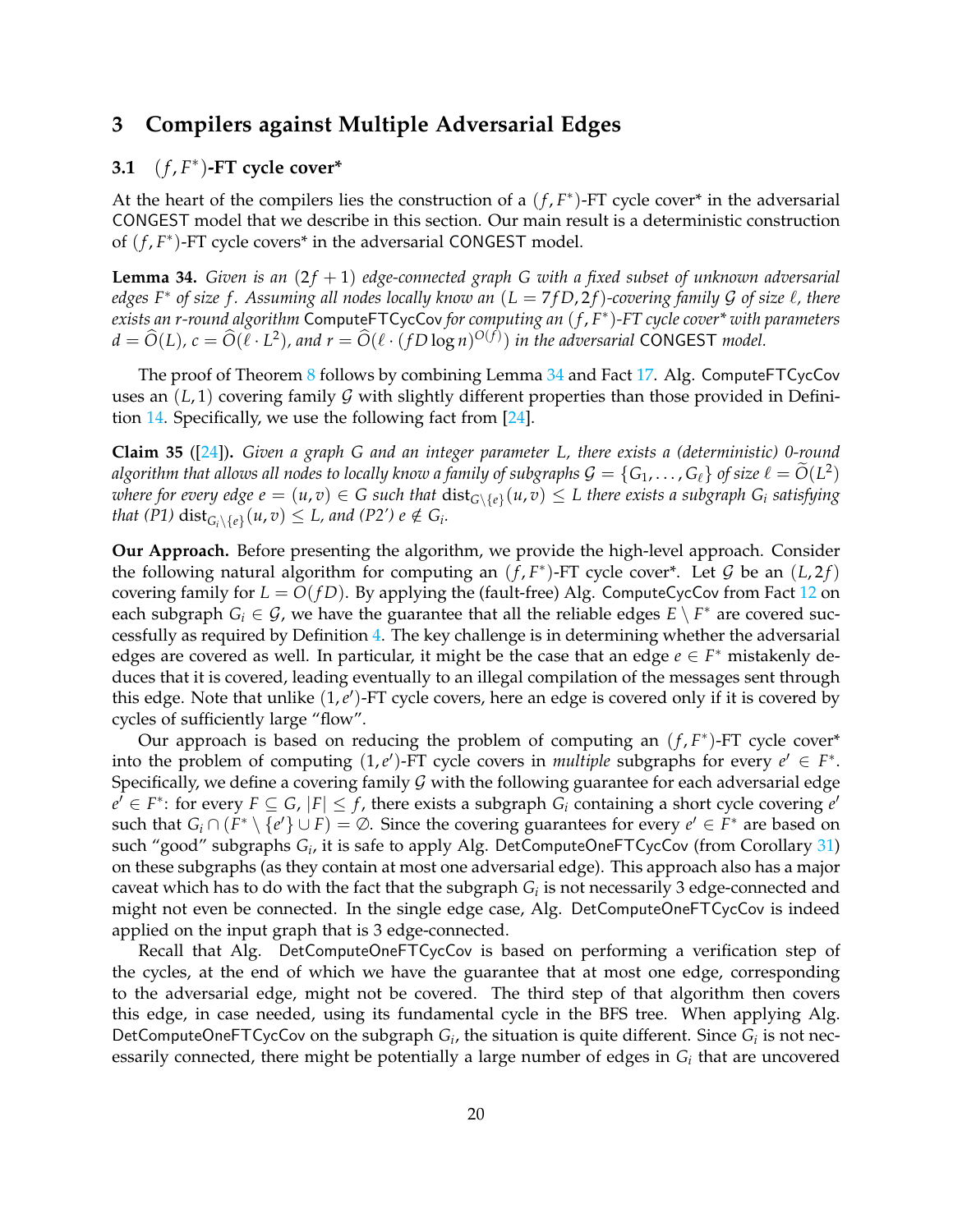by cycles. Broadcasting the identities of these edges is too costly. For this reason, our algorithm applies the reduction in a more delicate manner.

Specifically, the algorithm applies Step (3) of Alg. DetComputeOneFTCycCov on the neighborhood cover of  $G_i$  (with a radius of  $O(fD)$ ).

**Algorithm** ComputeFTCycCov **(Proof of Lemma [34\)](#page-19-1)**. Let  $\mathcal{G} = \{G_1, \ldots, G_\ell\}$  be a  $(L, 2f)$ -covering subgraph family that is locally known to all the nodes (from Definition [14\)](#page-8-5). The algorithm iterates over the subgraphs in G. In phase *i*, the algorithm considers the subgraph  $G_i \in \mathcal{G}$  and applies two major steps. Let  $E_i = \{e = (u,v) \in G_i \mid \text{dist}_{G_i \setminus \{e\}}(u,v) \leq L\}$  be the set of edges in  $G_i$  that are covered by a short cycle (of length at most  $L + 1$ ) in  $G_i$  <sup>[14](#page-20-0)</sup>. During the *i*'th phase, the goal is to cover the edges in  $E_i$ . The first step considers covering the reliable edges in  $E_i \setminus F^*$ , and the second step considers the adversarial edges  $F^* \cap E_i$ . Note that the endpoints of an edge  $e$  does not necessarily know if it belongs to *E<sup>i</sup>* .

**Step (1): Covering non-adversarial edges in**  $G_i$ . The algorithm applies the deterministic  $(1,e)$ -FT cycle cover Alg. DetComputeOneFTCycCov $(G_i, L')$  of Corollary [31](#page-17-1) on the subgraph  $G_i$  with diameter estimate  $L' = O(L \cdot \log^c n)$ , where *c* is the constant of Definition [10](#page-8-6) (in the analysis part, it will be made clear why  $L'$  is set in this manner). When executing Alg. ComputeOneFTCycCov $(G_i, L'),$ Step (3) of that algorithm which covers the adversarial edge is omitted. In addition, in the verification step of Alg. ComputeOneFTCycCov(G<sub>i</sub>, L') (Step 2.6), instead of using the broadcast algorithm of [\[21\]](#page-28-9) against a single adversarial edge, we use the broadcast algorithm of [\[21\]](#page-28-9) against *f* adversarial edges over the original graph *G* (see Theorem [19\)](#page-9-5). If during the execution of Alg. ComputeOneFTCycCov $(G_i, L')$ , a node *u* receives an illegal message or that it needs to send too many messages through its incident edges (i.e., that exceeds the allowed  $\hat{O}(L^2)$  congestion bound of Alg. ComputeOneFTCycCov( $G_i, L'$ )), it cancels the *i*'th iteration in the following sense. It omits all its cycles computed in the *i*'th phase, and remains silent until the next phase.

For a node  $u$ , let  $C_i(u)$  be the cycle collection obtained by  $u$  during ComputeOneFTCycCov $(G_i, L')$ . Every node *u* that did not cancel the *i*'th phase, adds the cycles in  $C_i(u)$  to its final cycle collection  $C(u)$ . Recall that the output of Alg. ComputeOneFTCycCov is given by a collection of tuples  $C_i(u) = \{(ID(C), C)\}\)$ . At the end of Step (1), a node *u* considers its incident edge  $(u, v)$  as *i*-*handled* if there exists a tuple  $(ID(C), C) \in C_i(u)$  such that  $(u, v) \in C$ .

**Step (2): Covering the adversarial edges in**  $G_i$ . The goal of this step is to cover the adversarial edges of  $E_i \cap F^*$ . At the beginning of the step, the nodes locally compute a family of subgraphs  $G_i = \{G_{i,1}, \ldots, G_{i,\ell_i}\}\$  of size  $\ell_i = \tilde{O}(L^2)$  using Claim [35](#page-19-2) with parameter *L*. The algorithm then proceeds in  $\ell_i$  iterations, where in each iteration  $j$  the nodes perform the following sub-steps over the communication subgraph  $G_{i,j} \in \mathcal{G}_i$ .

- (2.1) Compute an *L* neighborhood-cover  $\mathcal{S}_{i,j} = \{S_{i,j,1}, \ldots, S_{i,j,k_{i,j}}\}$  by applying Theorem [11,](#page-8-1) and let *Ti*,*j*,*<sup>q</sup>* be the spanning tree of each node-subset *Si*,*j*,*<sup>q</sup>* .
- (2.2) An edge  $(u, v)$  is *short bridgeless* if (i)  $(u, v)$  is not *i*-handled in Step (1), and (ii) there exists a tree *Ti*,*j*,*<sup>q</sup>* containing *u* and *v*. For every short bridgeless edge *e*, the algorithm adds a cycle  $C_e = \pi(u,v) \circ e$  to the cycle collection, where  $\pi(u,v)$  is a *u*-*v* path in  $T_{i,j,q}$ . If during the

<span id="page-20-0"></span><sup>&</sup>lt;sup>14</sup>Note that the set  $E_i$  is unknown to the nodes in *G*.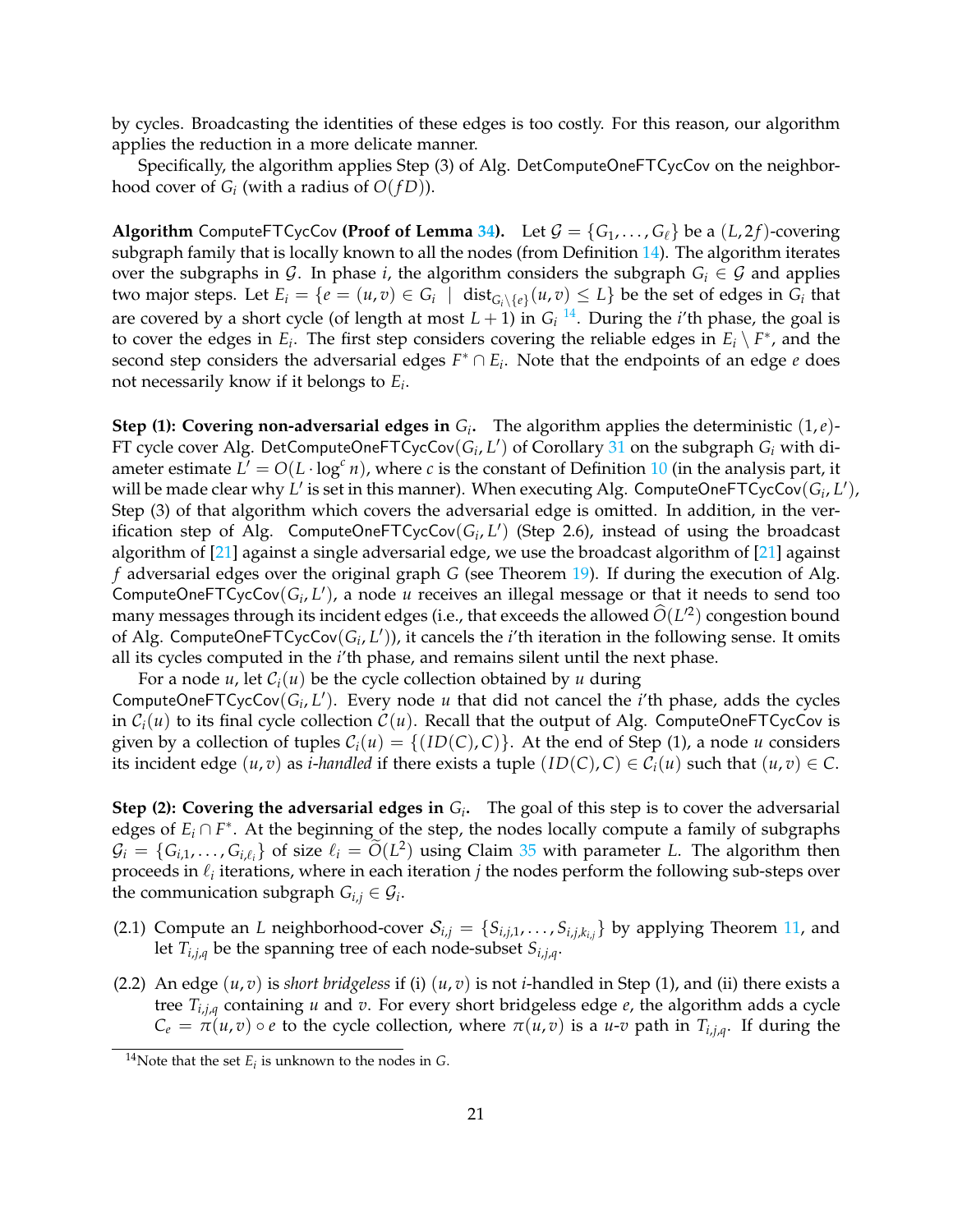execution of this step, a node *u* detects an incident edge with congestion above the limit, it omits all the cycles obtained in this step from its cycle collection  $\mathcal{C}(u)$  and proceeds to the next sub-iteration.

**Correctness.** We first show the output collection admits the desire congestion and length bounds. The algorithm proceeds in  $\ell$  phase. In each phase, all cycles obtained in Step (1) are of length  $O(L)$ , and the cycles obtained in Step (2) are of length  $O(L)$ . Since every node *u* that detects an edge *e* with congestion above the limit omits the cycles computed in that iteration, each edge participates in at most  $\hat{O}(L^2)$  cycles. Hence, the total edge congestion is  $\hat{O}(\ell \cdot L^2)$ .

**Coverage.** For an edge  $e \in E$  and a subset  $E' \subseteq E$  of size  $|E'| \leq (f-1)$ , the tuple  $(e, E')$  is *covered,* if there exists a cycle *C* with a cycle identifier *ID*(*C*) satisfying  $C \cap (F^* \cup E' \cup \{e\}) = \{e\}$ , and  $(ID(C), C) \in C(w)$  for every  $w \in C$ . An edge  $e \in E$  is covered, if for every subset  $E' \subseteq E$  of size  $|E'| \le (f-1)$ , the tuple  $(e, E')$  is covered.

By the definition of an  $(f, F^*)$ -FT cycle cover<sup>\*</sup>, we are left to show that all edges in *E* are covered. Given an edge  $e = (u, v)$  and a subset  $E' \subseteq E$  of size  $|E'| \leq (f - 1)$ , a subgraph  $G_i \in \mathcal{G}$ is *good* for the tuple  $(e, E')$  if (1)  $(E' \cup F^* \cup \{e\}) \cap G_i = \{e\}$ , and (2)  $dist_{G_i \setminus \{e\}}(u, v) \leq L'$ . We start with showing that for every tuple  $(e, E')$  there exists a good subgraph  $G_i \in \mathcal{G}$ .

<span id="page-21-0"></span>**Claim 36.** For every edge  $e = (u, v)$  and a subset  $E' ⊆ E$  of size  $|E'| ≤ (f - 1)$ , there exists a good  $s$ ubgraph  $G_i \in \mathcal{G}$ . Moreover, if a subgraph  $G_i$  is good for some tuple  $(e, E')$ , all cycles obtained during the  $e$ *xecution of* ComputeOneFTCycCov $(G_i, L')$  in Step (1) are legal cycles in G with length  $\widehat{O}(L)$  and edge  $\omega$ *congestion*  $\widehat{O}(L^2)$ .

*Proof.* By Observation [15,](#page-9-1) for a  $(2f + 1)$  edge-connected graph *G* with diameter *D* and *L* = 7*fD*, for every edge  $(u, v) = e \in E$ , and every set  $F \subseteq E$  of size  $|F| \le (f - 1)$  it holds that  $\text{dist}_{G\setminus\{F\cup F^*\cup\{e\}\}}(u,v)\leq L.$  Since  $|E'|\leq (f-1)$ , it holds that  $\text{dist}_{G\setminus (E'\cup F^*\cup\{e\})}(u,v)\leq L.$  Hence, as  $|F^* \cup E'| \leq (2f - 1)$ , by the covering property of the  $(2f, L)$ -covering family G, there exists a good subgraph  $G_i$  satisfying properties (1) and (2). Next, consider a subgraph  $G_i \in \mathcal{G}$  that is good for some tuple  $(e, E')$ . Since  $F^* \cap G_i \subseteq \{e\}$ , the subgraph  $G_i$  contains at most one adversarial edge.

Recall that in Step (2.6) of the execution ComputeOneFTCycCov $(G_i, L')$ , if a leader receives a cancellation message only from one direction, it broadcasts a cancellation message *cancel*(*i*) using the broadcast algorithm of [\[21\]](#page-28-9) against *f* adversarial edges, over the graph *G*. By Theorem [19](#page-9-5) it follows that in such a case, all nodes in *G* will accept the message. The claim then follows from Theorem [5](#page-6-3) and the properties of Alg. ComputeOneFTCycCov.  $\Box$ 

We next show that all the reliable edges in *G* are covered. Towards that goal, we show that for an edge  $e \notin F^*$  and a subset  $E'$ , if a subgraph  $G_i$  is good for a tuple  $(e, E')$ , then  $(e, E')$  is covered by the end of the *i*'th phase.

<span id="page-21-1"></span>**Claim 37.** For an edge  $e \notin F^*$  and a subset  $E' \subseteq E$  of size  $|E'| \leq (f-1)$ , let  $G_i \in \mathcal{G}$  be a good subgraph *for* (*e*, *E* ′ )*. Then after Step (1) of the i'th phase* (*e*, *E* ′ ) *is covered.*

*Proof.* Since  $G_i$  is good for  $(e, E')$ ,  $dist_{G_i \setminus \{e\}}(u, v) \leq L'$ . Additionally, by Claim [36](#page-21-0) the execution of ComputeOneFTCycCov $(G_i, L')$  is performed correctly, and no node in *V* cancels the *i*'th phase. As *e* is reliable, by Corollary [31](#page-17-1) we conclude that there exists a cycle *C* with cycle identifier *ID*(*C*), such that  $e \in C$ , and  $(ID(C), C) \in C_i(w)$  for every  $w \in C$ . As no node cancels the *i*'th phase, *w*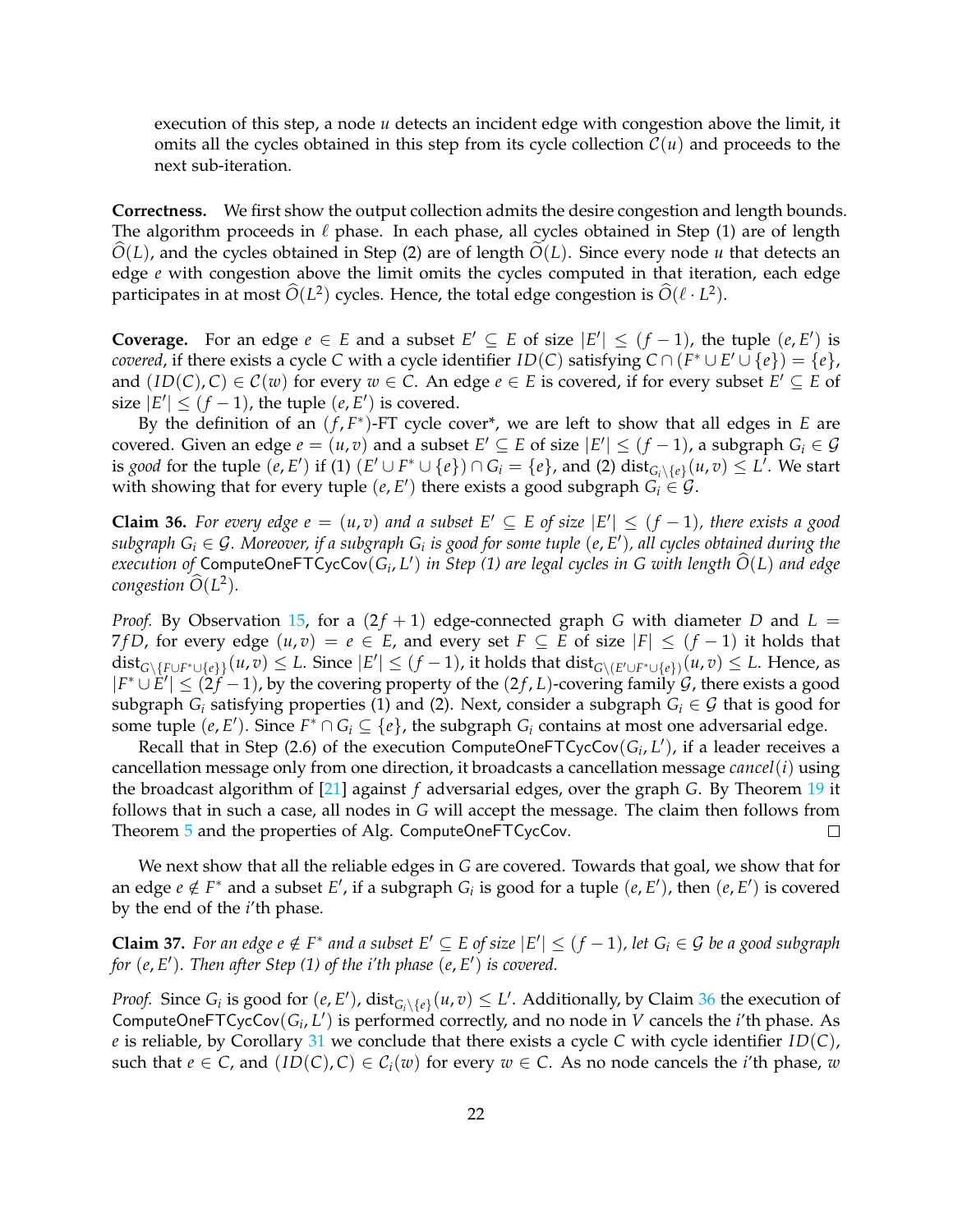also adds the tuple  $(ID(C), C)$  to its output set  $C(w)$ . Finally, as  $(E' \cup F^* \cup \{e\}) \cap G_i = \{e\}$  and *C* ⊆ *G*<sub>*i*</sub>, then  $(E' \cup F^* \cup \{e\}) \cap C = \{e\}$ . The claim follows.  $\Box$ 

**Corollary 38** (Covering the Reliable Edges). *Every edge e*  $\notin$  *F*<sup>\*</sup> *is covered.* 

*Proof.* For an edge  $e \notin F^*$ , and a subset  $E' \subseteq E$  of size  $|E'| \leq (f-1)$ , by Claim [36](#page-21-0) there exists a subgraph  $G_i \in \mathcal{G}$  that is good for  $(e, E')$ . Hence, by Claim [37](#page-21-1) the tuple  $(e, E')$  is covered by the end of the *i*'th phase.  $\Box$ 

**Claim 39** (Covering the Adversarial Edges). *Every* adversarial *edge*  $e = (u, v) \in F^*$  *is covered.* 

*Proof.* Fix a subset  $E' \subseteq E$  of size  $|E'| \leq (f-1)$ . We will show that  $(e, E')$  is covered. By Claim [36](#page-21-0) there exists a subgraph  $G_i \in \mathcal{G}$  that is good for the tuple  $(e, E')$ . First assume that for at least one of the nodes *u* or *v*, say *v*, at the end of Step (1) the edge *e* is *i*-handled. By Claim [36](#page-21-0) the execution of ComputeOneFTCycCov $(G_i, L')$  is performed correctly, and therefore  $(e, E')$  is covered by the end of Step (1) of the *i*'th phase.

Next, assume that at the end of Step (1), both *v* and *u* considers the edge *e* as not *i*-handled. Let  $G_{i,j} \in \mathcal{G}_i$  be a subgraph of  $G_i$  satisfying that (P1)  $dist_{G_{i,j}\setminus\{e\}}(u,v) \leq L$ , and (P2')  $e \notin G_{i,j}$ . By Claim [35,](#page-19-2) there exists such a subgraph  $G_{i,j}$ . Since  $e \notin G_{i,j}$  the subgraph  $G_{i,j}$  contains no adversarial edges. Therefore, the computation of Step (2.1) is performed successfully, resulting in an *L*-neighborhood-cover  $\mathcal{S}_{i,j}.$  Since  $\mathrm{dist}_{G_{i,j}\setminus\{e\}}(u,v)\leq L$ , there exists a cluster  $S_{i,j,k}\in\mathcal{S}_{i,j}$  such that  $u, v \in S_{i,j,q}$ . Hence, the edge  $e = (u, v)$  is a short bridgeless edge. Therefore, according to Step (2.2), a cycle  $C_e$  with identifier  $ID(C_e)$  of length  $O(L)$  such that  $(u, v) \in C_e$  is added to the cycle collection. That is, every node  $w \in C_e$  adds the tuple  $(ID(C_e), C_e)$  to its output set  $C(w)$ .

We next show that during the *j*'th iteration of Step (2), the edge  $(u, v)$  is the only short bridgeless edge. It will then imply that during iteration *j*, a single cycle is added to the cycle collection, and therefore the iteration is not canceled due to large congestion by any of the nodes in *V*. For every reliable edge  $(w_1, w_2) \in G_i$ , if there exists a tree  $T_{i,j,k}$  containing both  $w_1$  and  $w_2$ , by the definition of neighborhood covers it holds that  $dist_{G_{i,j}\setminus\{(w_1,w_2)\}}(w_1,w_2)O(L \cdot \log^c n) \leq L'.$ Since  $e \notin G_{i,j}$ , it implies that  $dist_{G_i \setminus \{e,(w_1,w_2)\}}(w_1,w_2) \leq L'$ . Hence, by Claim [37](#page-21-1) and Corollary [31,](#page-17-1) the edge  $(w_1, w_2)$  is covered in Step (1) of the *i*'th phase and therefore both  $w_1$  and  $w_2$  consider the edge as *i*-handled. Thus,  $(w_1, w_2)$  is not a short bridgeless edge. It follows that no node cancels the *j*'th iteration in Step (2.2). Additionally, as  $C_e \subseteq G_i$ , it holds that  $C_e \cap (E' \cup F^*) = \{e\}$ , and therefore the tuple  $(e, E')$  is covered. П

Finally, for the sake of the implementation of the general compilers in the next section, we note that all the cycles and the paths in the  $(f, F^*)$ -FT cycle cover<sup>\*</sup> are simple.

### <span id="page-22-0"></span>**Observation 40.** *All cycles and paths in an* (*f* , *F* ∗ )*-FT cycle cover\* are simple.*

*Proof of Observation* [40.](#page-22-0) In every phase *i*, by the properties of Alg. ComputeOneFTCycCov(G<sub>i</sub>, L'), all cycles and paths obtained in Step (1) are simple. Additional, in Step (2), for every short bridgeless edge *e*, for which the algorithm adds a cycle  $C_e = \pi(u,v) \circ e$  to the cycle collection, every node  $w \in C_e$  adds a single tuple  $(ID(C_e), C_e)$  to its final output set  $C(w)$ . Hence the degree of every node in the cycle (or truncated cycle) obtained in Step (2) is at most two and therefore the cycle (or path) is simple.  $\Box$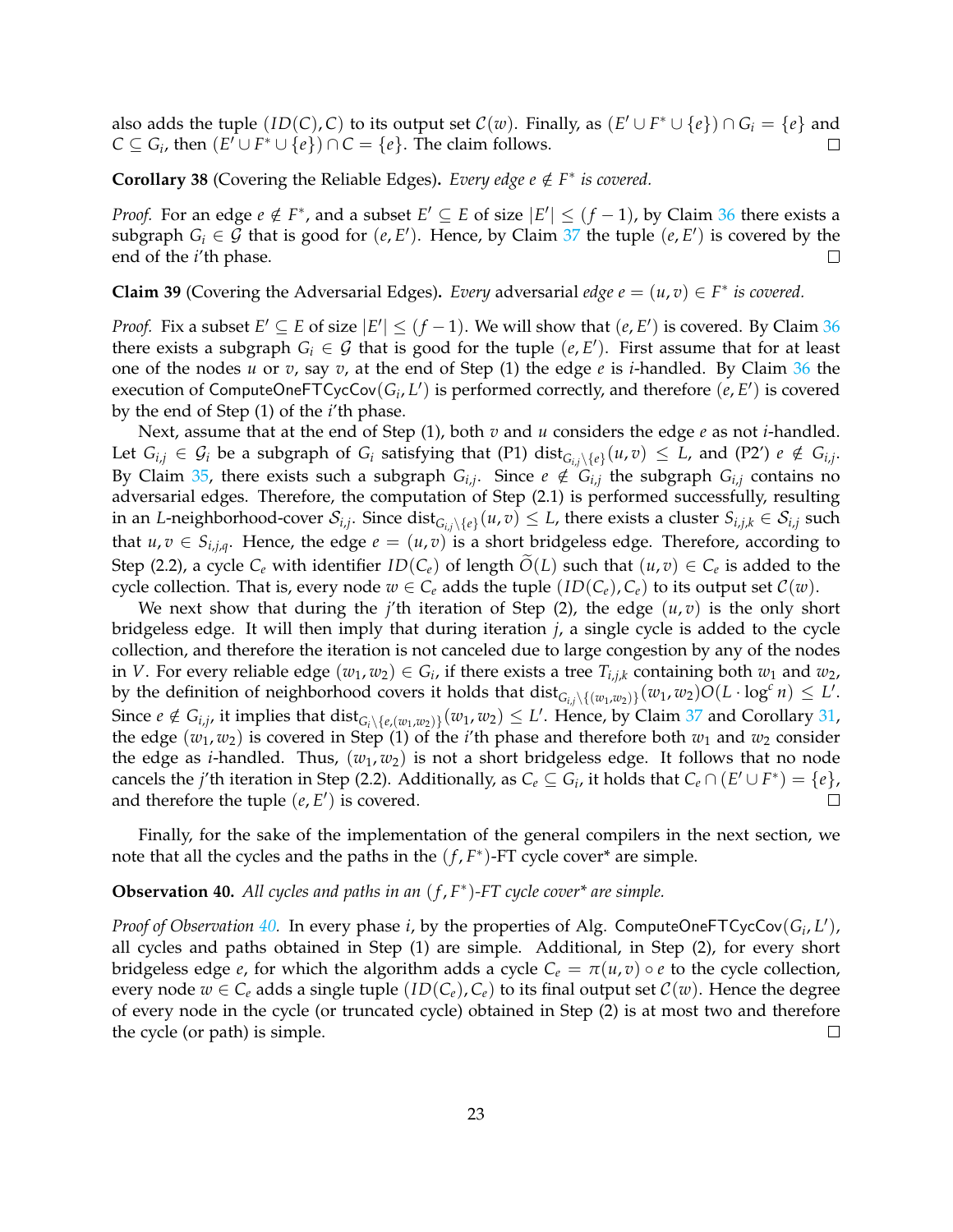**Round complexity.** The algorithm proceeds in  $\ell$  phases. Consider phase *i*. Applying Alg. DetComputeOneFTCycCov( $G_i, L'$ ) in Step (1) takes  $\widehat{O}(L^4)$  rounds. Applying the broadcast alg. of Theorem [19](#page-9-5) used during the verification step (Step (2.6)) takes  $O(fD\log n)^{O(f)}$  rounds. In Step (2), the algorithm iterates over  $\ell_i = \widetilde{O}(L^2)$  subgraphs  $\mathcal{G}_i$ . In each iteration, applying the *L*-neighborhood cover algorithm of Theorem [11](#page-8-1) takes  $\tilde{O}(L)$  rounds. The total round complexity is bounded by  $\widehat{O}(\ell \cdot (fD \log n)^{O(f)})$ . Note that one can also reduce the edge congestion by using the randomized algorithm for  $(1, e<sup>'</sup>)$ -FT cycle cover of Theorem [5.](#page-6-3)

# <span id="page-23-0"></span>**3.2 General Compilers Given** (*f* , *F* ∗ )**-FT cycle cover\***

We next show that our  $(f, F^*)$ -FT cycle cover<sup>\*</sup> yields a general compiler that translates any *r*round distributed algorithm  $\mathcal A$  into an equivalent algorithm  $\mathcal A'$ , that works in the presence of *f* adversarial edges with round complexity  $r' = O(r \cdot c \cdot d^3)$ . Throughout, we use the following definition for a minimum *s*-*v* cut defined over a collection of *s*-*v paths*.

**Definition 41** (Minimum (Edge) Cut of a Path Collection)**.** *Given a collection of s-v paths* P*, the minimum s-v cut of* P*, denoted as* MinCut(*s*, *v*,P)*, is the minimal number of edges appearing on all the paths in* P*. I.e.,* MinCut(*s*, *v*,P) = *x implies that there exists a collection of x edges E*′ *such that for every path*  $P \in \mathcal{P}$ , *it holds that*  $E' \cap P \neq \emptyset$ *.* 

**General compiler given an** (*f* , *F* ∗ )**-FT cycle cover\* (Proof of Theorem [9\)](#page-7-3).** The compiler works in a round-by-round fashion, where every round of  $A$  is implemented within a phase of  $O(c \cdot d^3)$ rounds.

**Compilation of round** *i*. Let C be the given  $(f, F^*)$ -FT cycle cover<sup>\*</sup>. Fix a round *i* in A, and an edge  $e = (u, v) \in E$ , and let  $M_{u \to v}$  be the message sent from *u* to *v* in round *i*. Let  $\mathcal{P}_{u,v}$  ${C \setminus \{e\}}$  | *C*  $\in C$ ,  $e \in C}$ } be the collection of *u-v* paths obtained from the cycles covering *e* in C. In the *i*'th phase of Alg.  $A'$ , the node *u* sends *v* the message  $M_{u\to v}$  through the direct edge *e*, as well as through *all* the *u*-*v* paths in  $\mathcal{P}_{u,v}$ . The message  $M_{u\to v}$  is augmented with the cycles ID and the path description, where every node in the path augments the message with its own ID  $15$ . On every path (i.e., for every cycle ID), each node sends at most one such message.

At the end of phase *i*, every node *v* computes the message  $M_{u,v}$  as its estimate for the message *M*<sub>*u*→*v*</sub> for every *u* ∈ *N*(*v*). Let *M*<sup>*'*</sup> be the message *v* received over the directed edge (*u*, *v*). For a message *M* received by  $v$ , let  $\mathcal{P}_M$  be the path collection on which  $v$  received this message during the *i*'th phase, such that  $(u, v) \notin P$  for every path  $P \in \mathcal{P}_M$ . If MinCut $(u, v, \mathcal{P}_{M'}) \geq f$ , then *v* sets  $\widetilde{M}_{u,v} = M'$ . Otherwise, *v* sets  $\widetilde{M}_{u,v} = M$ , for some message *M* satisfying  $MinCut(u, v, \mathcal{P}_M) \ge f$ , breaking ties arbitrarily.

**Correctness.** Fix a phase *i* and an edge  $e = (u, v) \in E$ . We show that at the end of the *i*'th phase, it holds that  $M_{u,v} = M_{u \to v}$ . We first show that  $MinCut(u,v,\mathcal{P}_{M_{u \to v}}) \geq f$ .

<span id="page-23-2"></span>**Claim 42.** At the end of the i'th phase it holds that  $MinCut(u, v, \mathcal{P}_{M_{u \to v}}) \geq f$ .

*Proof.* By the definition of the  $(f, F^*)$ -FT cycle cover<sup>\*</sup> C, for every subset  $E' \subseteq E$  of size  $|E'| \le$ *f* − 1, there exists a cycle  $C \in C$  such that  $C \cap (E' \cup F^* \cup \{e\}) = \{e\}$ . It then follows that for

<span id="page-23-1"></span><sup>&</sup>lt;sup>15</sup>We note that in the compilers against a single edge, it was not needed to send the path information.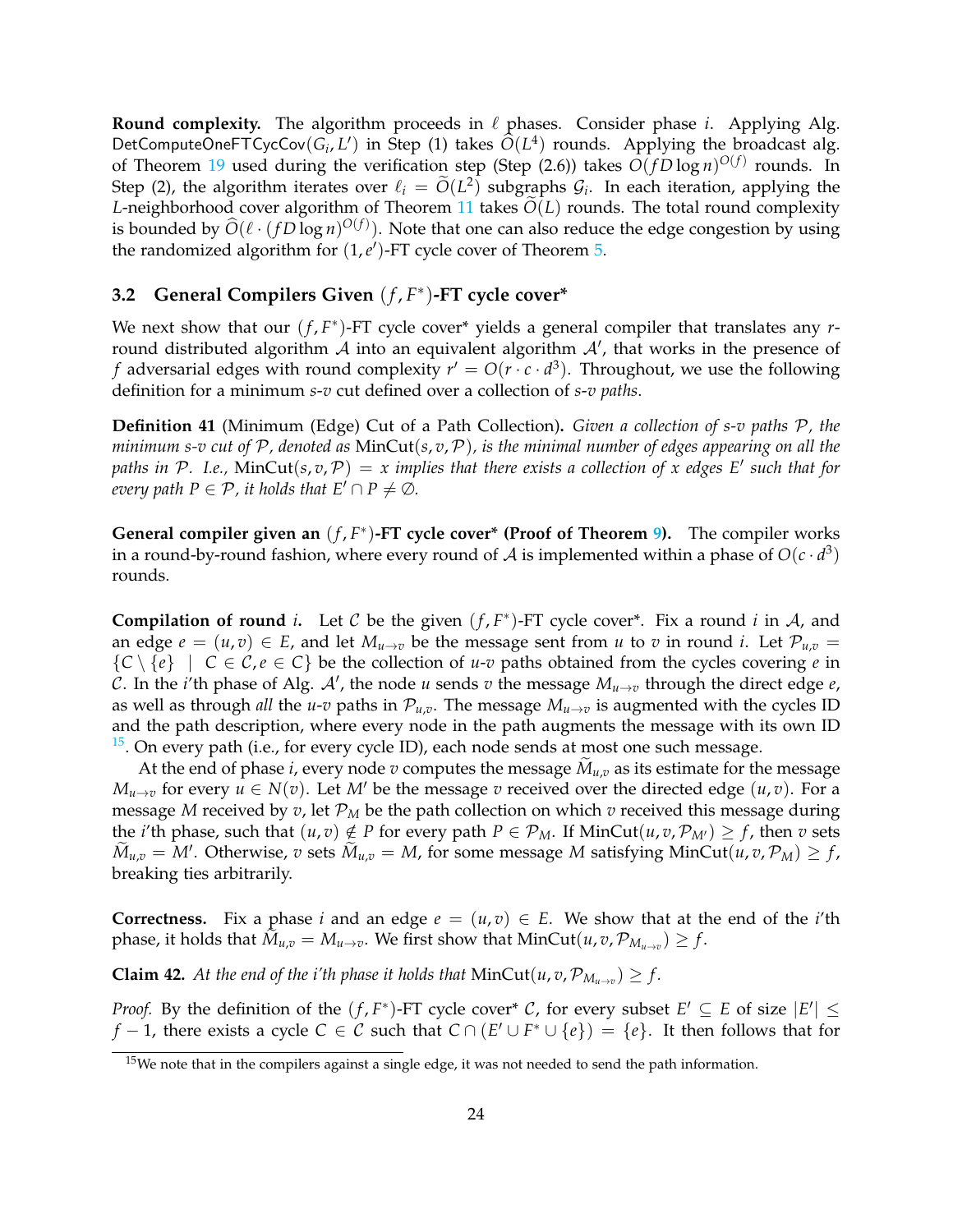the set  $\mathcal{P} = \{P \in \mathcal{P}_{u,v} \mid P \cap F^* = \emptyset\}$ , it holds that  $MinCut(u,v,\mathcal{P}) \geq f$ . Since  $P \cap F^* = \emptyset$ for every path  $P \in \mathcal{P}$ , for the correct message  $M_{u\to v}$  it holds that  $\mathcal{P} \subseteq \mathcal{P}_{M_{u\to v}}$  and therefore  $MinCut(u, v, \mathcal{P}_{M_{u\rightarrow v}}) \geq f.$ П

If the edge  $(u, v)$  is reliable, then  $M' = M_{u \to v}$ , and due to Claim [42](#page-23-2) it also holds that  $\text{MinCut}(u, v, \mathcal{P}_{M_u \to v}) \geq f$ . Therefore *v* sets  $\widetilde{M}_{u,v} = M' = M_{u \to v}$ . Next, assume  $(u, v) \in F^*$  is adversarial. We claim that for any message  $M \neq M_{u \to v}$ , it holds that MinCut $(u, v, P_M) \leq f - 1$ . For a path  $P \in \mathcal{P}_M$ , since  $M \neq M_{u \to v}$ , the message M which propagated over the path P, was initiated by some adversarial edge in *F* ∗ . We claim that the path description of *P* contains an edge  $e' \in F^*$ , as for the last adversarial edge in *P*, the node *v* will receive its ID as part of the path description. Additionally, since the edge  $(u, v)$  does not appear in any path in  $\mathcal{P}_M$ , it follows that *P* ∩  $(F^* \setminus \{e\}) \neq \emptyset$  for every path  $P \in \mathcal{P}_M$ . Hence, MinCut $(u, v, \mathcal{P}_M)$  ≤  $|F^* \setminus \{e\}| = f - 1$ . We can then conclude that  $M_{u\to v}$  is the only message for which MinCut(*u*, *v*,  $P_M$ )  $\geq f$  and therefore  $M_{u,v} = M_{u \to v}$  as desired.

**Round complexity.** All cycles (and paths) in the  $(f, F^*)$ -FT cycle cover\* have length at most *d*, and edge congestion at most *c*. Since each edge belongs to *c* cycles of length *d*, the number of messages sent over an edge in a given phase is bounded by *c* · *d*. Since each message sent over a path *P* is augmented with the path description of *P*, the messages have size  $O(d \log n)$ . Hence, in every phase, each edge needs to send  $c \cdot d$  messages, of size  $O(d \log n)$  along paths of size *d*. Therefore each phase requires  $O(c \cdot d^3)$  rounds. As a result, an *r*-round algorithm  ${\cal A}$  is simulated in  $A'$  by phase of  $O(r \cdot c \cdot d^3)$  rounds.

#### <span id="page-24-0"></span>**3.3 Lower Bounds (Proof of Theorem [3\)](#page-5-0)**

In this section, we present a lower bound for the quality of the FT-cycle covers with parameters *c*, *d*, where the quality is measured by the summation  $c + d$  (congestion + dilation). At the heart of our lower bound argument lies a graph-theoretical characterization of the tradeoff between congestion and dilation in a collection of *s*-*v* paths with a sufficiently large flow. Given an (unweighted) graph  $G = (V, E)$ , and a pair of nodes *s, v*, a *route set* is a collection of *s-v* paths in *G* of sufficiently large flow. Our goal is then to characterize the tension between the length of these paths and their overlap subject to some threshold on the flow of these paths.

**Congestion vs. dilation tradeoff in route-sets.** Given a graph  $G = (V, E)$ , a pair of nodes  $s, v$ and a route-set P of *s*-*v* paths, define the *dilation* of P by dilation(P) = max $_{P \in \mathcal{P}} |P|$ , and the congestion of P by congestion(P) =  $\max_{e \in E} |\{P \in \mathcal{P} \mid e \in P\}|$ . The next lemma shows that if the flow of the route-set is required to be sufficiently large, i.e., at least *t*, then there are graphs in which the congestion + dilation of these paths *must* be exponentially large in *t*.

<span id="page-24-1"></span>**Lemma 43.** For any parameters  $t \geq 1$ ,  $\rho \geq 1$  and  $D = \Omega(t)$ , there exists a  $(t + 1)$  edge-connected *graph*  $G = (V, E)$  *with diameter D, and two nodes*  $u, v \in V$  *with the following property. For any collection of u-v paths* P *such that* MinCut $(u, v, P) \ge t + 1$  *it holds that if dilation* $(P) = \rho$  *then* congestion( $P$ ) =  $\Omega((\frac{D-1}{t+1})^{t+1}/(t \cdot \rho)).$ 

**The Graph construction.** We start with describing the lower bound graph denoted as *G* ∗ . The graph  $G^*$  consists of  $t + 1$  layers of edges  $E_0, E_1, \ldots, E_t$  described described in an inductive manner. Let  $\widehat{D} = \frac{D-1}{t+1}$ .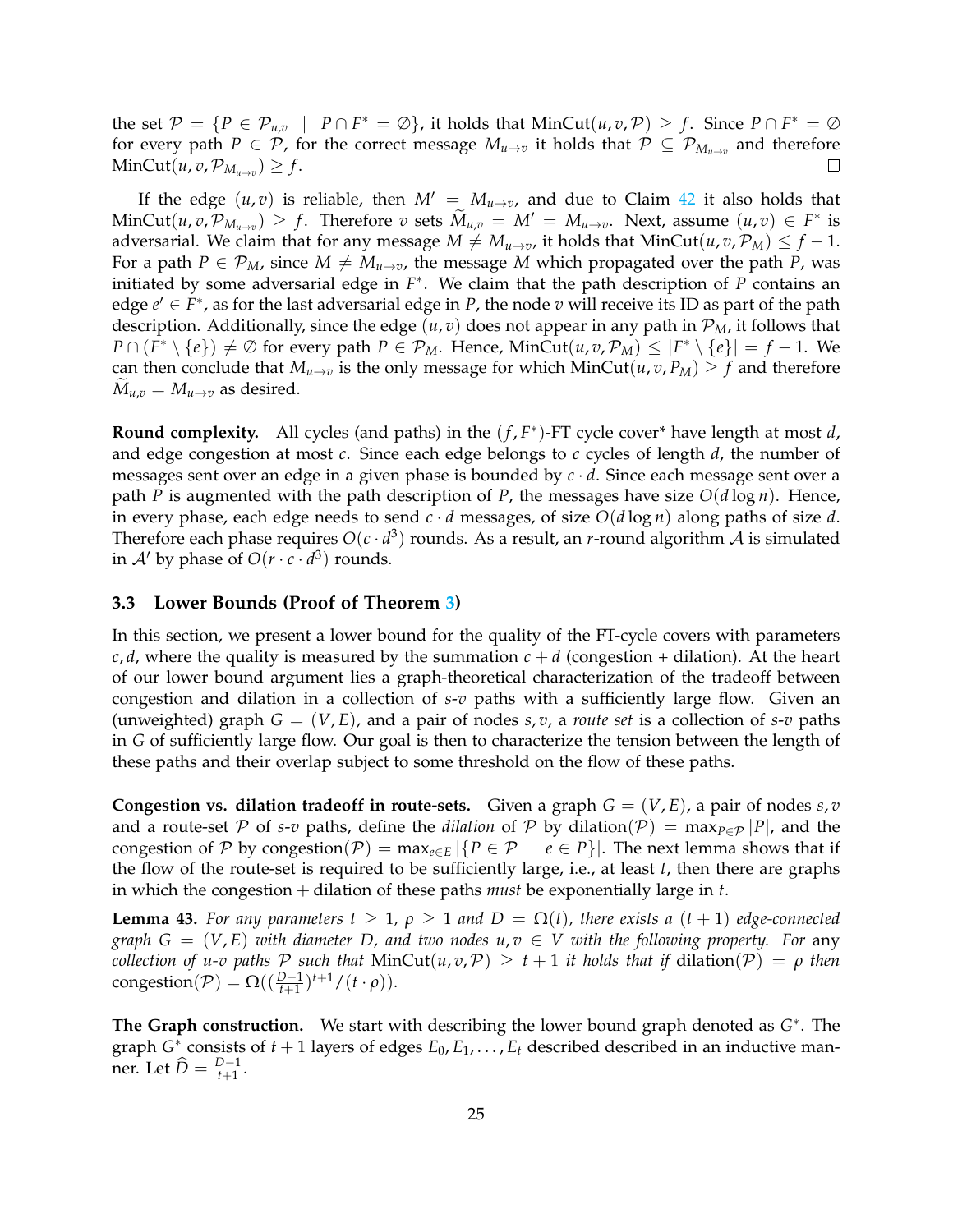<span id="page-25-0"></span>

Figure 1: An illustration of the graph construction for  $t = 2$ . Left: The first layer consists of a simple  $u$ -*v* path of length  $\hat{D}$ . Middle: Illustration of the first two layers  $E_0$  and  $E_1$ . Every layer consists of  $\hat{D}$  lengths paths covering the edges of the previous layer. Right: The constructed graph. The last layer *E<sup>t</sup>* covers each of the edges in *Et*−<sup>1</sup> with *t* + 1 edge disjoint paths that are connected via cliques.

**Layer** 0. We introduce two designated nodes  $u, v \in V$ . The nodes *u* and *v* are connected via a path of length  $D + 1$  $D + 1$ , denoted as  $P_0 = (u, u_1, \dots, u_{\hat{D}}, v)$ . See Figure 1 (Left) for an illustration of the first layer  $E_0$ .

**Layer** *i* **for**  $1 ≤ i ≤ t − 1$ . The *i*'th layer  $E_i$  consists of *D*-length paths covering the edges in  $E_{i-1}$ . For every edge  $e = (w_1, w_2) \in E_{i-1}$ , we connect  $w_1$  and  $w_2$  by a path  $P_e = (w_1, u_{e,1} \dots u_{e,\hat{D}-1}, w_2)$ of length *D*. We then define  $E_i = \bigcup_{e \in E_{i-1}} E(P_e)$  $E_i = \bigcup_{e \in E_{i-1}} E(P_e)$  $E_i = \bigcup_{e \in E_{i-1}} E(P_e)$ . See Figure 1 (Middle) for an illustration of the construction after adding the first layer of edges *E*<sup>1</sup> to the basic construction.

**Layer** *t***.** The last layer  $E_t$  covers each of the edges in  $E_{t-1}$  with  $t+1$  edge disjoint paths that are connected connected via cliques. For every edge  $e = (w_1, w_2) \in E_{t-1}$ , we introduce  $t + 1$ edge-disjoint *<sup>w</sup>*1-*w*<sup>2</sup> paths of length *<sup>D</sup>*<sup>b</sup> denoted as <sup>P</sup>*<sup>e</sup>* <sup>=</sup> {(*w*1, *<sup>u</sup> i <sup>e</sup>*,1, . . . , *u i*  $\{e_i, \hat{D}, w_2\}^t$  *i*=1. Additionally, each set of nodes  $u_{e,j}^1, \ldots u_{e,j}^{k-1}$  $e_{i,j}^{k-1}$  for *j* ∈ [1, *D* − 1] form a clique. This completes the description of the lower bound graph, as illustrated in Figure [1](#page-25-0) (Right).

**Correctness.** We start with showing the constructed graph  $G^*$  is indeed  $(t+1)$  edge-connected, with diameter at most *D*.

**Observation 44.** *The graph*  $G^*$  *is*  $(t + 1)$  *edge-connected and with diameter at most*  $D$ *.* 

*Proof.* For every two nodes  $w_1, w_2 \in V$  by te definition of the last layer  $E_t$ , there exists  $t + 1$ -edge disjoint  $w_1$ - $w_2$  paths in  $E_t$ . Next, we bound the diameter of  $G^*$ . Consider two nodes  $w_1, w_2 \in V$ . By the definition of the graph  $G^*$ , the distance between  $w_1$  and  $w_2$  from the path  $P_0$  is at most *t* $\hat{D}/2$ . Since the length of *P*<sup>0</sup> is  $\hat{D}$  + 1, by the triangle inequality it holds that:

$$
dist_{G^*}(w_1, w_2) \le t\overline{D}/2 + t\overline{D}/2 + \overline{D} + 1 = (t+1)\overline{D} + 1 = D
$$

 $\Box$ 

The next claim completes the proof of Lemma [43.](#page-24-1)

**Claim 45.** *For any u-v route-set*  $P$  *with* MinCut(*u*,  $v$ ,  $P$ )  $\geq t+1$  *and* dilation( $P$ ) =  $\rho$ , *it holds that* congestion( $P$ ) =  $\Omega\left(\left(\frac{D-1}{t+1}\right)^{t+1}/(\rho \cdot t)\right)$ .

*Proof.* Let P be a collection of *u*-*v* paths such that MinCut(*u*, *v*, P)  $\geq t + 1$  with dilation(P) =  $\rho$ . Consider a collection of *t*-tuples  $\mathcal{F} \subseteq E_0 \times E_1 \cdots \times E_t$ , defined as follows. A tuple  $(e_0, \ldots e_{t-1})$  is in *F* if for every  $i \in [0, t − 1]$  it holds that (i)  $e_i \in E_i$ , and (ii)  $e_i$  is on the unique path covering  $e_{i-1}$ , added in the *i*<sup>th</sup> layer. Note that by the definition of the graph *G*<sup>\*</sup>, the size of *F* is  $\widehat{D}^t$ . In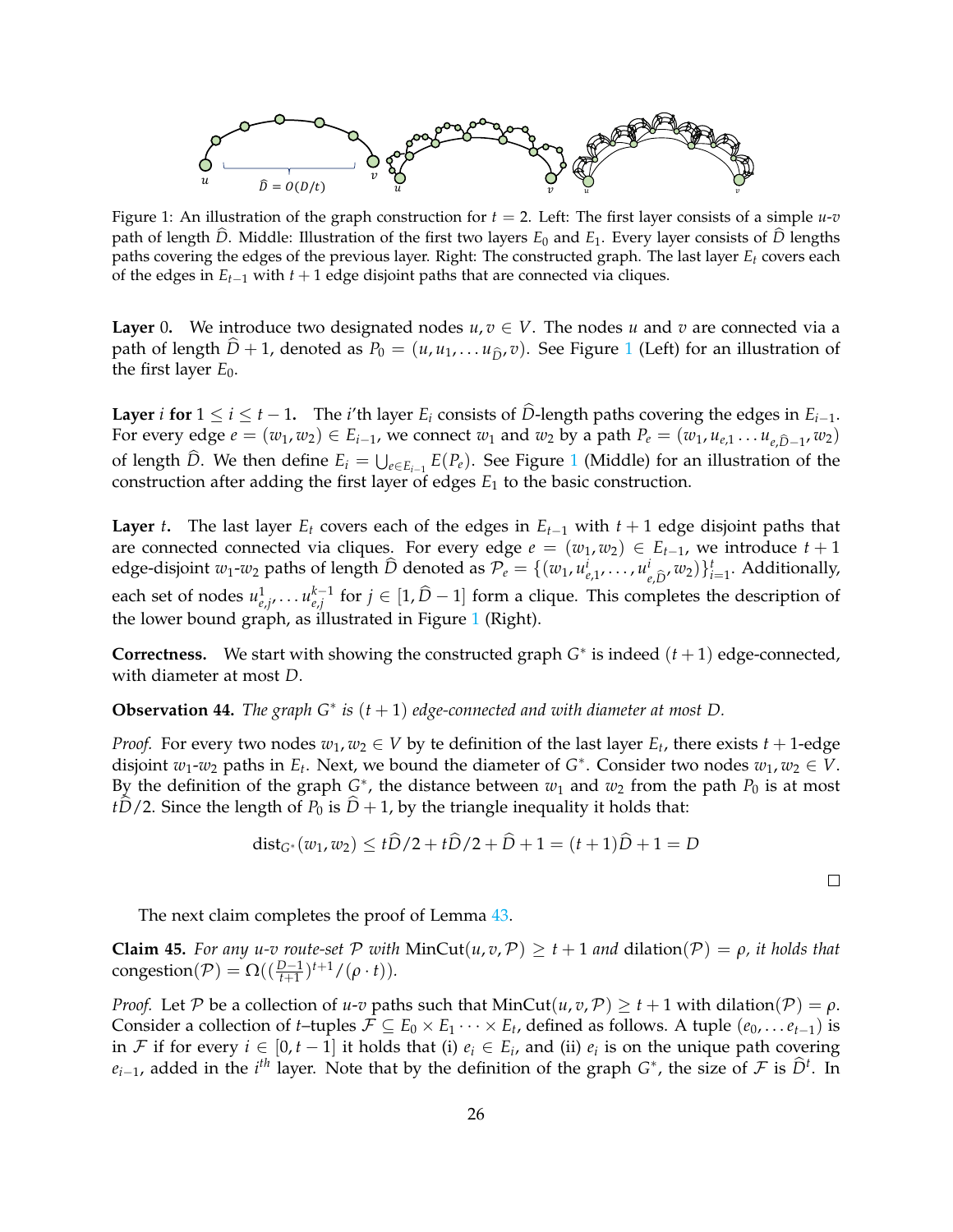order to bound the congestion of P we begin with bounding the size of the route set P using the cardinality of  $\mathcal{F}$ .

For a *u*-*v* path  $P' \in \mathcal{P}$ , let  $S(P') = \{F \in \mathcal{F} \mid P' \cap F = \emptyset\}$  be the tuples in  $\mathcal F$  which do not intersect with *P'*. We next show that  $|P'| = \Omega(\widehat{D} \cdot |S(P')|)$ . For every  $F = (e_0, \ldots, e_{t-1}) \in S(P')$ , because *P'* is a *u-v* path and  $P' \cap F = \emptyset$ , *P'* contains a sub-path  $P_F$  between the two endpoints of the edge  $e_{t-1}$ , such that  $P_F ⊆ E_t$ . By the definition of  $E_t$ , it holds that  $|P_F| ≥ D$ . Additionally, by the definition of F, for every two *different* tuples  $F_1 = (e_0, \ldots, e_{t-1})$  and  $F_2 = (e'_0, \ldots, e'_{t-1})$  in *S*(*P*<sup> $\prime$ </sup>), it holds that *e*<sub>*t*−1</sub>  $\neq e'_{t-1}$ , and therefore *P<sub>F<sub>1</sub>*</sub> ∩ *P<sub>F<sub>2</sub>*</sub> = ∅. Hence, for every tuple *F* ∈ *S*(*P*<sup> $\prime$ </sup>) we can account *P'* with  $\widehat{D}$  unique edges. As a result,  $|P'| = \Omega(\widehat{D} \cdot |S(P')|)$ .

Next, as  $MinCut(u, v, \mathcal{P}) \ge t + 1$ , for every tuple  $F \in \mathcal{F}$  of  $t$  edges, there exists a path  $P' \in \mathcal{P}$ such that  $F \cap P' = \emptyset$  (i,e,.  $F \in S(P')$ ). Since the length of each path  $P' \in \mathcal{P}$  is at most  $\rho$ , it holds that  $|S(P')| \leq \rho/\widehat{D}$ .

As  $|\mathcal{F}| = \hat{D}^t$ , we conclude that the collection  $\mathcal{P}$  contains at least  $\hat{D}^t \cdot \hat{D}/\rho$  different paths. Because the degree of the node *v* is  $2t + 1$ , there exists an edge  $(w, v)$  that participates in at least  $\hat{D}^{t+1}/(\rho \cdot (2t+1))$  paths in P. Hence,

congestion
$$
(\mathcal{P}) \ge \widehat{D}^{t+1}/(\rho \cdot (2t+1)) = \left(\frac{D-1}{t+1}\right)^{t+1} / (\rho \cdot (2t+1)).
$$

From Lemma [43](#page-24-1) it follows that there exists a graph  $G^*$  with diameter *D* such that any collection of  $t + 1$  disjoint paths (i.e., with congestion( $P$ ) = 1), must contain a long path.

**Corollary 46.** For any parameters  $t \geq 1$ , and  $D = \Omega(t)$ , there exists a  $(t + 1)$  edge-connected graph  $G = (V, E)$  *with diameter D, and two nodes u, v*  $\in$  *V such that any collection of u-v disjoint paths*  $\mathcal P$  *of size*  $|\mathcal{P}| = t + 1$ *, contains a path*  $P \in \mathcal{P}$  *of length*  $|P| = \Omega\left(\left(\frac{D-1}{t+1}\right)^{t+1}/t\right)$ *.* 

Finally, we prove Theorem [3](#page-5-0) and show a lower bound on the quality of *f*-FT cycle covers using Lemma [43.](#page-24-1)

#### **Proof of Theorem [3](#page-5-0)**

*Proof.* Let  $G^* = (V, E)$  be the *n*-node  $(f + 1)$  edge-connected graph with diameter *D*, with two designated nodes  $u, v \in V$  of Lemma [43.](#page-24-1) Consider the graph  $G^{\dagger} = G^* \cup \{(u, v)\}\)$ , obtained by adding the edge  $(u, v)$  to the graph  $G^*$ . Let  $C$  be an  $f$ -FT cycle cover for  $G'$  with parameters *c*, *d*, and let  $\mathcal{P} = \{C \setminus \{(u,v)\} \mid C \in \mathcal{C}$ , and  $(u,v) \in C\}$  be the collection of *u-v* paths induced by the cycles in C. By the definition of the *f*-FT cycle cover C, for every subset  $E' \subseteq E$  of size  $|E'|$  ≤ *f* − 1, there exists a cycle *C* ∈ *C* such that  $C \cap (E' \cup \{(u, v)\}) = \{(u, v)\}.$  It then follows that MinCut $(u, v, \mathcal{P}) \geq f$ . As  $(u, v) \notin P$  for every  $P \in \mathcal{P}$ , the set  $\mathcal P$  is also a *u-v* rout-set in *G*<sup>\*</sup>. Hence, by Lemma [43](#page-24-1) it holds that dilation( $\overline{P}$ ) + congestion( $\overline{P}$ ) =  $(\frac{D}{f})^{\Omega(f)}$ , and therefore  $c + d = (\frac{D}{f})^{\Omega(f)}.$  $\Box$ 

**Acknowledgments** We are very grateful to Dan Mikulincer, David Peleg and Eylon Yogev for many useful discussions. More specifically, we thank Eylon Yogev for suggesting the high-level framework for the 1-FT cycle cover. We also thank the unanimous referee for the useful comments on the proof of Lemma [21.](#page-10-1)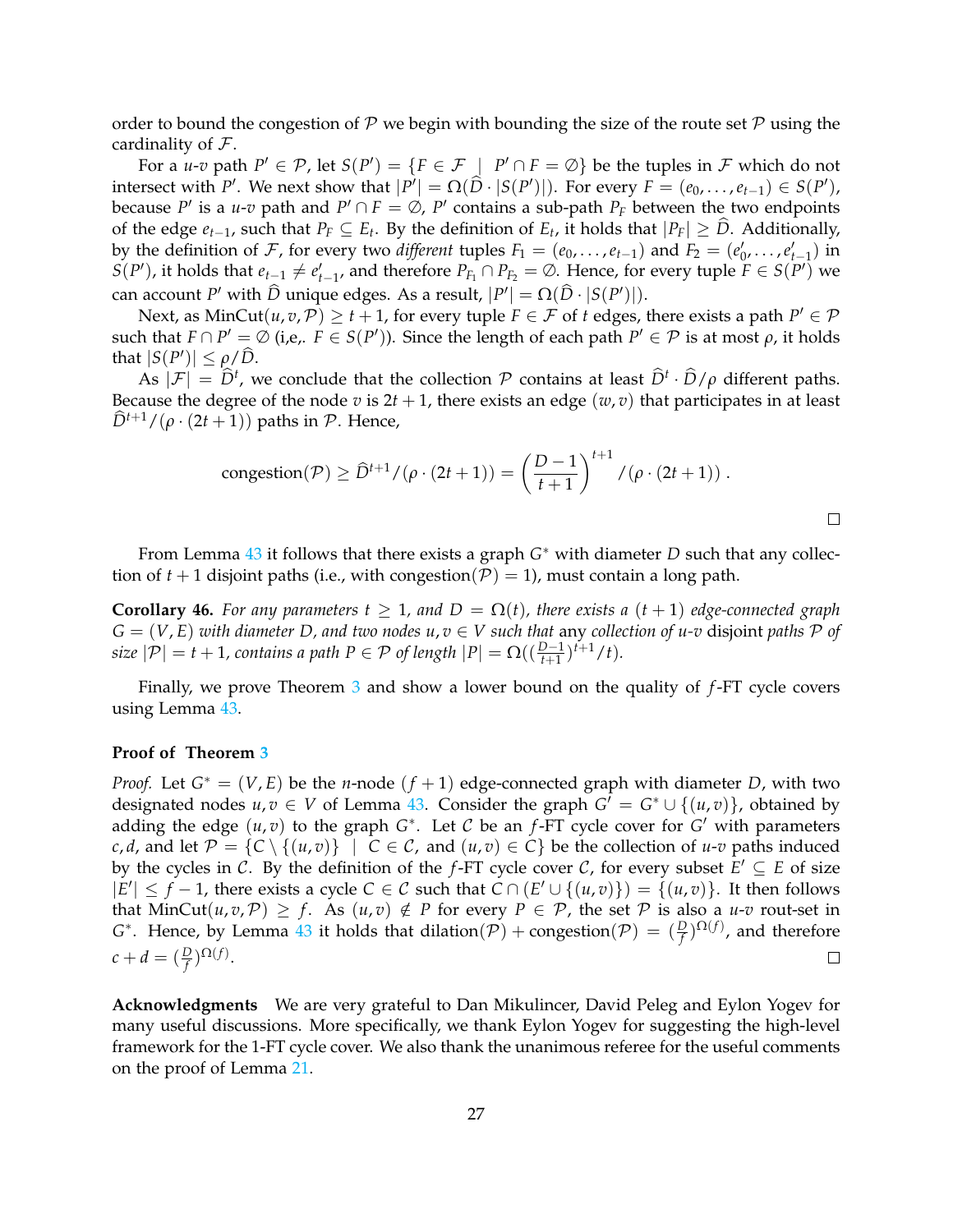# **References**

- <span id="page-27-12"></span>[1] Noga Alon, Raphael Yuster, and Uri Zwick. Color-coding. *Journal of the ACM (JACM)*, 42(4):844–856, 1995.
- <span id="page-27-11"></span>[2] Baruch Awerbuch, Bonnie Berger, Lenore Cowen, and David Peleg. Fast distributed network decompositions and covers. *J. Parallel Distributed Comput.*, 39(2):105–114, 1996.
- <span id="page-27-7"></span>[3] Baruch Awerbuch, Oded Goldreich, David Peleg, and Ronen Vainish. A trade-off between information and communication in broadcast protocols. *J. ACM*, 37(2):238–256, 1990.
- <span id="page-27-6"></span>[4] Piotr Berman, Krzysztof Diks, and Andrzej Pelc. Reliable broadcasting in logarithmic time with byzantine link failures. *Journal of Algorithms*, 22(2):199–211, 1997.
- <span id="page-27-4"></span>[5] Piotr Berman and Juan A. Garay. Cloture votes: n/4-resilient distributed consensus in t+1 rounds. *Math. Syst. Theory*, 26(1):3–19, 1993.
- <span id="page-27-3"></span>[6] Piotr Berman, Juan A. Garay, and Kenneth J. Perry. Towards optimal distributed consensus (extended abstract). In *30th Annual Symposium on Foundations of Computer Science, Research Triangle Park, North Carolina, USA, 30 October - 1 November 1989*, pages 410–415. IEEE Computer Society, 1989.
- <span id="page-27-10"></span>[7] Greg Bodwin, Michael Dinitz, and Caleb Robelle. Optimal vertex fault-tolerant spanners in polynomial time. In *Proceedings of the 2021 ACM-SIAM Symposium on Discrete Algorithms, SODA 2021, Virtual Conference, January 10 - 13, 2021*, pages 2924–2938, 2021.
- <span id="page-27-2"></span>[8] Gabriel Bracha and Sam Toueg. Asynchronous consensus and broadcast protocols. *J. ACM*, 32(4):824–840, 1985.
- <span id="page-27-9"></span>[9] Diptarka Chakraborty and Keerti Choudhary. New extremal bounds for reachability and strong-connectivity preservers under failures. In *47th International Colloquium on Automata,* Languages, and Programming, ICALP 2020, July 8-11, 2020, Saarbrücken, Germany (Virtual Con*ference)*, pages 25:1–25:20, 2020.
- <span id="page-27-5"></span>[10] Ran Cohen, Iftach Haitner, Nikolaos Makriyannis, Matan Orland, and Alex Samorodnitsky. On the round complexity of randomized byzantine agreement. In *33rd International Symposium on Distributed Computing, DISC 2019, October 14-18, 2019, Budapest, Hungary*, pages 12:1–12:17, 2019.
- <span id="page-27-8"></span>[11] Michael Dinitz and Robert Krauthgamer. Fault-tolerant spanners: better and simpler. In *Proceedings of the 30th annual ACM SIGACT-SIGOPS symposium on Principles of distributed computing*, pages 169–178. ACM, 2011.
- <span id="page-27-0"></span>[12] Danny Dolev. The byzantine generals strike again. *J. Algorithms*, 3(1):14–30, 1982.
- <span id="page-27-1"></span>[13] Danny Dolev, Michael J. Fischer, Robert J. Fowler, Nancy A. Lynch, and H. Raymond Strong. An efficient algorithm for byzantine agreement without authentication. *Information and Control*, 52(3):257–274, 1982.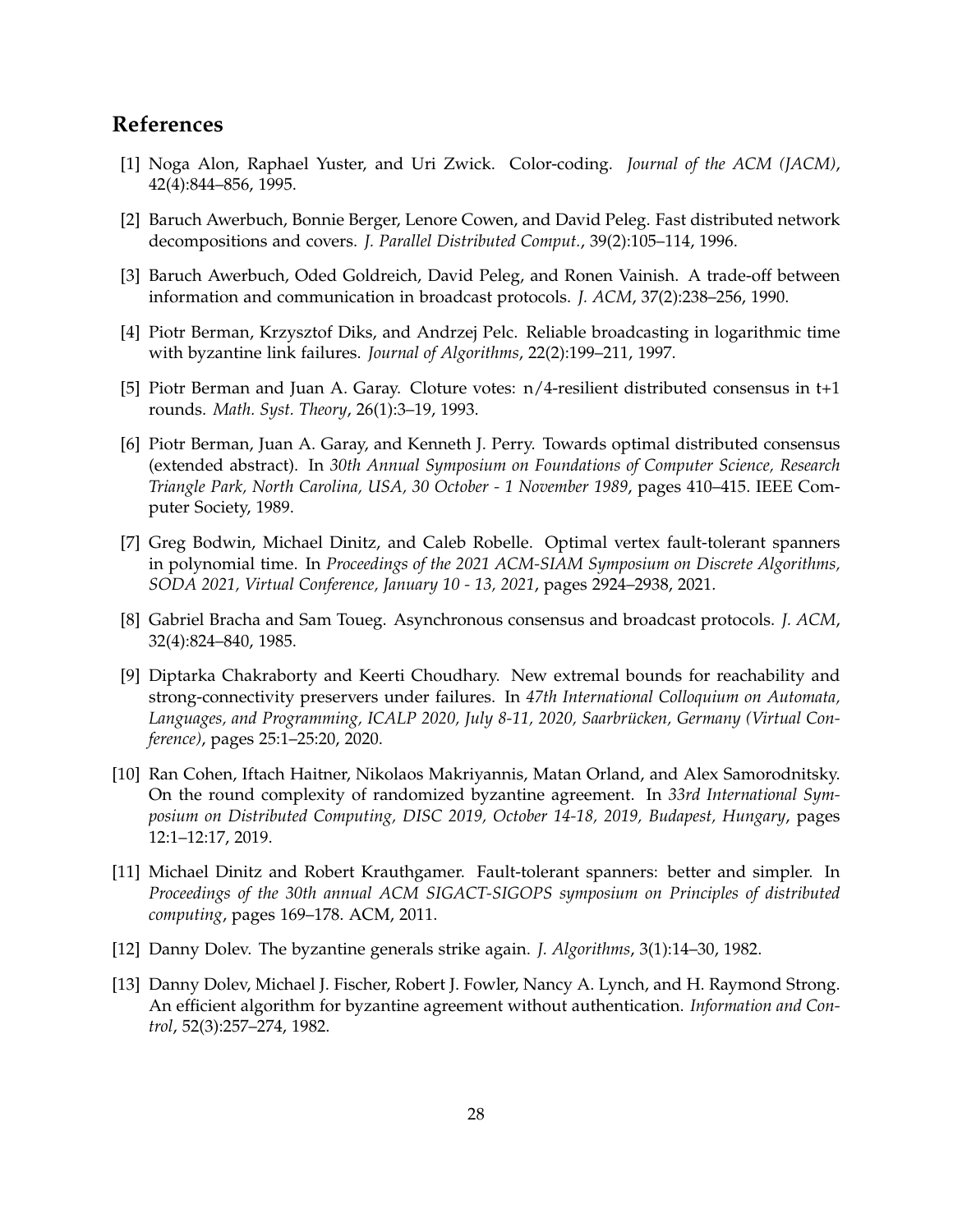- <span id="page-28-6"></span>[14] Danny Dolev and Ezra N. Hoch. Constant-space localized byzantine consensus. In *Distributed Computing, 22nd International Symposium, DISC 2008, Arcachon, France, September 22- 24, 2008. Proceedings*, pages 167–181, 2008.
- <span id="page-28-1"></span>[15] Pesech Feldman and Silvio Micali. An optimal probabilistic protocol for synchronous byzantine agreement. *SIAM J. Comput.*, 26(4):873–933, 1997.
- <span id="page-28-0"></span>[16] Michael J Fischer. The consensus problem in unreliable distributed systems (a brief survey). In *International Conference on Fundamentals of Computation Theory*, pages 127–140. Springer, 1983.
- <span id="page-28-3"></span>[17] Mattias Fitzi and Ueli Maurer. From partial consistency to global broadcast. In *Proceedings of the thirty-second annual ACM symposium on Theory of computing*, pages 494–503, 2000.
- <span id="page-28-2"></span>[18] Juan A. Garay and Yoram Moses. Fully polynomial byzantine agreement for *n* > 3t processors in *t* + 1 rounds. *SIAM J. Comput.*, 27(1):247–290, 1998.
- <span id="page-28-11"></span>[19] Mohsen Ghaffari. Near-optimal scheduling of distributed algorithms. In *Proceedings of the 2015 ACM Symposium on Principles of Distributed Computing, PODC 2015, Donostia-San Sebasti´an, Spain, July 21 - 23, 2015*, pages 3–12, 2015.
- <span id="page-28-14"></span>[20] Fabrizio Grandoni and Virginia Vassilevska Williams. Faster replacement paths and distance sensitivity oracles. *ACM Transactions on Algorithms (TALG)*, 16(1):1–25, 2019.
- <span id="page-28-9"></span>[21] Yael Hitron and Merav Parter. Broadcast CONGEST algorithms against adversarial edges. In *Distributed Computing - 29th International Symposium, DISC 2021*, 2021.
- <span id="page-28-12"></span>[22] Yael Hitron and Merav Parter. Broadcast CONGEST algorithms against adversarial edges. *CoRR*, abs/2004.06436, 2021.
- <span id="page-28-7"></span>[23] Damien Imbs and Michel Raynal. Simple and efficient reliable broadcast in the presence of byzantine processes. *arXiv preprint arXiv:1510.06882*, 2015.
- <span id="page-28-13"></span>[24] Karthik C. S. and Merav Parter. Deterministic replacement path covering. In Dániel Marx, editor, *Proceedings of the 2021 ACM-SIAM Symposium on Discrete Algorithms, SODA 2021, Virtual Conference, January 10 - 13, 2021*, pages 704–723. SIAM, 2021.
- <span id="page-28-5"></span>[25] Jonathan Katz and Chiu-Yuen Koo. On expected constant-round protocols for byzantine agreement. In *Annual International Cryptology Conference*, pages 445–462. Springer, 2006.
- <span id="page-28-8"></span>[26] Muhammad Samir Khan, Syed Shalan Naqvi, and Nitin H. Vaidya. Exact byzantine consensus on undirected graphs under local broadcast model. In *Proceedings of the 2019 ACM Symposium on Principles of Distributed Computing, PODC 2019, Toronto, ON, Canada, July 29 - August 2, 2019*, pages 327–336, 2019.
- <span id="page-28-4"></span>[27] Chiu-Yuen Koo. Broadcast in radio networks tolerating byzantine adversarial behavior. In *Proceedings of the Twenty-Third Annual ACM Symposium on Principles of Distributed Computing, PODC 2004, St. John's, Newfoundland, Canada, July 25-28, 2004*, pages 275–282, 2004.
- <span id="page-28-10"></span>[28] Frank Thomson Leighton, Bruce M Maggs, and Satish B Rao. Packet routing and job-shop scheduling ino (congestion+ dilation) steps. *Combinatorica*, 14(2):167–186, 1994.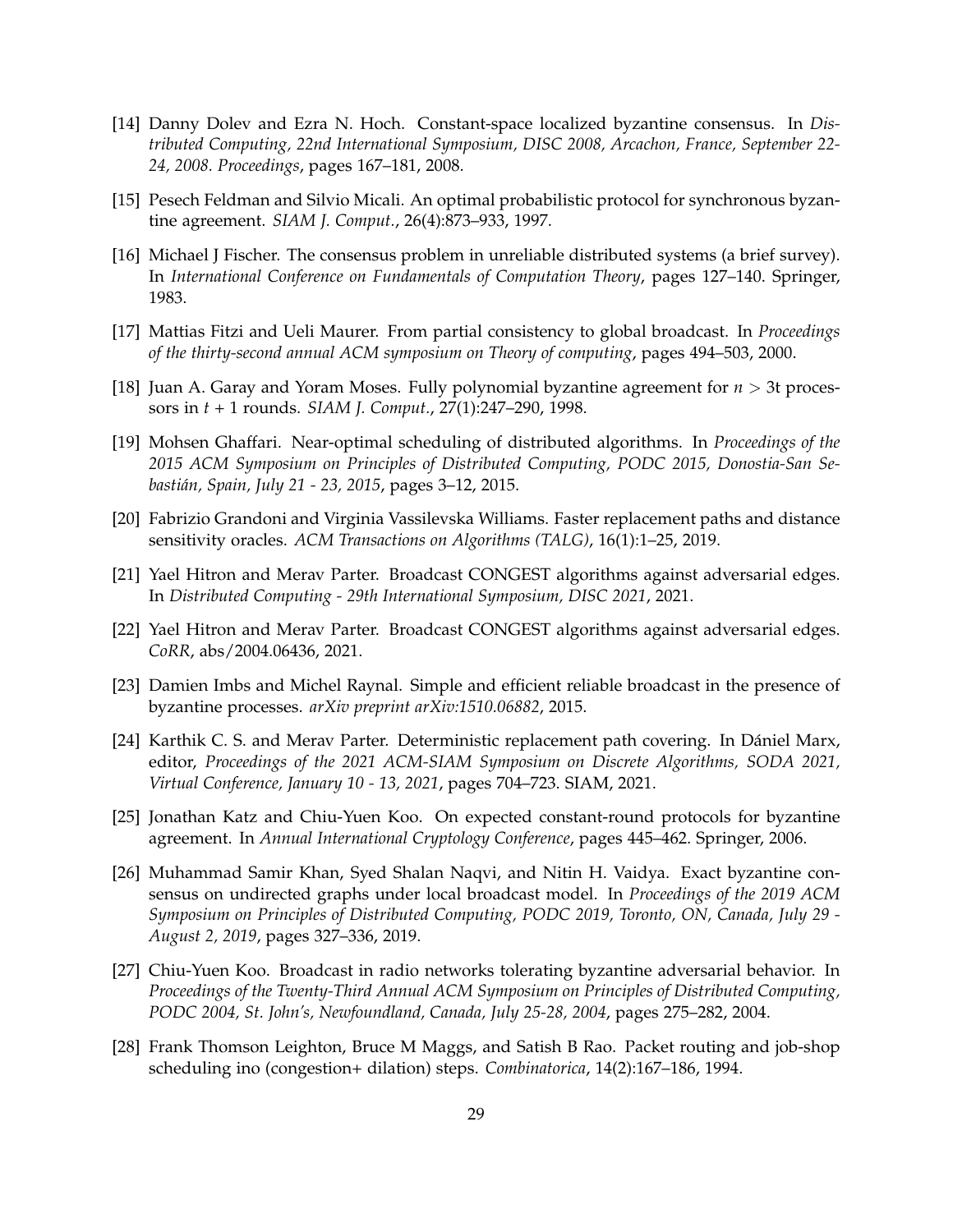- <span id="page-29-5"></span>[29] Alexandre Maurer and Sebastien Tixeuil. On byzantine broadcast in loosely connected net- ´ works. In *Distributed Computing - 26th International Symposium, DISC 2012, Salvador, Brazil, October 16-18, 2012. Proceedings*, pages 253–266, 2012.
- <span id="page-29-9"></span>[30] Merav Parter. Small cuts and connectivity certificates: A fault tolerant approach. In *33rd International Symposium on Distributed Computing (DISC 2019)*. Schloss Dagstuhl-Leibniz-Zentrum fuer Informatik, 2019.
- <span id="page-29-8"></span>[31] Merav Parter and Eylon Yogev. Congested clique algorithms for graph spanners. In *32nd International Symposium on Distributed Computing (DISC 2018)*. Schloss Dagstuhl-Leibniz-Zentrum fuer Informatik, 2018.
- <span id="page-29-10"></span>[32] Merav Parter and Eylon Yogev. Distributed algorithms made secure: A graph theoretic approach. In *Proceedings of the Thirtieth Annual ACM-SIAM Symposium on Discrete Algorithms, SODA 2019, San Diego, California, USA, January 6-9, 2019*, pages 1693–1710, 2019.
- <span id="page-29-7"></span>[33] Merav Parter and Eylon Yogev. Low congestion cycle covers and their applications. In *Proceedings of the Thirtieth Annual ACM-SIAM Symposium on Discrete Algorithms, SODA 2019, San Diego, California, USA, January 6-9, 2019*, pages 1673–1692, 2019.
- <span id="page-29-0"></span>[34] Merav Parter and Eylon Yogev. Optimal short cycle decomposition in almost linear time. In *46th International Colloquium on Automata, Languages, and Programming, ICALP 2019, July 9-12, 2019, Patras, Greece*, pages 89:1–89:14, 2019.
- <span id="page-29-1"></span>[35] Merav Parter and Eylon Yogev. Optimal short cycle decomposition in almost linear time. [http://www.weizmann.ac.il/math/parter/sites/math.parter/files/uploads/](http://www.weizmann.ac.il/math/parter/sites/math.parter/files/uploads/main-icalp-cycles-full.pdf) [main-icalp-cycles-full.pdf](http://www.weizmann.ac.il/math/parter/sites/math.parter/files/uploads/main-icalp-cycles-full.pdf), 2019.
- <span id="page-29-12"></span>[36] Merav Parter and Eylon Yogev. Secure distributed computing made (nearly) optimal. In *Proceedings of the 2019 ACM Symposium on Principles of Distributed Computing, PODC 2019, Toronto, ON, Canada, July 29 - August 2, 2019*, pages 107–116, 2019.
- <span id="page-29-2"></span>[37] Marshall Pease, Robert Shostak, and Leslie Lamport. Reaching agreement in the presence of faults. *Journal of the ACM (JACM)*, 27(2):228–234, 1980.
- <span id="page-29-4"></span>[38] Andrzej Pelc and David Peleg. Broadcasting with locally bounded byzantine faults. *Inf. Process. Lett.*, 93(3):109–115, 2005.
- <span id="page-29-6"></span>[39] David Peleg. *Distributed Computing: A Locality-sensitive Approach*. SIAM, 2000.
- <span id="page-29-11"></span>[40] Václav Rozhon and Mohsen Ghaffari. Polylogarithmic-time deterministic network decomposition and distributed derandomization. In Konstantin Makarychev, Yury Makarychev, Madhur Tulsiani, Gautam Kamath, and Julia Chuzhoy, editors, *Proccedings of the 52nd Annual ACM SIGACT Symposium on Theory of Computing, STOC 2020, Chicago, IL, USA, June 22-26, 2020*, pages 350–363. ACM, 2020.
- <span id="page-29-3"></span>[41] Nicola Santoro and Peter Widmayer. Time is not a healer. In *Annual Symposium on Theoretical Aspects of Computer Science*, pages 304–313. Springer, 1989.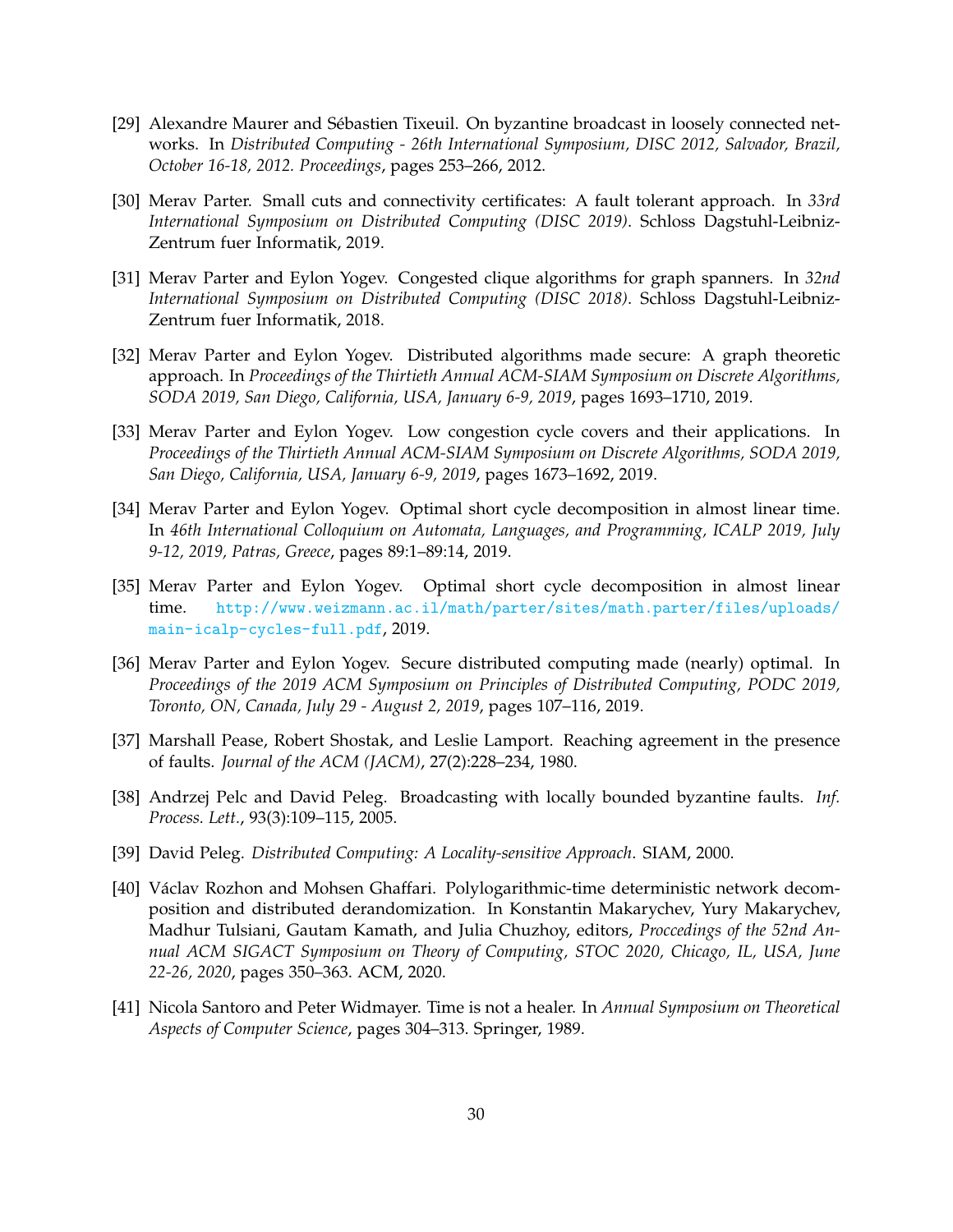- <span id="page-30-1"></span>[42] Nicola Santoro and Peter Widmayer. Distributed function evaluation in the presence of transmission faults. In *Algorithms, International Symposium SIGAL '90, Tokyo, Japan, August 16-18, 1990, Proceedings*, pages 358–367, 1990.
- <span id="page-30-0"></span>[43] Sam Toueg, Kenneth J Perry, and TK Srikanth. Fast distributed agreement. *SIAM Journal on Computing*, 16(3):445–457, 1987.
- <span id="page-30-2"></span>[44] Oren Weimann and Raphael Yuster. Replacement paths and distance sensitivity oracles via fast matrix multiplication. *ACM Transactions on Algorithms (TALG)*, 9(2):1–13, 2013.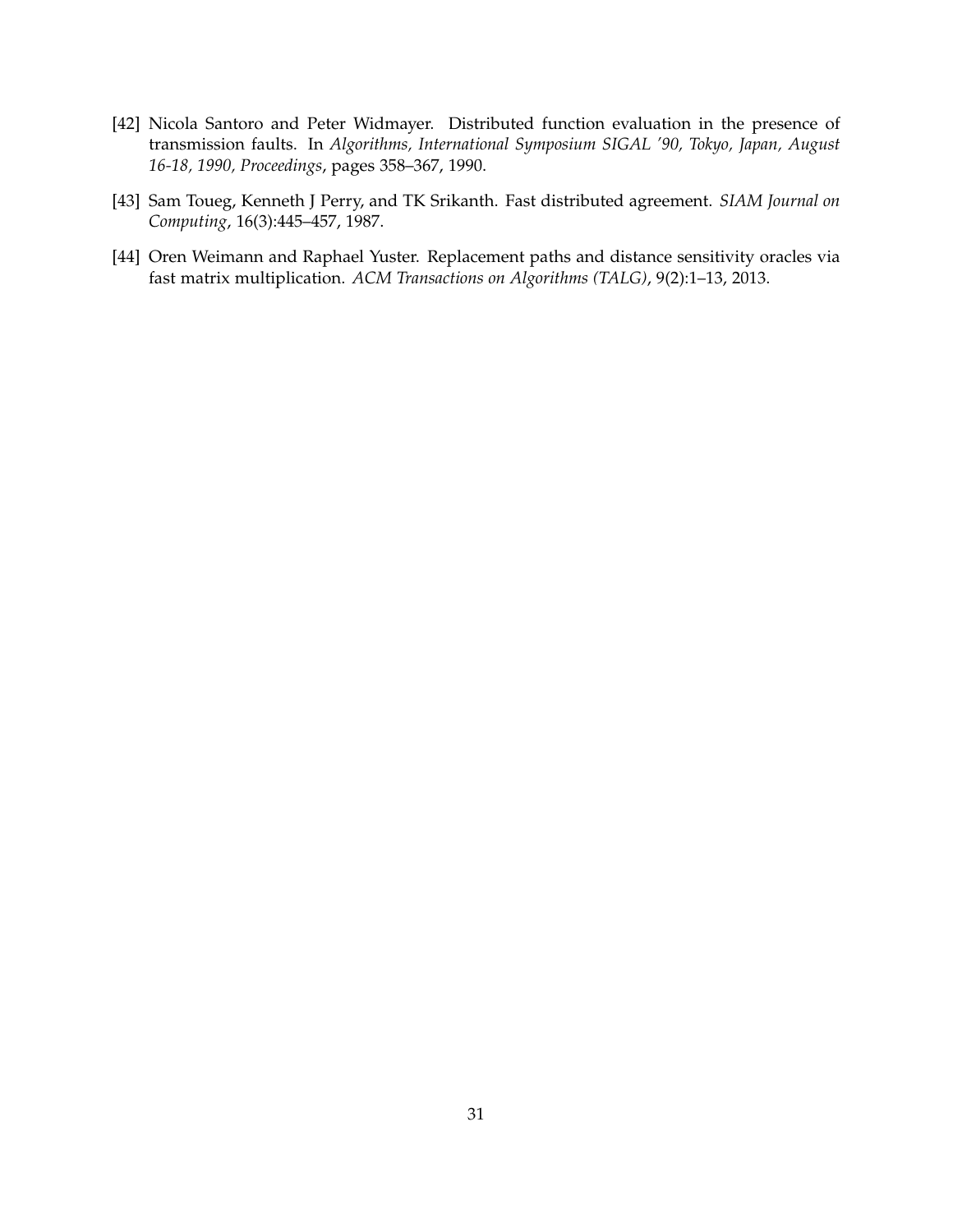### <span id="page-31-0"></span>**A Missing Proofs of Section [1](#page-2-0)**

*Proof of Lemma [2.](#page-4-3)* Let  $\mathcal{G} = \{G_1, \ldots, G_\ell\}$  be a collection of  $\ell = O(f(5fD)^f \log n)$  subgraphs obtained by sampling each edge into  $G_i$  independently with probability of  $p = 1 - 1/(5fD)$ . For each graph  $G_i$ , let  $C_i$  be the cycles computed in  $G_i$  by applying the algorithm of Fact [12](#page-8-2) with  $G = G_i, D' = 5fD$ . Let  $C = \bigcup_i C_i$ . The length of all cycles is bounded by  $\widehat{O}(fD)$  and the total congestion is bounded by  $O(\ell)$ .

It remains to show that  $\mathcal C$  is an *f*-FT cycle cover  $\mathcal C$ . Fix an edge  $e$  and  $E' \subseteq E$  of size at most (*f* − 1). The probability that a given *G<sup>i</sup>* contains a short cycle *C<sup>e</sup>* of length at most 5 *f D* and that  $E' \cap G_i = \{e\}$  is given by  $\Theta(1/(fD))$ . Therefore, with probability of  $1 - 1/n^{3f}$ ,  $(e, E')$  have a good subgraph  $G_i$ . The claim follows by applying the union bound over all  $n^{2f}$  pairs  $(e, E')$ .  $\Box$ 

*Proof of Claim* [20.](#page-9-4) Let  $N' = \lceil \log N \rceil$ , where  $N = \text{poly } n$  is the polynomial estimate on *n* known to all nodes in *G*. The nodes apply  $\ell = O(\log n)$  iterations of Alg. AdvBroadcast until they receive the identifier of at least one node. Each iteration  $i \in \{0, \ldots, \ell\}$  consists of  $\widetilde{O}(D^2)$  rounds. Specifically, iteration *i* starts by letting each node *u* being sampled independently with probability 1/*N<sup>i</sup>* where  $N_i = 2^{N'-i}$ . A sampled node *u* initiates Alg. AdvBroadcast( $m_u$ ) with a message  $m_u = ID(u)$ . For every node *v*, let  $S_v$  be the set of all messages that *v* accepted during this iteration. If  $|S_v| \neq \emptyset$ , then *v* outputs  $LE(v) = \{max(ID(u)) | m_u \in S_v\}$  and stops. I.e., it will not sample itself in the future experiments  $j \geq i + 1$  and would not send messages. This concludes the description of the *i*'th iteration. Each iteration lasts for a fixed number of  $\tilde{O}(D^2)$  rounds, even if no node gets sampled.

We now analyze the algorithm. We first claim that  $LE(v) = LE(u)$  for all nodes  $u, v$ , and that  $LE(v)$  corresponds to an identifier of a real node in G. Consider the first iteration  $i$  in which at least one node got successfully sampled, and let *V<sup>i</sup>* be the set of all nodes that got sampled in this iteration. By a simple application of Chernoff, it is easy to see that w.h.p. there exists such an iteration *i*, and  $|V_i| = O(\log n) = O(\log N)$ . Each node  $u \in V_i$  initiates Alg. AdvBroadcast $(m_u)$ . Since  $|V_i| = O(\log n) = O(\log N)$ , all these algorithms can be run in parallel by paying a logarithmic factor in the number of rounds<sup>[16](#page-31-2)</sup>. Hence, by Theorem [18](#page-9-2) at the end of the *i*<sup>th</sup> iteration all nodes obtain the IDs of all nodes in  $V_i$ . Thus, the output  $LE(u)$  of every node  $\Box$ *u* corresponds to the node with the largest ID in *V<sup>i</sup>* . The claim follows.

# <span id="page-31-1"></span>**B Missing Details for Cycle Cover Constructions**

**Claim 47.** *The low-congestion cycle cover algorithm* ComputeCycCov *can be modified such that each cycle C has a unique identifier ID(C) of*  $O(1)$  *bits. In the distributed output of the algorithm, each node u knows ID*(*C*) *for every cycle C that passes through u.*

*Proof.* The reader is referred to the centralized constructions of the cycle covers in [\[33\]](#page-29-7) and their distributed implementation in [\[35\]](#page-29-1) for complete details. We will next explain the minor modifications required to assign cycles unique IDs. Let *T* be a BFS tree rooted at an arbitrary node. The algorithm has two main procedures, for covering the non-tree edges in  $E \setminus T$  and for covering *T*. We start with the simpler case of assigning unique IDs for the cycles covering the non-tree edges. By Claim 5 (2) in [\[35\]](#page-29-1), each non-tree edge appears on a unique cycle. In addition, by construction

<span id="page-31-2"></span><sup>&</sup>lt;sup>16</sup>That is, each round of the broadcast algorithm AdvBroadcast will be implemented now over a  $O(\log n)$  rounds.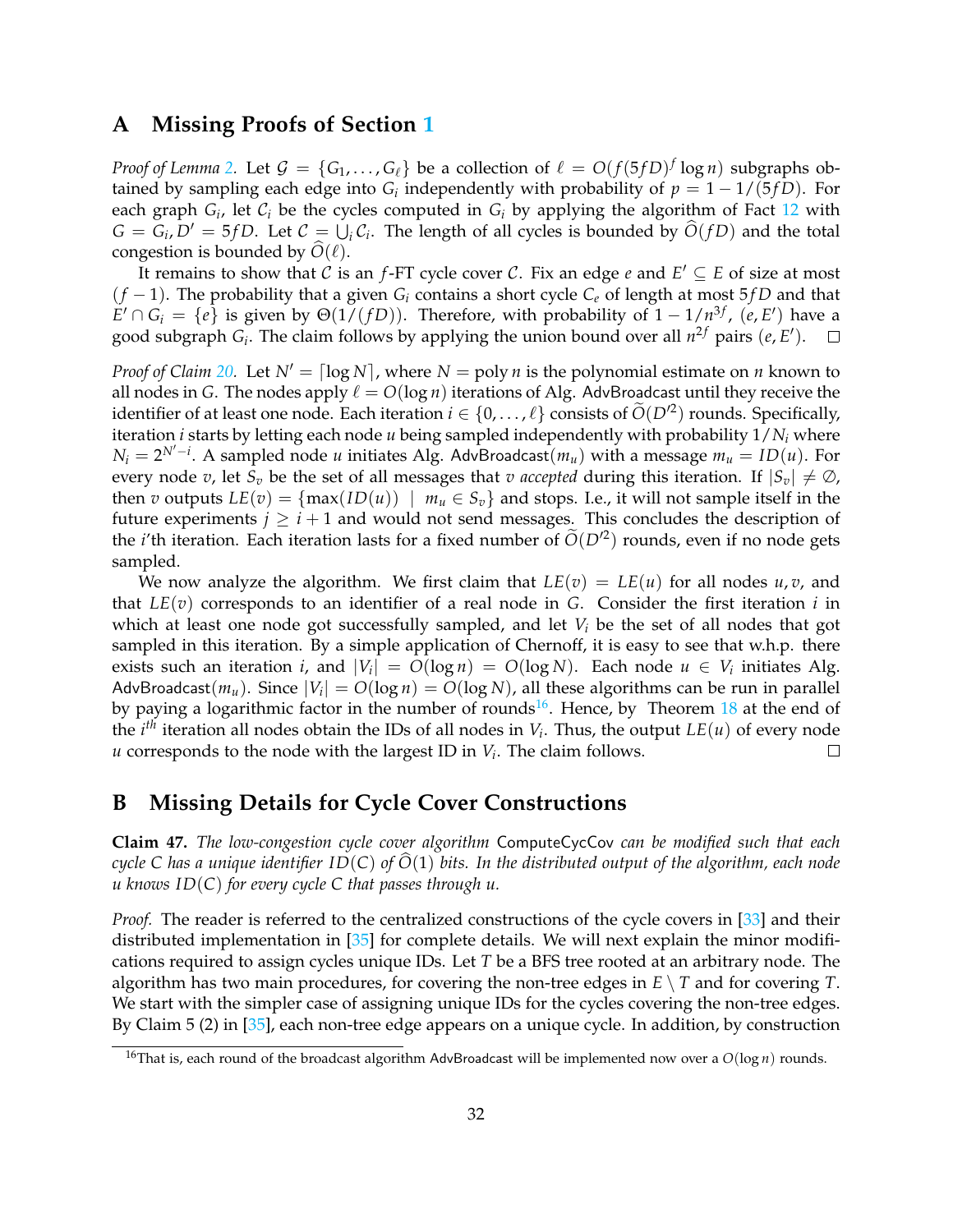each cycle has  $\hat{O}(1)$  non-tree edges<sup>[17](#page-32-1)</sup>. Thus the identifier of each such cycle *C* is made by the list of  $\hat{O}(1)$  non-tree edges ordered in increasing IDs. (The ID of an edge  $e = (u, v)$  is the  $O(\log n)$ string  $ID(u)$ ,  $ID(v)$  where w.l.o.g.  $ID(u) < ID(v)$ ).

We next describe how to define unique IDs for the cycles computed in the tree covering procedure. The algorithm of [\[33\]](#page-29-7) starts by defining for every edge  $e = (u, p(u))$  a swap edge  $\overline{e'} = (x, y)$  where  $\overline{p}(u)$  is the parent of *u* in the tree. The algorithm then defines a virtual edge  $(u, s(u))$  where  $s(u) \in \{x, y\}$  is carefully chosen, and each node *u* knows its  $s(u)$  mate. See Fig. 7 in [\[33\]](#page-29-7). The edges  $(u, s(u))$  are covered by applying a recursive balanced partitioning of *T* into two trees  $T_1, T_2$ . The edge  $(u, s(u))$  is handled at the point where *u* and  $s(u)$  belong to different trees, namely,  $T'_1$  and  $T'_2$ . At this point, the algorithm considers all nodes *u* in  $T'_1$  that have their second endpoint  $s(u')$  in  $T'_2$  and vice-versa. All these nodes in  $T'_1$  get matched by applying the TreeEdgeDisjointPath Alg. This process defines virtual edges internal to  $T_2'$ , where each virtual edge corresponds to exactly two  $(u, s(u))$  edges. The ID of each such virtual edge will be the concatenation of these two edge IDs  $(u, s(u))$  and  $(u', s(u'))$ . The virtual edges are then covered by applying the non-tree covering algorithm in the tree  $T_2'$ . By the description above each cycle contains  $\hat{O}(1)$  non-tree edges. In our case, the non-tree edge is a virtual edge whose ID correspond to two edge IDs. Thus, the ID of the cycle can again be represented using  $\hat{O}(1)$  many bits. many bits.

**Claim 48.** *The low-congestion cycle cover algorithm* ComputeCycCov *can be modified such that for every node v and a cycle* (*ID*(*C*), *C*) *in its output collection, v obtain a full description of C, received from both directions over C.*

*Proof.* At the end of the cycle cover construction, the nodes obtain full cycle descriptions in a phase by phase manner, where each phase consists of  $\tilde{O}(1)$  many rounds (i.e., the congestion bound of Observation [13\)](#page-8-4). Every round corresponds to a cycle *ID*(*C*) that an edge participates in. For every node *u* on a cycle *C* obtained by ComputeCycCov, first *u* sends the message (*ID*(*C*), *u*) to both neighbors on *C*. Then for  $O(D)$  many phases, every message  $(ID(C), v)$  received by *u* from one neighbor on *C* is sent to the other neighbor. For every edge  $(u, w) \in G$ , the messages are sent from *u* to *w* as follows. For each cycle *ID*(*C*) that an edge (*u*, *w*) participate in, *u* sends *w* at most one message in every phase.

After  $\widehat{O}(D)$  many phases, *u* output the cycle description of *C*, where the *i*'th node in *C* is set to be the node received by *u* at the *i*'th phase.

 $\Box$ 

In addition, since the only randomized part in Alg. ComputeCycCov is in the computation of the neighborhood covers, using the deterministic algorithm of Theorem [11](#page-8-1) provides Observation [13.](#page-8-4)

### <span id="page-32-0"></span>**C Missing Proofs for Section [2](#page-9-0)**

<span id="page-32-2"></span>**Observation 49.** Let  $Q_1 = [a_1, a_2, \ldots, a_\ell = w]$  and  $Q_2 = [b_1, b_2, \ldots, b_k = w]$  be two walks along which *a message*  $ver(C') = (ID(C'), ID(v_{C'}), ver)$  *is propagated. Then if*  $a_1 = b_1$  *and*  $a_2 = b_2$ *, it holds that*  $Q_1 = Q_2$ .

<span id="page-32-1"></span> $^{17}{\rm It}$  is  $2^{1/\epsilon}$  in the description in [\[33\]](#page-29-7), but  $\epsilon$  is chosen to be  $1/\sqrt{\log n}$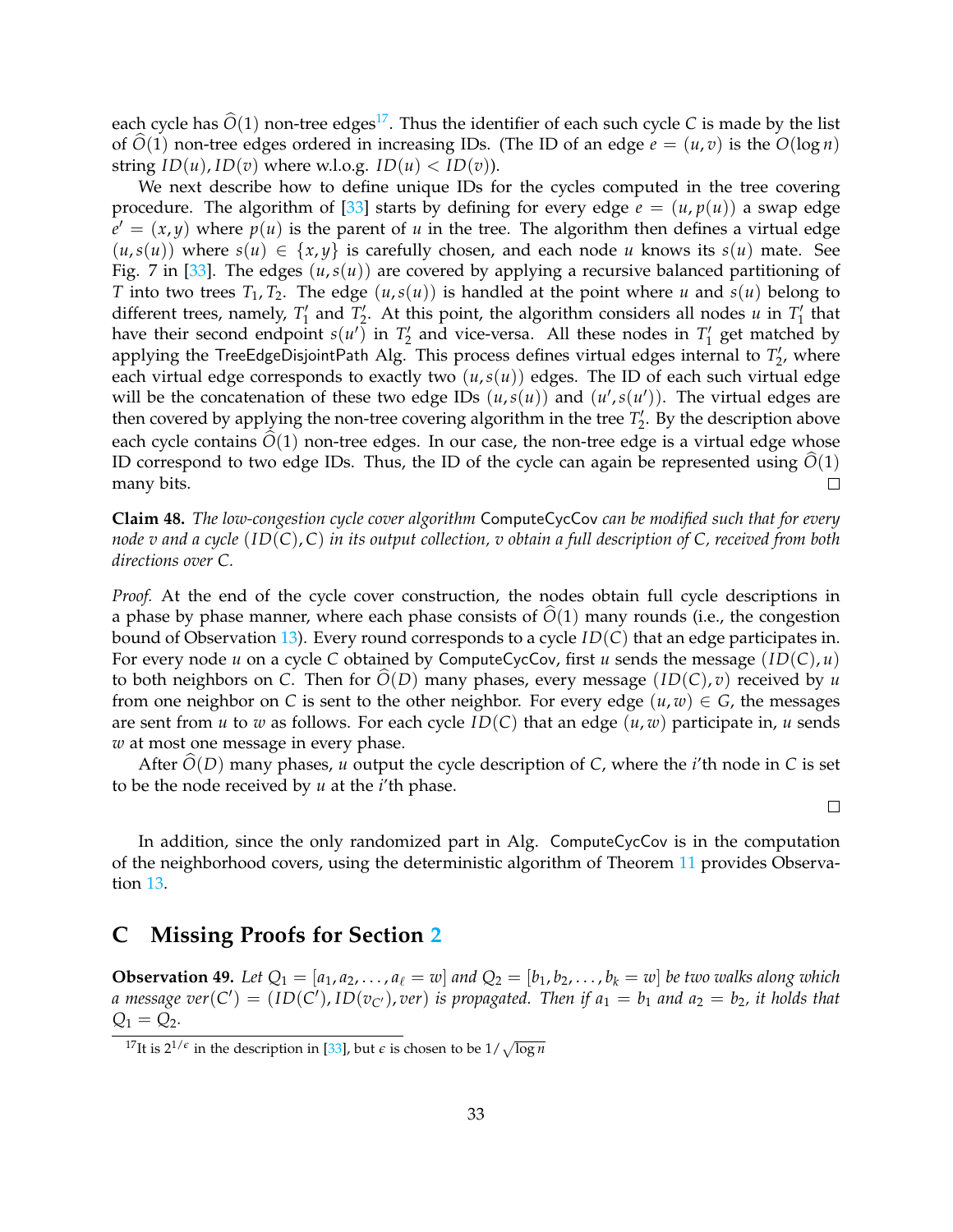*Proof.* We show that for every  $i \geq 1$ ,  $a_i = b_i$  by induction on  $i$ . For  $i = 1, 2$ , the claim follows from the assumption that  $a_1 = b_1$  and  $a_2 = b_2$ . Assume that the claim holds for  $i \ge 2$  and consider the nodes  $a_{i+1}, b_{i+1}$ . By the induction assumption,  $a_i = b_i$ . By the description of the walks  $Q_1$  and *Q*<sub>2</sub>, the node  $w = a_i = b_i$  sent the message  $ver(C)$  received from  $a_{i-1}$  to both  $a_{i+1}$  and  $b_{i+1}$ . By Step (2.2), *w* sends the message *ver*(*C*) received from *ai*−<sup>1</sup> to exactly one neighbor i.e., its second neighbor on the cycle  $C_w$ , where  $C_w$  is the unique cycle satisfying that  $(ID(C), C_w) \in C'_i(w)$ . This implies that  $a_{i+1} = b_{i+1}$ .

*Proof of Claim* [23.](#page-13-2) By the definition of  $P_1$  and  $P_2$ , every node  $w \in \hat{C}$  sent the message  $ver(C)$  =  $(ID(C), v_C, ver)$  towards  $u^*$ . Therefore, all nodes in  $P_1$  and  $P_2$  are active at the beginning of the verification step, and according to Step (2.2) for every  $w \in \widehat{C}$ , there exists a unique cycle, denoted as  $C_w$ , such that  $(ID(C), C_w) \in C'_i(w)$ . We start with showing that  $\widehat{C}$  is a cycle. By Observation [22,](#page-13-1) we consider the following cases.

**Case**  $P_1$  **and**  $P_2$  **start with**  $v_C$ . In this case  $\hat{C}$  forms a cycle.

**Case**  $P_1$  and  $P_2$  start with  $e'$ . Without loss of generality, assume that  $P_1$  starts with the (directed) edge  $(v_1, v_2)$ . Assume toward contradiction that  $P_2$  starts with  $(v_1, v_2)$  as well. By Observation [49,](#page-32-2) it then holds that  $P_1 = P_2$  and  $w_1 = w_2$ , leading to a contradiction. Therefore  $P_1$  and  $P_2$  use  $e'$  in opposite directions, concluding that *<sup>C</sup>*<sup>b</sup> is a cycle.

**Case**  $P_1$  **starts with**  $v_C$  and  $P_2$  **starts with the adversarial edge**  $e'$ . We show that this case cannot occur. Assume without loss of generality that the path  $P_2$  starts with the directed edge  $(v_1, v_2)$ . We divide the analysis to two sub-cases.

**Subcase**  $e' \notin P_1$ . As  $P_1$  is a reliable path and every node  $w \in P_1$  sent the message  $ver(C)$  towards *u*<sup>\*</sup>, it follows that the cycle description *u*<sup>\*</sup> received from its neighbor on *P*<sub>1</sub> (i.e, from *u*<sup>*l*</sup><sub>*k*'−1</sub>) during Alg. ComputeCycCov, is of the form  $Q_1 \circ P_1$ . Similarly, as all nodes on  $P_2[v_2, u^*]$  are reliable, the cycle description  $u^*$  received from its neighbor on  $P_2$  (i.e, from  $u_{k-1}$ ), is of the form  $Q_2 \circ P_2$ . Since  $u^*$  is active at the beginning of the verification step, it follow that  $C = Q_1 \circ P_1 = Q_2 \circ P_2$ , and therefore  $C = \overline{P_1} \circ P_3 \circ P_2$  for some simple  $v_C$ - $v_1$  path  $P_3$ . Moreover, since the path  $\overline{P_1} \circ P_3$  is reliable, we can conclude that every  $w \in \overline{P_1} \circ P_3$  received the path  $\overline{P_1} \circ P_3$  as part of the cycle with identifier *ID*(*C*), obtained by Alg. ComputeCycCov.

Next, since  $(ID(C), C) \in C_i(u)$ , the node  $u^*$  did not receive a cancellation message *cancel*(*C*) from  $v_c$  over the reliable path  $P_1$ . As  $P_1$  is a reliable path, all nodes on  $P_1$  holds the correct distance from  $v_c$ , and therefore we can conclude that  $v_c$  did not initiate a cancellation message. Hence, according to Step (2.3),  $v_C$  received the message  $ver(C)$  from both its neighbors on the cycle - its neighbor in *P*<sup>1</sup> and its neighbor in *P*3.

Hence, according to Steps (2.1) and (2.2), the message  $ver(C)$  propagated over the path  $P_3$  towards *v*1. As a result, during Step (2) the message *ver*(*C*) is received by *u* <sup>∗</sup> over the concatenated path  $\overline{P_3} \circ P_2$ , in contradiction to the maximality of  $P_2$ . See Figure [2\(](#page-34-0)a) for an illustration.

**Subcase**  $e' \in P_1$ . First, assume that  $(v_1, v_2) \in P_1$ . Since  $P_2$  starts with the same edge  $(v_1, v_2)$ , by Observation [49](#page-32-2) it holds that  $P_1[v_1, u] = P_2$ . This contradicts the assumption that  $u^*$  received *ver*(*C*) from two *different* neighbors over  $P_1$  and  $P_2$ .

Next, assume that  $P_1$  contains the directed edge  $(v_2, v_1)$ . Let  $w \in N(v_2)$  be the neighbor of  $v_2$ such that *w* and  $v_1$  are the neighbors of  $v_2$  obtained by Alg. ComputeCycCov. As  $v_2$  communicates the message  $ver(C)$  only with its two neighbors in the cycle (i.e.,  $v_1$  and  $w$ ),  $P_2$  starts with the sub-path  $[v_1, v_2, w] \subseteq P_2$ , and  $P_1$  contains the reveres sub-path  $[w, v_2, v_1] \subseteq P_1$ . As a result, by Observation [49](#page-32-2) it follows that  $P_2 = \overline{P_1}[v_1, u^*]$ . In particular, in holds that  $u^* \in P_1[v_C, v_1]$ , leading to a contradiction, as  $P_1$  is a *simple*  $v_C$ - $u^*$  path. See Figure [2\(](#page-34-0)b) for an illustration.